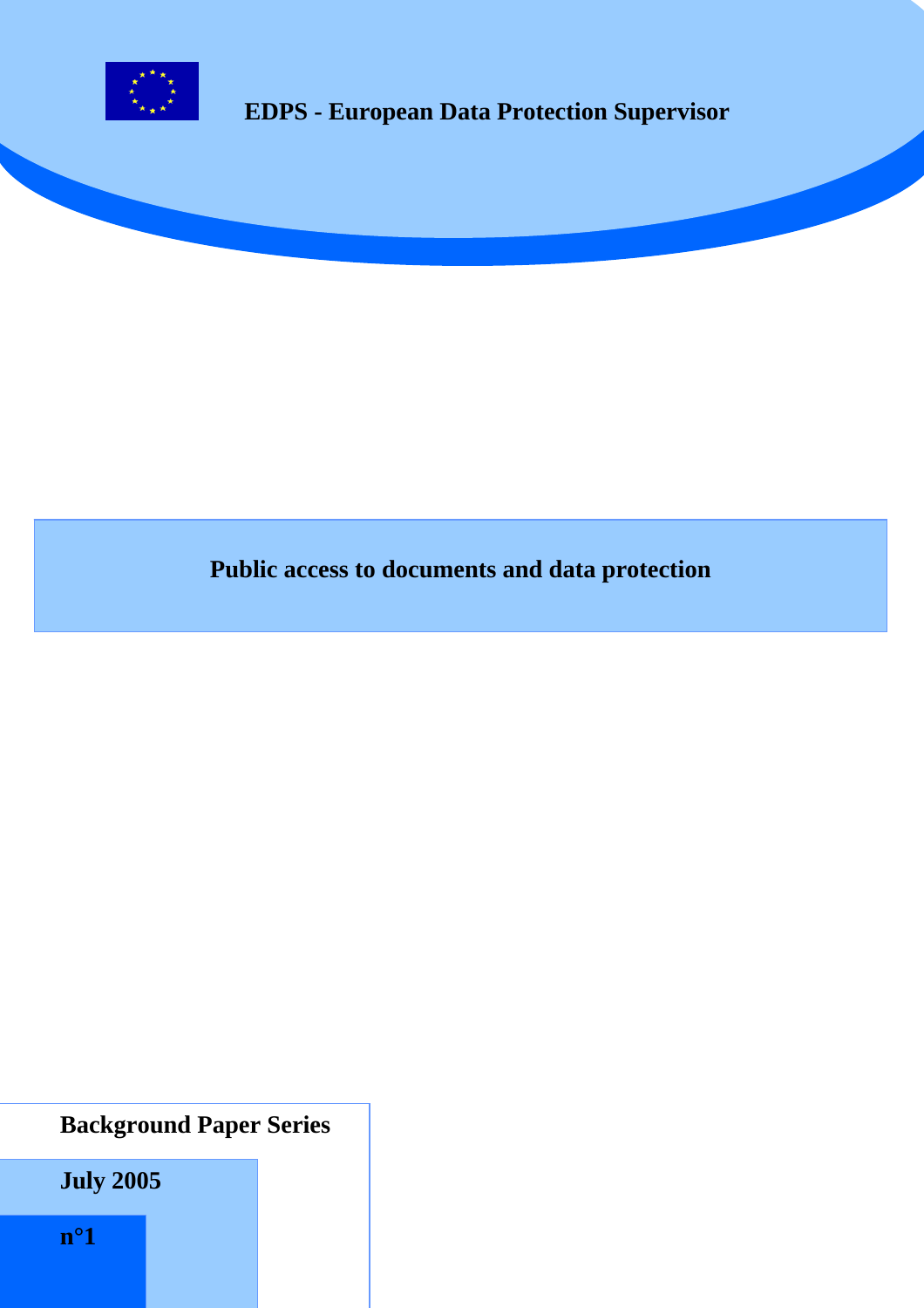**Public access to documents and data protection** 

© European Communities, 2005 Reproduction authorised for non-commercial purposes, provided the source is acknowledged. *Printed in Belgium*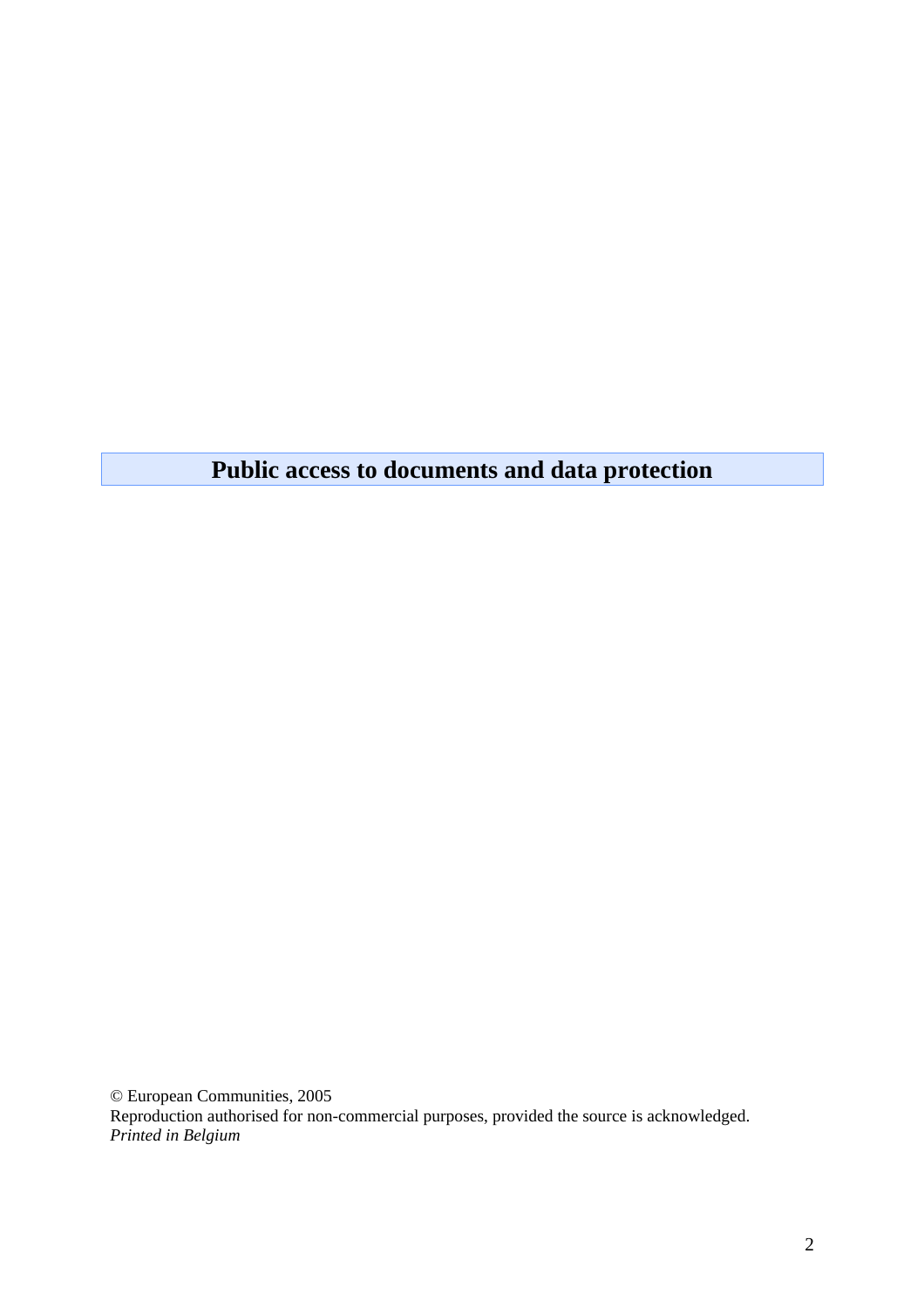# **Table of contents**

| 1.               |                  |                                                                                                          |  |
|------------------|------------------|----------------------------------------------------------------------------------------------------------|--|
| 2.               |                  |                                                                                                          |  |
|                  |                  |                                                                                                          |  |
|                  | 2.1.             |                                                                                                          |  |
|                  | 2.2.             |                                                                                                          |  |
|                  | 2.3.             |                                                                                                          |  |
|                  | 2.4.             |                                                                                                          |  |
|                  | 2.4.1.<br>2.4.2. |                                                                                                          |  |
|                  | 2.4.3.           |                                                                                                          |  |
|                  |                  |                                                                                                          |  |
|                  | 2.4.4.<br>2.5.   |                                                                                                          |  |
|                  | 2.6.             |                                                                                                          |  |
|                  |                  |                                                                                                          |  |
| 3.               |                  |                                                                                                          |  |
|                  | 3.1.             |                                                                                                          |  |
|                  | 3.2.             |                                                                                                          |  |
|                  | 3.2.1.           |                                                                                                          |  |
|                  | 3.2.2.           |                                                                                                          |  |
|                  | 3.2.3.           |                                                                                                          |  |
|                  | 3.2.4.           |                                                                                                          |  |
|                  | 3.2.5.           |                                                                                                          |  |
|                  | 3.3.             |                                                                                                          |  |
|                  | 3.3.1.           |                                                                                                          |  |
|                  | 3.3.2.           |                                                                                                          |  |
|                  | 3.4.             |                                                                                                          |  |
|                  | 3.4.1.           |                                                                                                          |  |
|                  | 3.4.2.           |                                                                                                          |  |
|                  | 3.4.3.           |                                                                                                          |  |
|                  | 3.4.4.           |                                                                                                          |  |
|                  | 3.4.5.           |                                                                                                          |  |
|                  | 3.4.6.           |                                                                                                          |  |
|                  | 3.5.             |                                                                                                          |  |
| $\overline{4}$ . |                  |                                                                                                          |  |
|                  | 4.1.             |                                                                                                          |  |
|                  | 4.2.             |                                                                                                          |  |
|                  | 4.2.1.           |                                                                                                          |  |
|                  | 4.2.2.           | The principle of the right to information and the principle of proportionality 32                        |  |
|                  | 4.2.3.           | Partial access and the notion of 'unreasonable amount of administrative work'33                          |  |
|                  | 4.2.4.           |                                                                                                          |  |
|                  | 4.3.             |                                                                                                          |  |
|                  | 4.3.1.           |                                                                                                          |  |
|                  | 4.3.2.           |                                                                                                          |  |
|                  | 4.3.3.           |                                                                                                          |  |
|                  | 4.3.4.           |                                                                                                          |  |
|                  | 4.3.5.           | Condition 3: Public access can only be given if this is allowed by the data protection legislation. $38$ |  |
| 5.               |                  |                                                                                                          |  |
|                  | 5.1.             |                                                                                                          |  |
|                  | 5.2.             |                                                                                                          |  |
|                  | 5.3.             |                                                                                                          |  |
|                  |                  |                                                                                                          |  |
| 6.               |                  |                                                                                                          |  |
|                  | 6.1.             |                                                                                                          |  |
|                  | 6.2.             |                                                                                                          |  |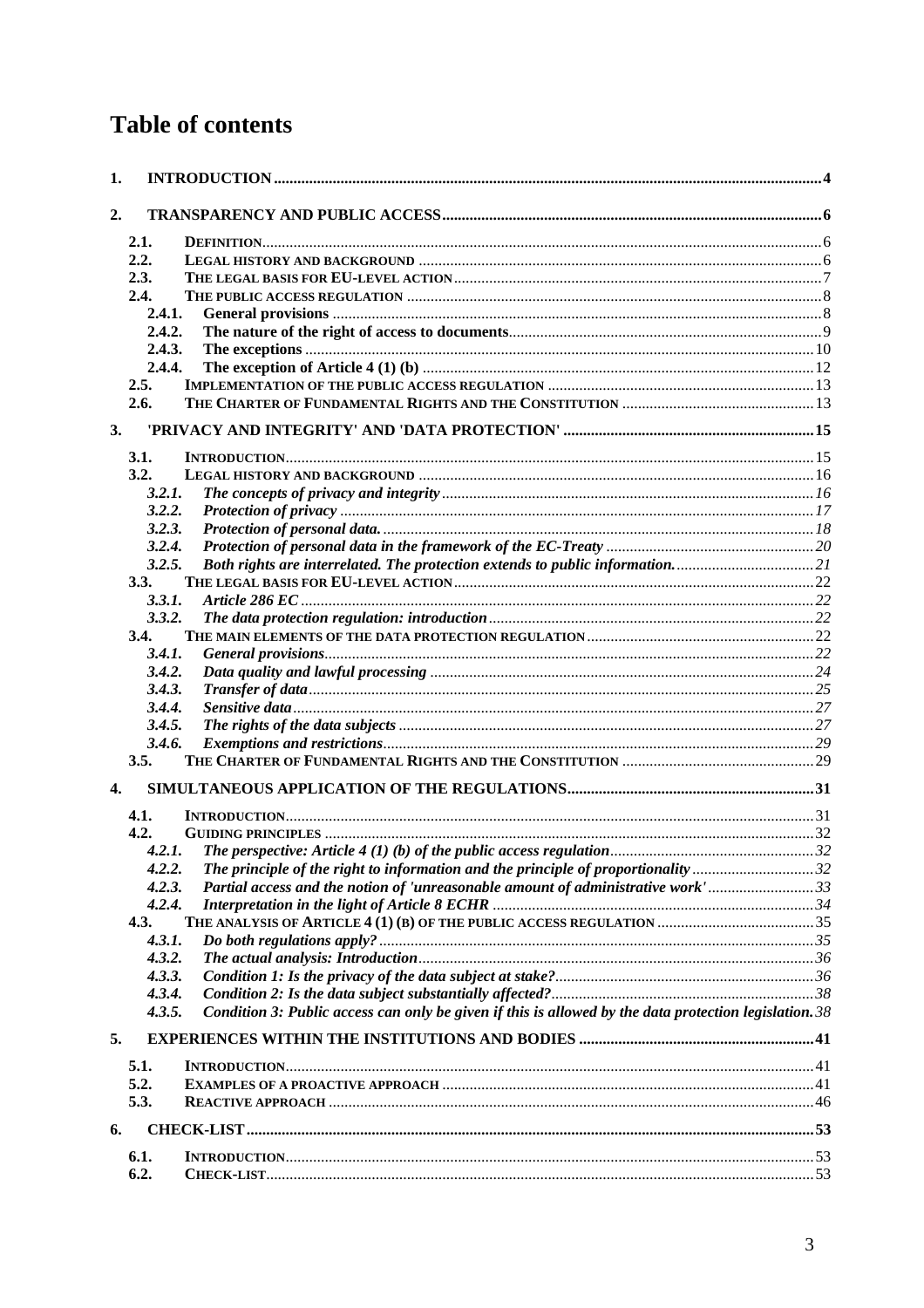## <span id="page-3-0"></span>**1. Introduction**

This paper is on the relationship between public access to documents on the one hand and privacy, integrity and data protection on the other hand. It reflects the opinion of the European Data Protection Supervisor (EDPS) on this matter.

Public access to documents as well as privacy, integrity and data protection have been recognized as fundamental rights. Citizens of the European Union, nationals of third countries residing on the territory of a Member State and, in some cases, other nationals of third countries, are entitled to enjoy both rights. An adequate protection of both rights is needed because they are recognised not only as fundamental rights, but also as being elements of the notion of good governance. High levels of transparency and data protection are an expression of good governance.

As will be shown in the paper, the rights are of an extended character; both in terms of scope and of beneficiaries. These rights are deeply rooted in the constitutional traditions common to the Member States, and may be derived from various sources, be it Conventions of the Council of Europe, the EC and EU treaties or case law from the Court of Justice of the European Communities *(hereinafter: The Court of Justice)* or the European Court of Human Rights.

The application of these rights to the institutions and bodies of the European Communities is *inter alia* guaranteed by two Community regulations:

- − Regulation (EC) No 45/2001 of the European Parliament and of the Council of 18 December 2000 on the protection of individuals with regard to the processing of personal data by the Community institutions and bodies and on the free movement of such data<sup>1</sup>. This regulation will be referred to as 'data protection-regulation' or *'Regulation 45/2001'.*
- − Regulation (EC) No 1049/2001 of the European Parliament and of the Council of 30 May 2001 regarding public access to European Parliament, Council and Commission documents<sup>[2](#page-3-2)</sup>. This regulation will be referred to as 'public access-regulation' or *'Regulation 1049/2001'.*

One should keep in mind that there is no hierarchical order between the two rights. Most often, as has been shown in statistics regarding the implementation of the public access regulation, there is no tension between the rights, even not in situations when both rights can be invoked at the same time.

However, in some cases the rights may collide, as the objective of the rules on public access is to foster access to all documents under the jurisdiction of the EU-institutions and bodies, whereas the data protection regulation must guarantee the protection of personal data. Examples of collision may be found in the administration of employment procedures, requests for information on employees of the institutions, information on participation in meetings organised by one of the institutions as well as in complaint procedures.

<span id="page-3-1"></span><sup>&</sup>lt;sup>1</sup> OJ L 8, 12.01.2001, p. 1.<br><sup>2</sup> OJ L 145, 21.05.2001 p. *2* 

<span id="page-3-2"></span> $^{2}$  OJ L 145, 31.05.2001 p. 43.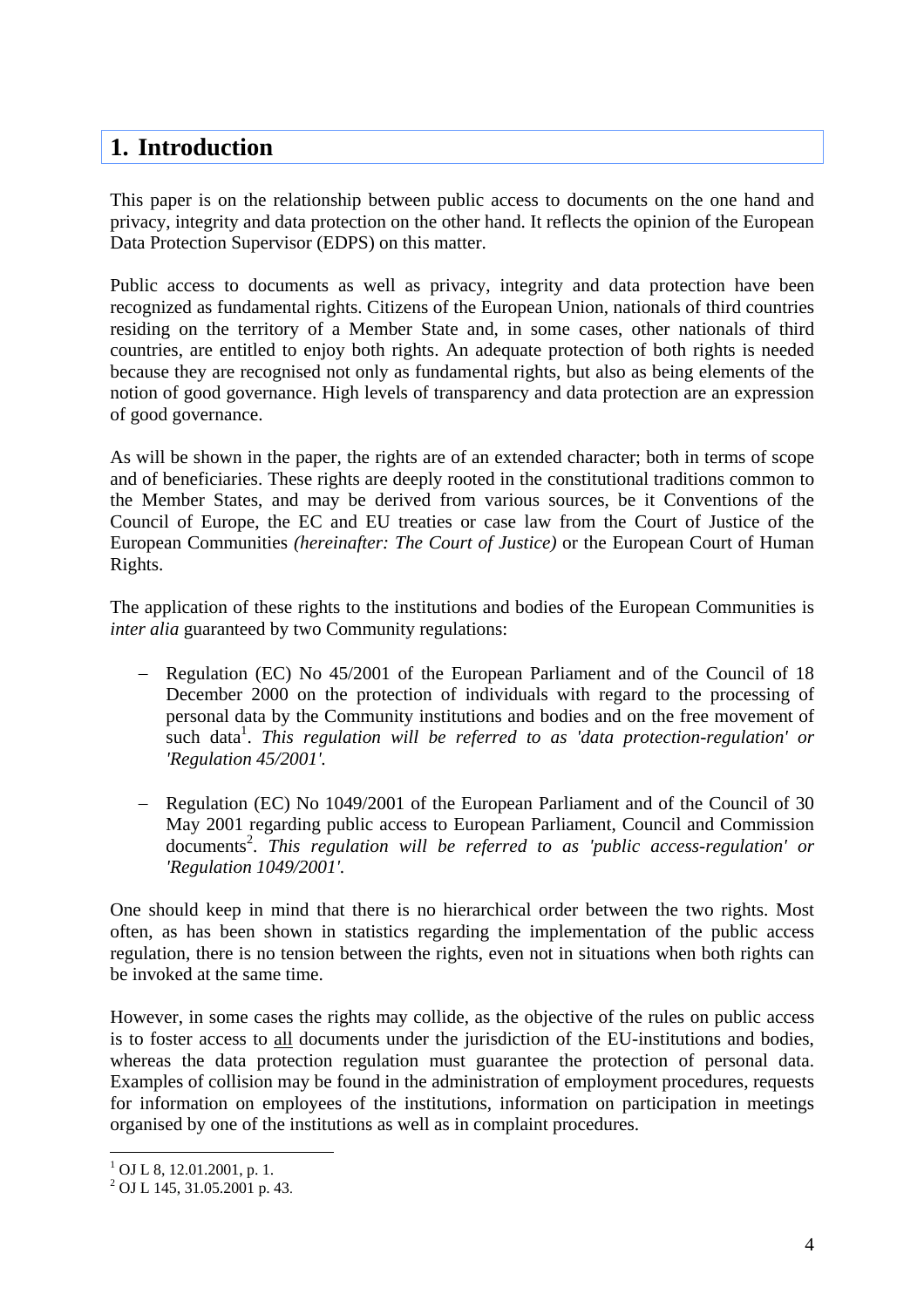To illustrate the issue, a reference can be made to an Opinion of 17 May  $2001<sup>3</sup>$  $2001<sup>3</sup>$  $2001<sup>3</sup>$  of the Article 29 Data Protection Working Party<sup>[4](#page-4-1)</sup>, in which it was underlined that 'personal data contained in an official document or held by a public administration or body are still personal and must therefore be protected according to the data protection legislation, as far as the processing of such data falls within the scope of this legislation'. The opinion continues: 'From the point of view of the protection of privacy, the disclosure to third parties of personal data collected and held by a public administration or body is to be considered as processing of personal data [...]'. The provisions of the relevant legislation on data protection therefore need to be respected.

As the examples that will be presented in this paper will show, the issue is of a general nature. This paper strives to address the issue in a practical, pragmatical and informative manner. It is not self-evident how the responsible Community-authorities should act if the two fundamental rights apply at the same time and one has to reflect clearly about which of the fundamental rights should be predominant in a particular case. This paper therefore strives to provide guidelines on how to interpret the relevant community legislation, when considering publishing a document which contains personal data, when dealing with a request for access to such a document or when dealing with a complaint about the disclosure of a document.

The aim of this paper is threefold. Firstly, it is to show that public access to documents and data protection shall not be seen as contrary, but complementary, to each other. Secondly, it is to identify areas of tension. Thirdly, it is to promote good practice within the institutions and bodies of the EU. Good practice in this sense involves *inter alia*:

- 1. An institution or a body should consider whether rendering partial access to a document by deleting (direct and indirect) references to persons - could take away the conflict between the two fundamental rights.
- 2. An institution or a body should consider adopting internal rules on the access to *certain* documents containing personal data (the proactive approach), or at least inform the data subject in advance about the way the data will be used.

The paper is structured as follows:

- Chapter 2 focuses on transparency, notably public access. This involves, *inter alia*, a definition, a description of the legal history and background and a thorough examination of the public access regulation.
- Chapter 3 focuses on privacy and data protection, and is structured similarly to chapter 2.
- Chapter 4 explores the intersection of the two fundamental rights. This involves, *inter alia*, some guiding principles. This chapter contains the key element of this paper: the analysis on the exception to public access, included in Article 4 (1) (b) of the public access regulation.
- Chapter 5 elaborates some experiences with the issue within the institutions.
- Chapter 6 contains a checklist which aims to guide the reader in cases where the two rights may collide.

<span id="page-4-1"></span><span id="page-4-0"></span><sup>&</sup>lt;sup>3</sup> Opinion 5/2001; [http://europa.eu.int/comm/internal\\_market/privacy/docs/wpdocs/2001/wp44en.pdf.](http://europa.eu.int/comm/internal_market/privacy/docs/wpdocs/2001/wp44en.pdf) The Opinion was given in the context of a complaint to the European Ombudsman in a case [T-194/04 Bavarian Lager v European Commission] which is now pending before the Court of First Instance (see also example 9).  $\rm{4}$ This is an independent advisory group, composed of representatives of the data protection authorities of the Member States, the EDPS and the Commission, which was set up by Directive 95/46/EC.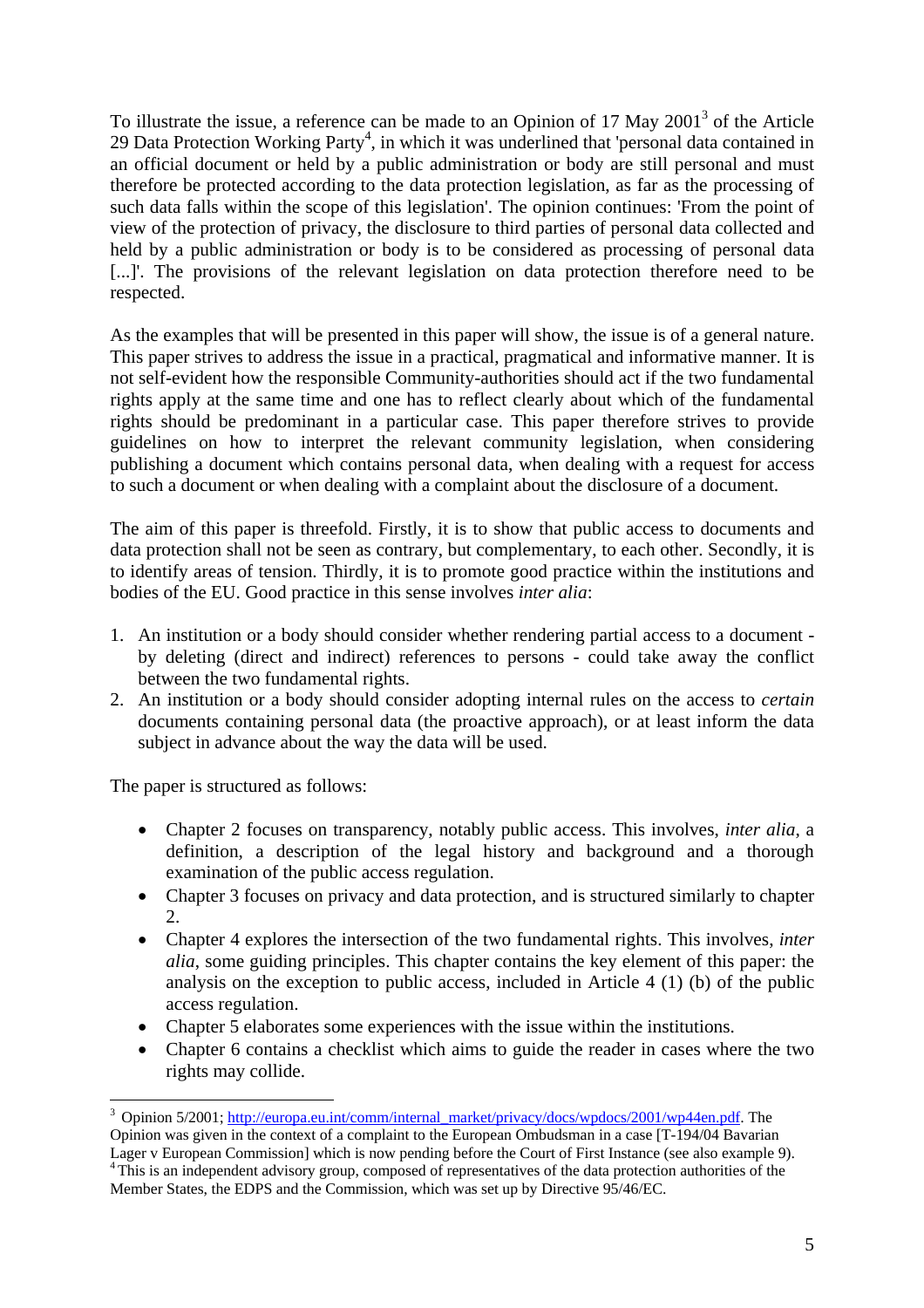## <span id="page-5-0"></span>**2. Transparency and public access**

## **2.1. Definition**

Transparency, or as it is sometimes called, openness, "enables citizens to participate more closely in the decision-making process and guarantees that the administration enjoys greater legitimacy and is more effective and more accountable to the citizen in a democratic system. Openness contributes to strengthening the principles of democracy and respect for fundamental rights as laid down in Article 6 of the EU Treaty and in the Charter of Fundamental Rights of the European Union."<sup>[5](#page-5-1)</sup> In its case law, the Court of Justice has repeatedly stressed the close link with the democratic nature of the institutions.<sup>[6](#page-5-2)</sup>

Transparency generally involves three elements:

- 1. the processes through which public bodies make decisions should be understandable and open;
- 2. the decisions themselves should be reasoned;
- 3. as far as possible, the information on which decisions are based should be available to the public.

This chapter will mainly deal with the third element of transparency: the public access to information on which decisions are based or, even more concretely, to documents of the institutions. The right of access to these documents is - as far as the European Parliament, the Council and the Commission are concerned - guaranteed in Regulation 1049/2001. Article 4 (1) (b) of this regulation is the entry point for the assessment of the interference between public access and data protection and will play a central role in this paper.

## **2.2. Legal history and background**

During the last decade of the last century, the lack of transparency in the Community institutions was high on the political agenda. Amongst many initiatives taken in the general context of openness, several efforts aimed at improving the public's right of access to documents.

The first real step towards allowing the public a right of access to EC-documents was taken in February 1992, when the Member States signed the final act to the Maastricht Treaty. In Declaration 17, attached to the Maastricht Treaty, it was stated that transparency of the decision-making process would strengthen the democratic nature of the institutions and the public's confidence in the administration. Accordingly, it was recommended that the Commission submit to the Council a report on measures designed to improve public access to the information available to the institutions.

Following the signing of the Maastricht Treaty, a series of political developments forced the European politicians into action in the field of transparency: The Danish voters said no to the Maastricht Treaty, in France only a very narrow majority supported this treaty and in several

<span id="page-5-1"></span><sup>&</sup>lt;sup>5</sup> Quotation of the second recital of the public access regulation.

<span id="page-5-2"></span><sup>&</sup>lt;sup>6</sup> See, for instance, Case C-58/94 Netherlands v Council [1996] ECR I-2169.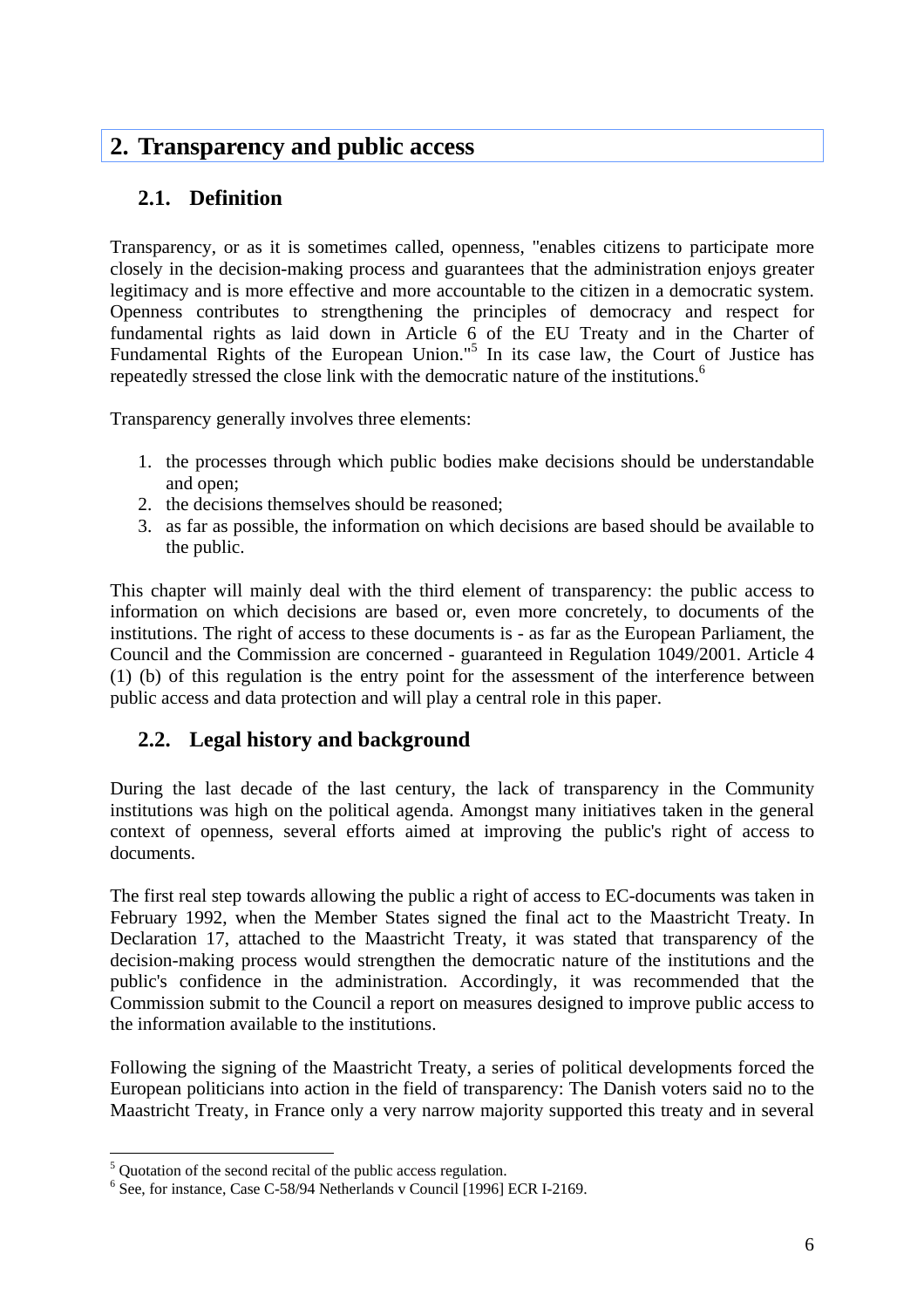<span id="page-6-0"></span>other Member States, the enthusiasm for the European idea declined. A number of initiatives were taken. In the so-called Birmingham Declaration<sup>[7](#page-6-1)</sup> on 'A Community closer to its citizens', the Council engaged itself to more openness in the decision-making process. The Commission carried out a survey of national laws and practices. In 1993, the Council and the Commission jointly adopted a code of conduct on public access to documents<sup>8</sup>[,](#page-6-2) which was implemented shortly thereafter<sup>[9](#page-6-3)</sup>. Subsequently, at the request of the European Ombudsman, other Community institutions and agencies have introduced rules on access to documents<sup>10</sup>.

## **2.3. The legal basis for EU-level action**

The notions of openness and access to documents were introduced into the Treaties by the adoption of the Treaty of Amsterdam. Article 1 (2) EU provides that decisions shall be taken 'as openly as possible'. A new Article 255 inserted into the EC-Treaty established the right of access to 'European Parliament, Council and Commission documents'. Article 255 (2) established that the content of this right as well as its exceptions should be laid down in secondary EC-legislation.

#### **Article 255**

 $\overline{a}$ 

- *1. Any citizen of the Union, and any natural or legal person residing or having its registered office in a Member State, shall have a right of access to European Parliament, Council and Commission documents, [...].*
- *2. General principles and limits on grounds of public or private interest governing this right of access to documents shall be determined by the Council, acting in accordance with the procedure referred to in Article 251 within two years of the entry into force of the Treaty of Amsterdam.*
- *3. Each institution referred to above shall elaborate in its own Rules of Procedure specific provisions regarding access to its documents.*

By enacting Regulation 1049/2001, the European Parliament and the Council have implemented the provisions of Article 255 of the EC Treaty. The legal basis does not extend to other institutions and bodies than the three mentioned in Article 255. Aware of this shortcoming, the Council made the executive agencies to be entrusted with certain tasks in the management of Community programmes subject to Regulation  $1049/2001<sup>11</sup>$ . Prior to that, the European Parliament, the Commission and the Council adopted a joint declaration<sup>12</sup> in which they:

<span id="page-6-1"></span><sup>7</sup> See the so-called Birmingham Declaration, Annex 1 in Bulletin of the European Communities, n°10, 1992. 8

<span id="page-6-2"></span><sup>&</sup>lt;sup>8</sup> Council and Commission Code of Conduct concerning public access, OJ L 340, 31.12.1993, p.41.

<span id="page-6-3"></span><sup>&</sup>lt;sup>9</sup> Decision 93/731/EC of the Council of 20 September 1993 on Public Access to Council Documents (OJ L 340,

<sup>31.12.1993,</sup> p.43) and Decision 94/90/ECSC, EC, Euratom of 8 February 1994 of the Commission on Public Access to Commission Documents (OJ L 46, 18.02.1994, p. 58).<br><sup>10</sup> Special report of 15 December 1997 by the European Ombudsman to the European Parliament following the

<span id="page-6-4"></span>own initiative inquiry into public access to documents (616/PUBAC/F/IJH), see: [http://www.euro](http://www.euro-ombudsman.eu.int/special/en/default.htm)[ombudsman.eu.int/special/en/default.htm](http://www.euro-ombudsman.eu.int/special/en/default.htm). The EDPS will respect the provisions of the public access regulation;<br>this will be established in the rules of procedure.

<span id="page-6-6"></span><span id="page-6-5"></span><sup>&</sup>lt;sup>11</sup> Council Regulation (EC) No 58/2003 of 19 December 2002 laying down the statute for executive agencies to be entrusted with certain tasks in the management of Community programmes (OJ L 11, 16.01.03, p. 11) <sup>12</sup> OJ L 173, 27.06.2001, p.5.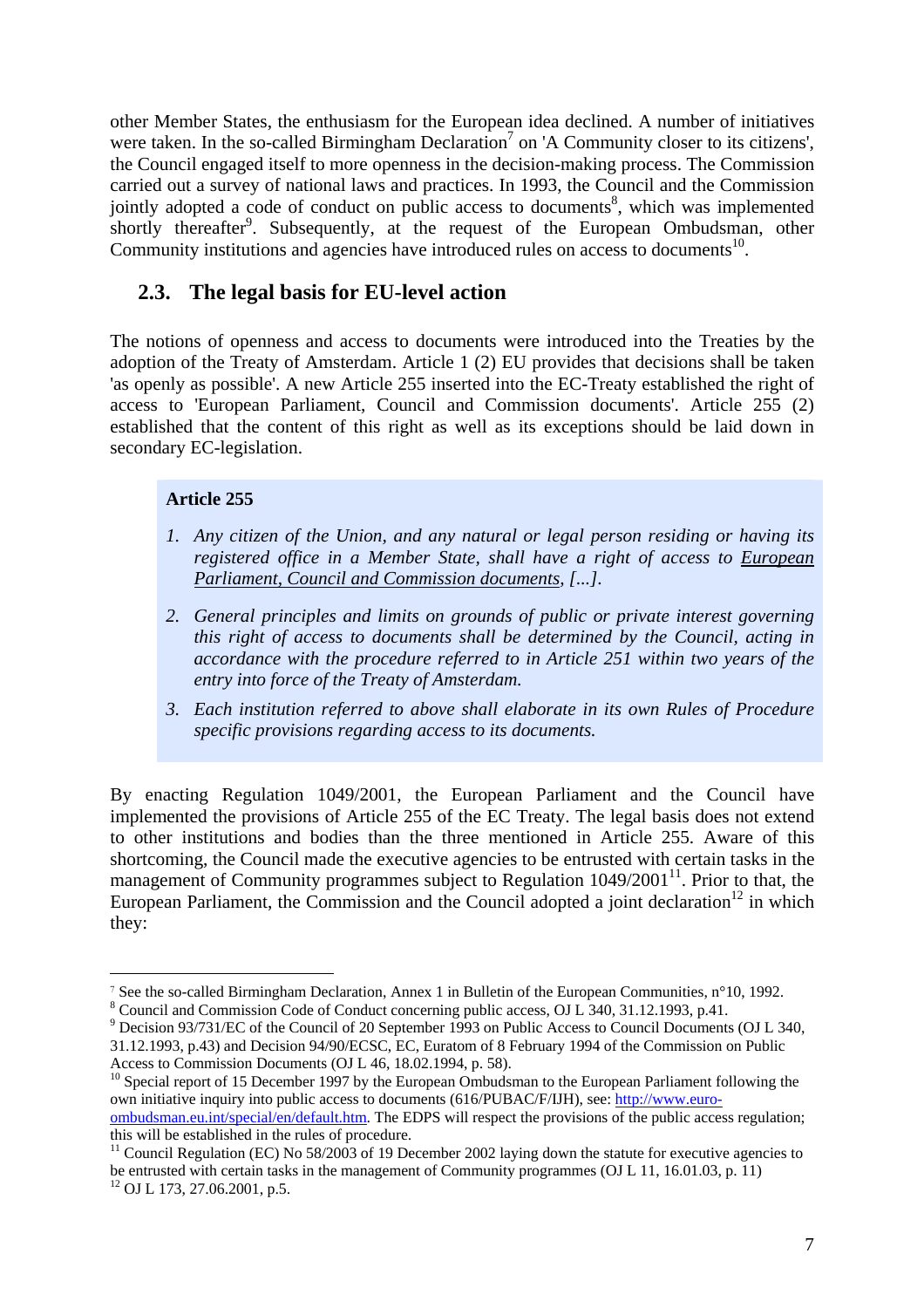<span id="page-7-0"></span>1. undertake to make the regulation applicable to agencies and similar bodies set up by the Community legislator;

2. appeal to the other institutions and bodies to adopt similar rules voluntarily.

Most other institutions and bodies have modified their internal rules with the result that they now include the same elements as Regulation 1049/2001. For example, the European Central Bank (ECB), in its Decision of 4 March 2004 on public access to ECB documents, makes an explicit reference to the joint declaration referred to above.

## **2.4. The public access regulation**

### **2.4.1. General provisions**

On 30 May 2001, Regulation 1049/2001 was adopted. This regulation was preceded by some 18 months of complicated negotiations. The purpose of the regulation is threefold: to define the principles, conditions and limits governing the right of access to documents; to establish rules ensuring the exercise of this right and to promote good administrative practice (Article 1).

The right of access to documents is defined in Article 2 (1) of the regulation.

#### *Article 2(1)*

*Any citizen of the Union, and any natural or legal person residing or having its registered office in a Member State, has a right of access to documents of the institutions, subject to the principles, conditions and limits defined in this Regulation.* 

The scope of the regulation *ratione personae* is wide, but the right of access extends even further, as the institutions may grant access to any natural or legal person not residing or not having its registered office in a Member State.

Public access applies to all documents held by an institution, that is to say, documents drawn up or received by it and in its possession, 'in all areas of the activity of the European Union', so not only in activities under Community law (the 'first pillar'). This means that the regulation expressly applies in the second and third pillar.

The term document is defined broadly so as to include any content, whatever its storage medium, concerning a matter relating to the policies, activities and decisions falling within the institution's sphere of responsibility (Article 3).

The regulation provides a two-stage administrative procedure for application, followed by the possibility to contest a refusal through court proceedings or complaint to the European Ombudsman.

Finally, one should keep in mind that the principle of access in essence consists of:

- the right to information contained in public documents as well as,
- the right of access to the documents themselves.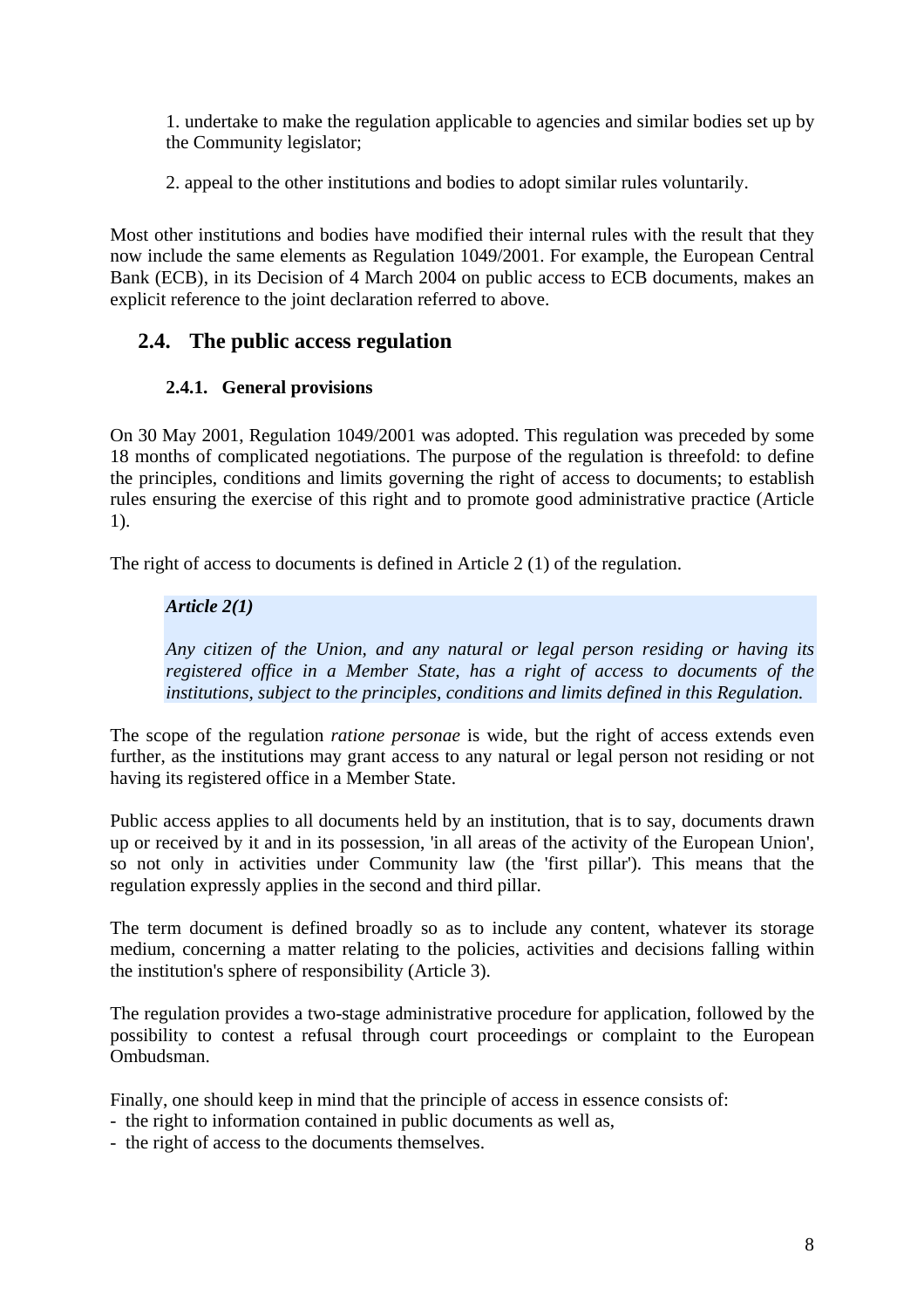<span id="page-8-0"></span>This remark is important since it means that a Community institution may - if an exception to public access applies - consider giving partial access to a document. In certain circumstances, an institution might even be obliged to do so<sup>13</sup>.

### **2.4.2. The nature of the right of access to documents**

The right of access to documents must be read and interpreted in accordance with the case law of the Court of First Instance, based on legislation that preceded Regulation 1049/2001, notably Council Decision 93/731 and Commission Decision 94/90. In Svenska Journalistförbundet vs. Council<sup>14</sup>, the Court of First Instance stated: "The objective of Decision 93/731 on public access to Council documents is to give effect to the principle of the largest possible access for citizens to information with a view to strengthening the democratic character of the institutions and the trust of the public in the administration. It does not require that members of the public must put forward reasons for seeking access to requested documents."

The right of access thus comprises the following essential elements:

- It is a right for any member of the public.
- It not relevant for what reason someone wants to exercise his right.

The notion 'any member of the public' is a very wide notion, as has been shown in the preceding paragraph. Moreover, this notion includes a second characteristic: it confers the same right to every member of the public. Article 2 of Regulation 1049/2001 does not recognise privileged groups of persons to whom - for instance - the exceptions to the right of access do not fully apply, like for instance members of a parliament, journalists, or specifically related to the subject of this paper - 'data subjects', or members of the staff of an institution.

In short, it is not relevant in what capacity someone asks for the disclosure of a public document. Under Community law, additional rights of access to public documents for privileged groups follow from separate legal provisions that can be seen as a 'lex specialis' in relation to Article 2 of Regulation 1049/2001.

The data subject who him- or herself asks for access to documents, containing his or her personal data, can base the request to a community institution or body either on Article 2 of Regulation 1049/2001 or on Article 13 of Regulation 45/2001. Article 13 of the data protection regulation 45/2001 could give the data subject a stronger right to access to such documents, since the exceptions to the public access regulation do not apply as such. This paper will not elaborate on the situation in which the data subject asks for access to documents. The right of access of the data subject is a part of the principles of data protection and has nothing to do with the transparency and the accountability of a public body.

Special provisions on the access to information of the institutions can further be found in the Staff Regulations. Article 26 provides for access of a staff member to his own personal file and will not be elaborated in this paper. However, Article 25 (3) of the Staff Regulations

<span id="page-8-1"></span><sup>&</sup>lt;sup>13</sup> See the Judgment of the Court of Justice in Council vs. Hautala, elaborated in Pars. 2.4.3 and 4.2.

<span id="page-8-2"></span><sup>&</sup>lt;sup>14</sup> Judgment of the Court of First Instance Svenska Journalistförbundet v Council, T-174/95, ECR [1998], p. II-

<sup>2289.</sup> See also: Judgment of the Court of First Instance, Interporc v Commission, T-124/96, ECR [1998] Page II-231.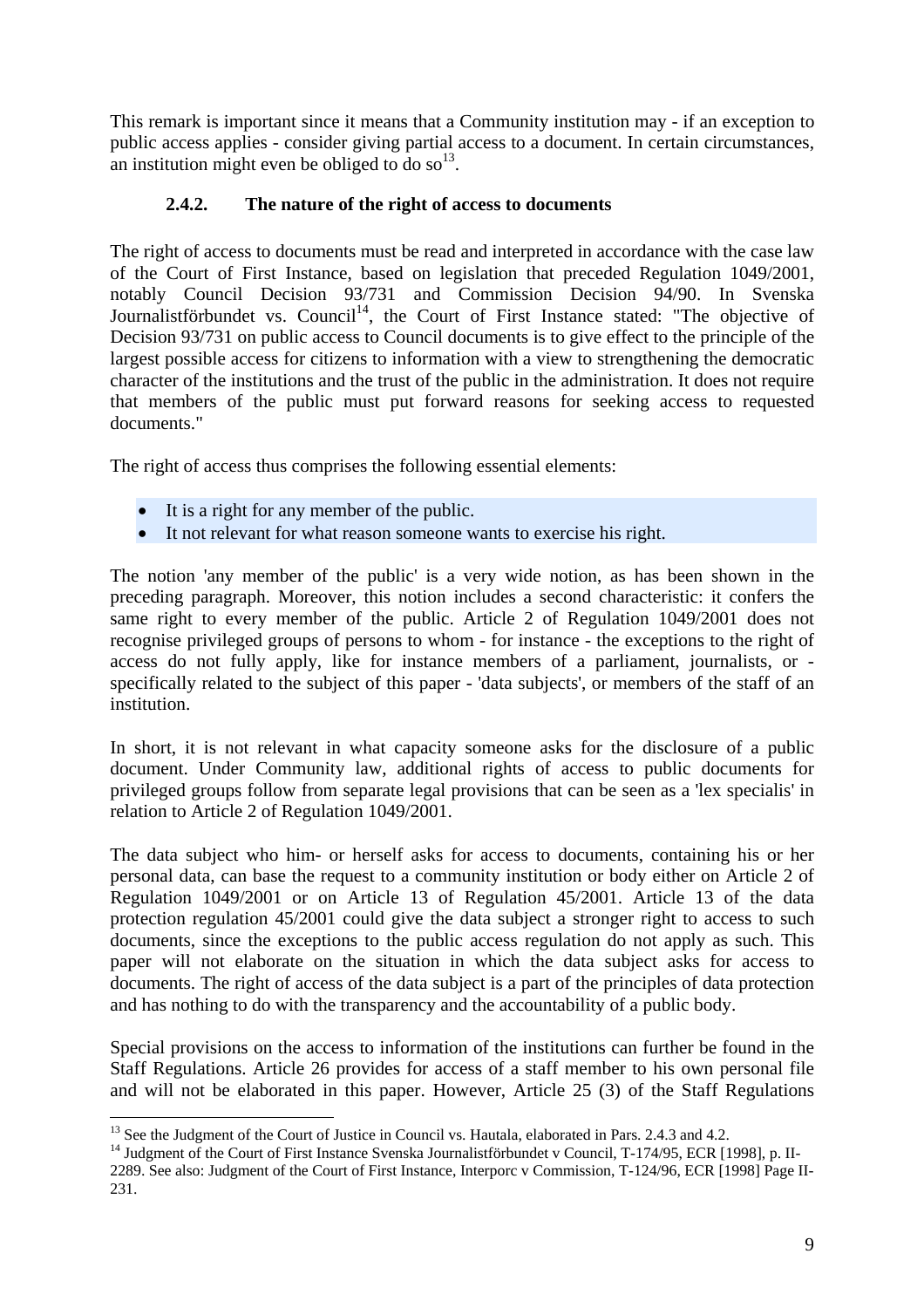<span id="page-9-0"></span>introduces special rules to guarantee the transparency of certain decisions of the Authority that appoints staff members. It states:

Specific decisions regarding appointment, establishment, promotion, transfer, determination of administrative status and termination of service of an official shall be published in the institution to which the official belongs. The publication shall be accessible to all staff for an appropriate period of time.

It is obvious that these decisions contain personal data and are highly relevant within the framework of this paper. A staff member has a right of access to these data, on the basis of this provision, regardless of the right of access guaranteed by Regulation 1049/2001; the exceptions to public access of this regulation do not apply.

Hereinabove we mentioned a second essential element: it is not relevant either for what reason someone asks for the disclosure of a public document. The authority that decides on the public access of a certain document is not allowed to take into account why someone asks for access, nor is it allowed to weigh the importance of access to the person involved. Any other interpretation would seriously impede the main objectives of Article 2 of Regulation 1049/2001, as has been interpreted by the Court of First Instance.

#### **2.4.3. The exceptions**

Article 4 contains the categories of exceptions to public access.

#### **Article 4 (1)**

 $\overline{a}$ 

*1. The institutions shall refuse access to a document where disclosure would undermine the protection of:* 

*(a) the public interest as regards:* 

<sup>−</sup> *public security,* 

<sup>−</sup> *defence and military matters,* 

<sup>−</sup> *international relations,* 

<sup>−</sup> *the financial, monetary or economic policy of the Community or a Member State* 

*(b) the privacy and integrity of the individual, in particular in accordance with community legislation regarding the protection of personal data.*

The exceptions of Article 4 (1) have a general scope and are formulated compulsory and absolute. In a report from the Commission on the implementation of the regulation it is stated: 'should disclosure of a document cause harm to one of the interests mentioned, access to this document should be denied<sup> $15$ </sup>. As has been mentioned before, Article 4 (1) (b) will play a central role throughout this paper. This provision will be explained more in depth in paragraphs 2.4.3 and 4.3.

<span id="page-9-1"></span><sup>&</sup>lt;sup>15</sup> Report from the Commission on the implementation of the principles in EC Regulation n° 1049/2001, COM (2004)45 final, p.17.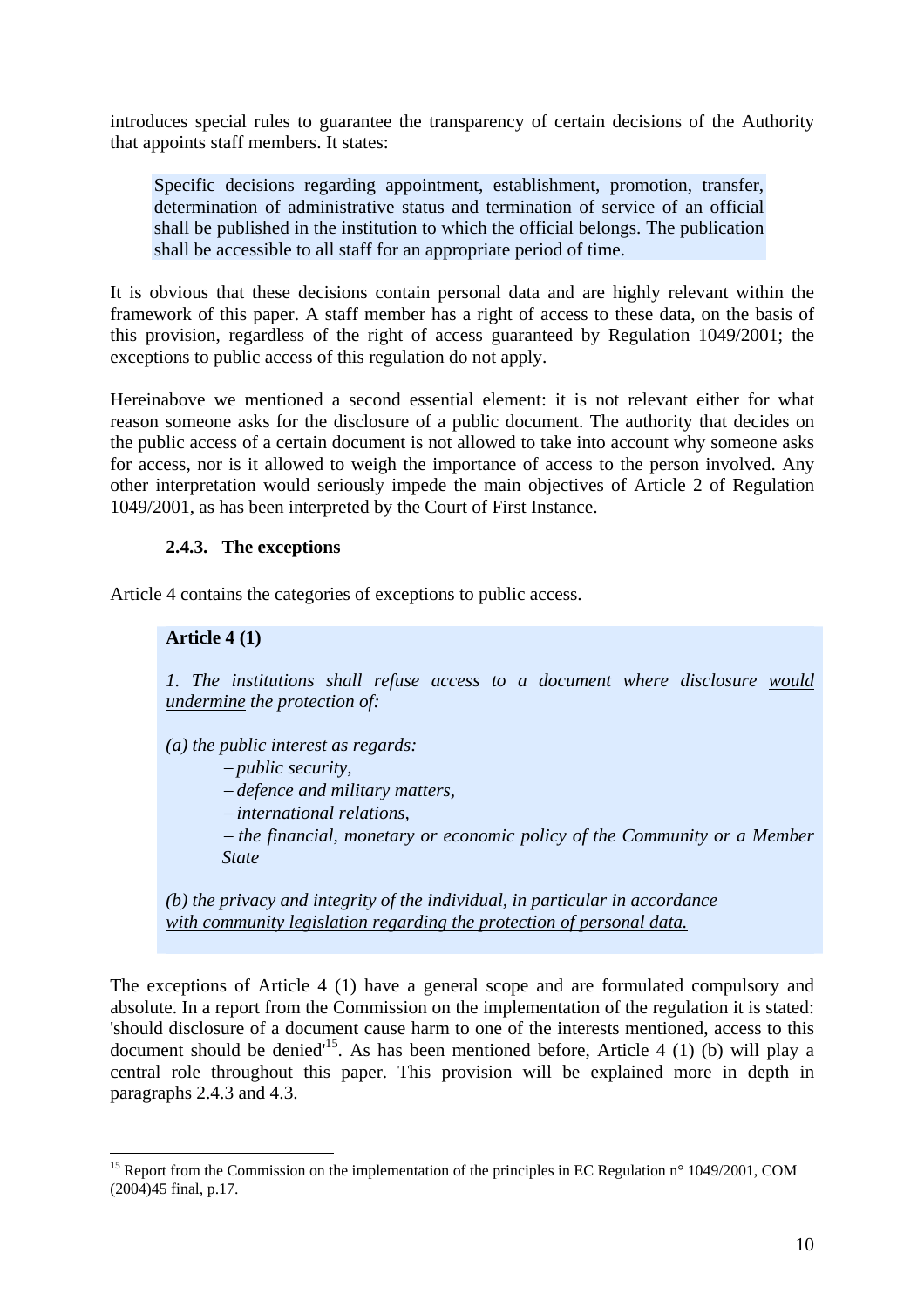By contrast with the exceptions under Article 4 (1), the exceptions provided for by Article 4 (2) and 4 (3) have a more limited scope. Both exceptions are subject to an overriding public interest in disclosure. This implies a balancing of the public interest in disclosure against the protection of another interest.

#### **Article 4 (2) and 4 (3)**

*2. The institutions shall refuse access to a document where disclosure would undermine the protection of:* 

*— commercial interests of a natural or legal person, including intellectual property,* 

*— court proceedings and legal advice,* 

*— the purpose of inspections, investigations and audits,* 

*unless there is an overriding public interest in disclosure.*

*3. Access to a document, drawn up by an institution for internal use or received by an institution, which related to a matter where the decision has not been taken by the institution, shall be refused if disclosure of the document would seriously undermine the institution's decision making process, unless there is an overriding public interest in disclosure.*

*Access to a document containing opinions for internal use as part of deliberations and preliminary consultations within the institution concerned shall be refused even after the decision has been taken if disclosure would seriously undermine the institution's decision making process, unless there is an overriding public interest in disclosure.* 

Article 4 (3) is intended to protect the so-called space-to-think. The regulation makes a distinction between cases where the institution has not yet finished its thinking and those where the thinking period is over because the institution has made a decision.

As regards third-party documents, the institution shall according to Article 4 (4), consult the third party with a view to assessing whether one of the exceptions is applicable. A Member State may request the institution not to disclose a document originating from that Member State without its prior agreement (Article 4 (5)). In case a Member State holds a document originating from an institution, it is according to Article 5 entitled to apply its own national law on public access.

Article 4 (6) states that if only parts of the requested document are covered by any of the exceptions, the remaining parts of the document shall be released - partial access. This is an important element, as it restricts the scope of exceptions to only cover the specifically excepted information of a particular document (see also 4.2.3).

Finally, Article 9 contains a set of special provisions as regards sensitive documents. These documents (called EU RESTRICTED) are classified with "Top Secret", "Secret" or "Confidential" in accordance with the security rules of the institution concerned. They protect essential interests of the EU or one or more of its member states in the areas covered by Article 4 (1) (a), notably public security, defence and military matters.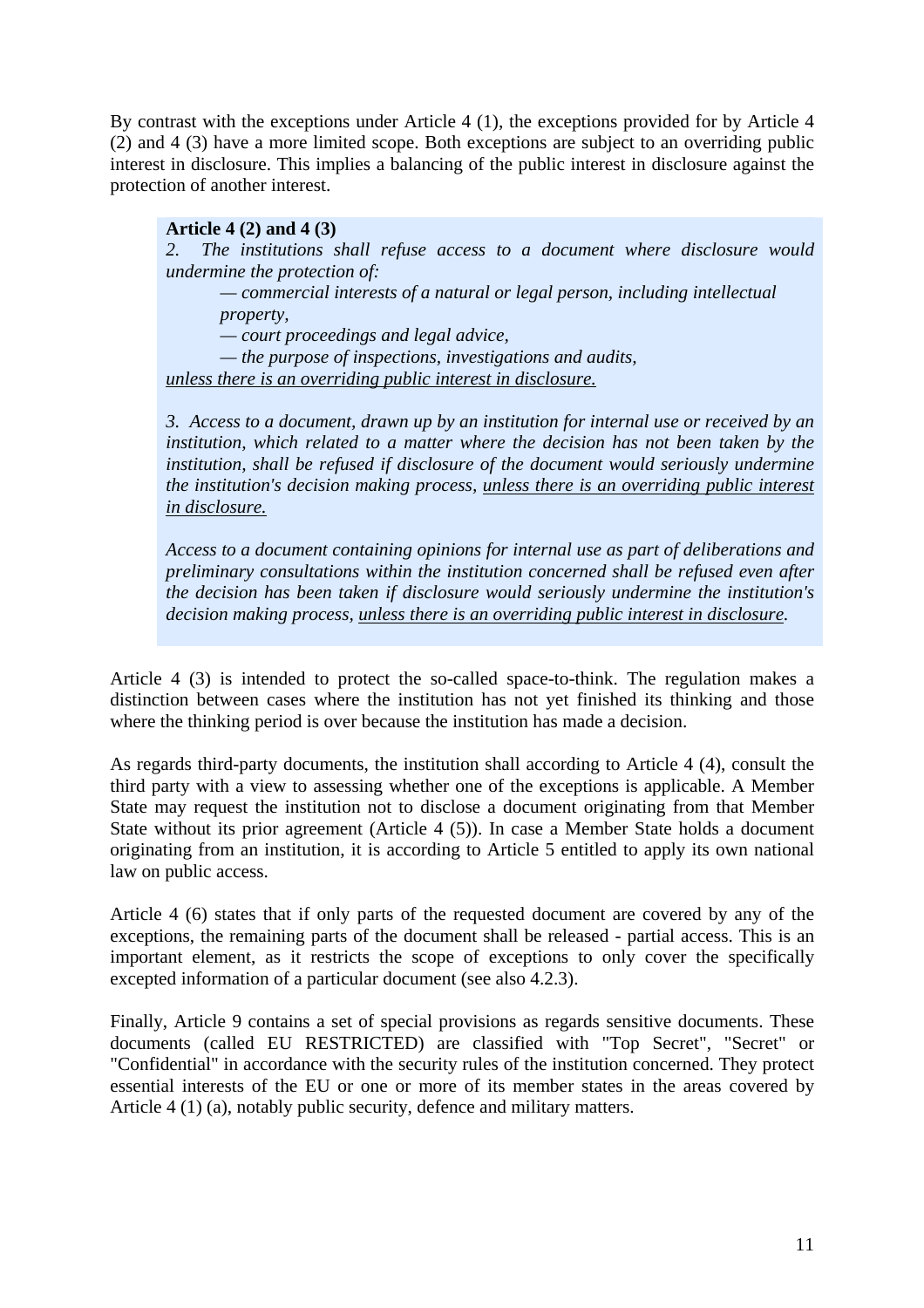#### **2.4.4. The exception of Article 4 (1) (b)**

<span id="page-11-0"></span>As has been stated in the previous paragraph, the exceptions of Article 4 (1) are formulated compulsory and absolute. However, despite this legal and absolute appearance, these exceptions should not be applied mechanically, as has been demonstrated by the case-law of the Court of Justice - in particular the Council vs. Hautala-case<sup>16</sup>- and supported by several policy documents<sup>17</sup>. According to the Court of Justice, exceptions to a fundamental right such as Article 4 (1) (b) should be construed and applied strictly, in a manner which does not defeat the application of the fundamental right. Furthermore, the principle of proportionality requires that derogations remain within the limits of what is appropriate and necessary for achieving the aim in view.[18](#page-11-3)

This leads to the elements of Article 4 (1) (b). This provision must be analysed on a case-bycase basis, where three elements need to be taken into account:

1. The terms 'privacy and integrity' will be further explored in the next chapter. It is clear that the wording calls for an interpretation of circumstances, given the fact that the same data being revealed in different circumstances can lead to different conclusions as to whether or not someone's privacy and integrity have been affected. The mere fact that a document mentions personal data does not automatically mean that the privacy and integrity of a person are affected.

Summarized: the privacy and the integrity of the data subject must be at stake.

2. The words 'would undermine' imply that the protection of the privacy and integrity of an individual must be harmed. The level of harm needed for the applicability of the exception to public access is not mentioned. However, the wording 'undermining' implies that the effect on the interest of the data subject should be substantial. It has to be added that the conditions for applying the exception of Article 4 (3) seem to be more strict. Disclosure must "seriously undermine" the decision-making procedure. However, the distinction between undermining and seriously undermining is very theoretical and will not be considered to be important for the purpose of this paper.

Summarized: public access must substantially affect the data subject.

3. The harm done to a person's privacy and integrity should be examined 'in accordance with community legislation regarding the protection of personal data'. The prime sources of community legislation regarding the protection of personal data are Directive 95/46/EC and Regulation (EC) 45/2001. Both legal instruments will be discussed in the following chapter of this paper.

Summarized: public access can only be given if this is allowed by the data protection legislation.

The document that is requested may in some cases fall outside of the scope of Regulation 45/2001 because it does not correspond to the requirements laid down in its Article 3. This, however, does not mean that the analysis of the 4 (1) (b) exception to Regulation 1049/2001 does not have to take the general principles of protection of personal data in consideration. In

<span id="page-11-1"></span>

<span id="page-11-3"></span><span id="page-11-2"></span>

<sup>&</sup>lt;sup>16</sup> Judgment of the Court, Council of the European Union v Heidi Hautala, C-353/99 P, ECR [2001] p. I-9565.<br><sup>17</sup> See more in detail Paragraph 4.2.<br><sup>18</sup> See paragraphs 84-85 of the Judgment of the Court of First Instance i 8 of the Judgment of the Court (C-353/99 P).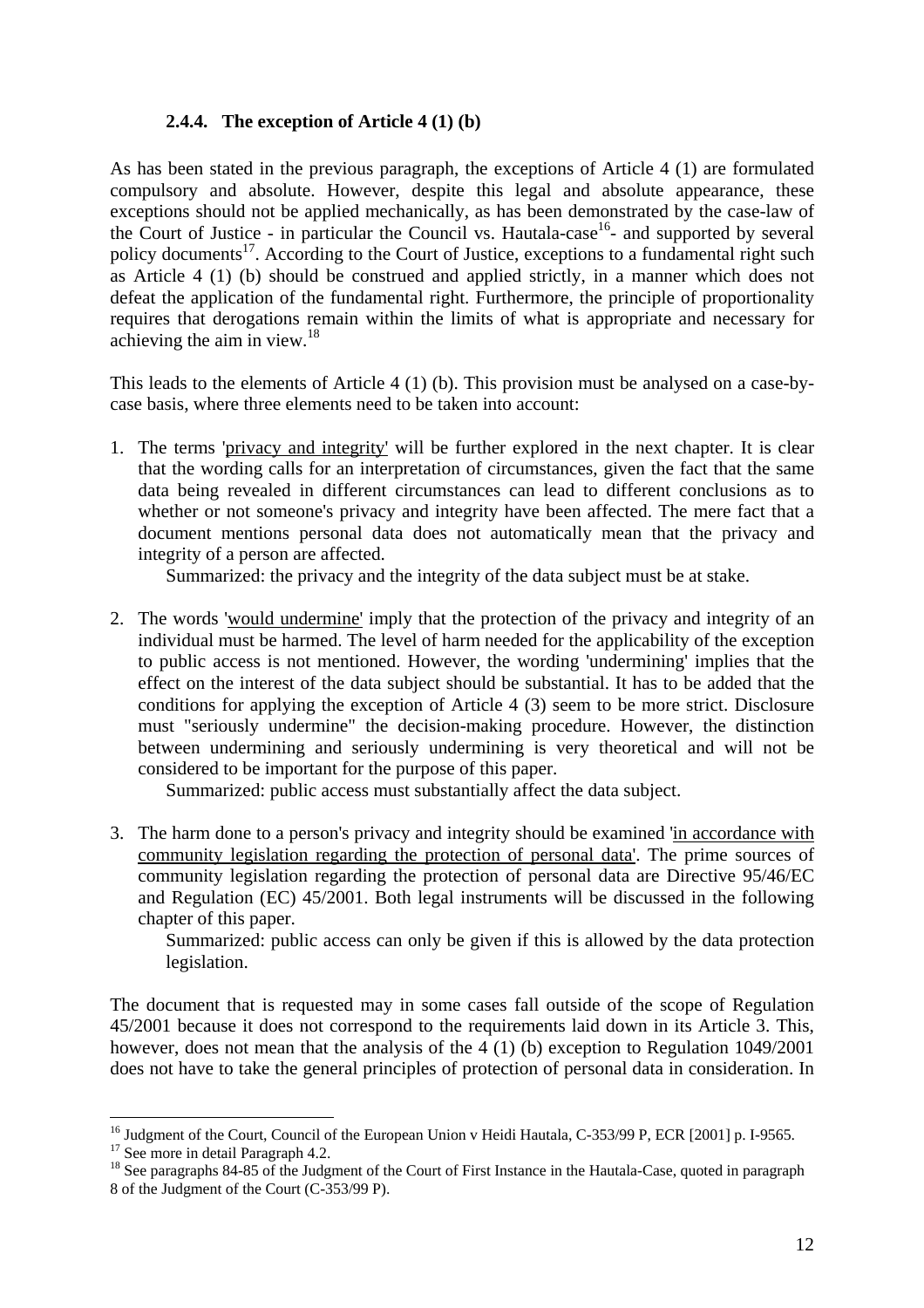<span id="page-12-0"></span>other words: also under such circumstances, one needs to examine whether the privacy of an individual will be substantially affected (elements 1 and 2).

## **2.5. Implementation of the public access regulation**

The European Parliament, the Commission and the Council have each laid down specific provisions regarding access to its documents in their rules of procedure and in additional measures. For example, the Council adopted a range of documents which, apart from the rules of procedure, concern *inter alia* a decision on making certain categories of documents available, a decision on the protection of classified information and a decision on the improvement of information on the legislative activities of the Council. Moreover, most EU institutions and bodies have laid down provisions regarding access to their documents in their rules of procedure (see paragraph 2.2).

According to Article 17 of the public access regulation, each institution shall annually publish a report for the preceding year, including the number of cases in which the institution refused to grant access to documents, the reasons for such refusals and the number of sensitive documents not recorded in the registers $^{19}$ .

In January 2004, the Commission issued its first report on the implementation of the principles in the public access regulation. It shows that the voluntary arrangements of public  $\frac{1}{4}$  access often fall short of the rules in the regulation<sup>20</sup>. The report also shows that full access was given to some 76 and 62 per cent respectively of the Council and the Commission documents. The corresponding figures for partial access were 12 and 8 per cent. At the same time the European Parliament refused access to 9 out of 528 admissible applications. The statistics of the report show furthermore that only in a small number of applications for access to documents the exception of Article 4 (1) (b) plays a role.

As the figures are composed in different ways in the different institutions, they can only be used as an indication of how refusals to publish a document are founded. The figures should therefore not be subject to extensive analysis. However, what is clear is that the exception on the ground of privacy and integrity of the individual is not the most frequently used exception. In the Council, access to documents is mainly refused for reasons of public security and international relations. The Commission denies access mainly for reasons of inspection, investigation or audit.

## **2.6. The Charter of Fundamental Rights and the Constitution**

Although the Treaty establishing a Constitution for Europe (*hereinafter Constitution*) has not been ratified by the Member States<sup>21</sup>, it provides a useful reference to the current thinking in the fields of transparency, data protection and privacy. Part II of the Constitution incorporates the Charter of Fundamental Rights, which was signed and proclaimed by the Presidents of the European Parliament, the Council and the Commission at the European Council meeting in

<span id="page-12-1"></span><sup>19</sup> Note by the Secretary-General of the EP to the bureau, dated 23 January 2003 (PE 324.892/BUR); Report from the Council, dated 31 March 2003 (7957/03) and Report from the Commission, dated 29 April 2003 (COM (2003) 216 final).<br><sup>20</sup> Report from the Commission on the implementation of the principles in EC Regulation 1049/2001; COM

<span id="page-12-2"></span><sup>(2004) 45</sup> final, p.16.  $^{21}$  At the date of the finalization of the paper, 14 June 2005.

<span id="page-12-3"></span>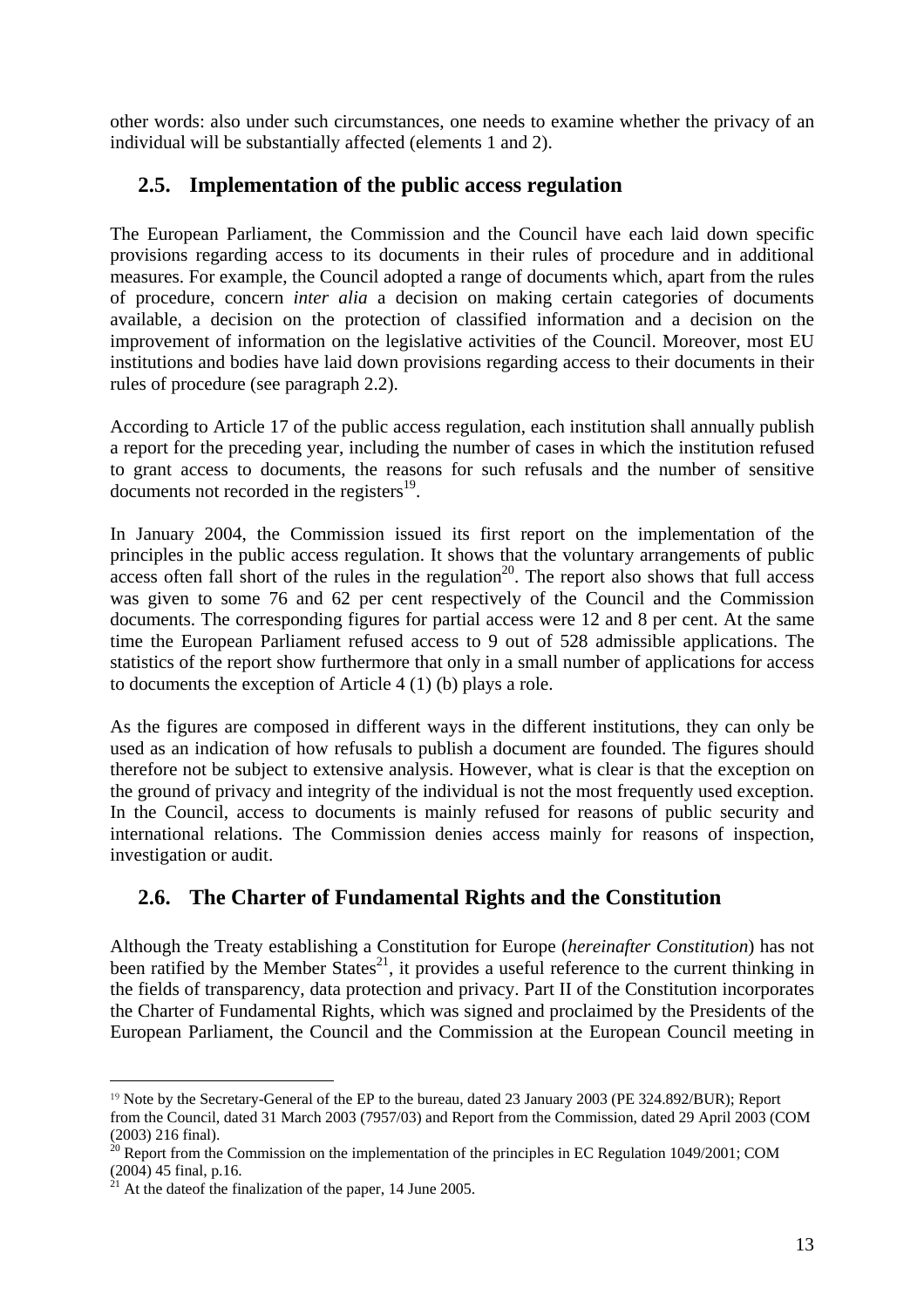Nice on 7 December 2000. According to Article I-9, the European Union shall recognise the rights, freedoms and principles set out in the Charter of Fundamental Rights of the Union.

In the Constitution, the principles of openness and access to documents are incorporated in three different articles. The general principle of openness is embodied in Article I-50 of Title VI - 'The democratic life of the Union'. This article, entitled 'Transparency of the proceedings of Union institutions', promotes good governance, participation of the civil society and open meetings. It explicitly refers to the right of access to documents to the Union institutions, bodies, offices and agencies and thus deals with the discrepancy between the current legal base and the reality. Moreover, the text of paragraph 3 refers to Article 399 in part III - 'The Union's policies' - of the Constitution, which lays down the conditions under which the right to access to documents of the European institutions is guaranteed.

Article II-102, that has already been recognised in the existing Charter of Fundamental Rights of the Union, closely resembles Article 255 of the EC Treaty and repeats once again the right of access to documents.

The Constitution lays down that all institutions, bodies and agencies of the EU shall recognise the importance of transparency, including the Court of Justice and the European Central bank, when exercising their administrative tasks.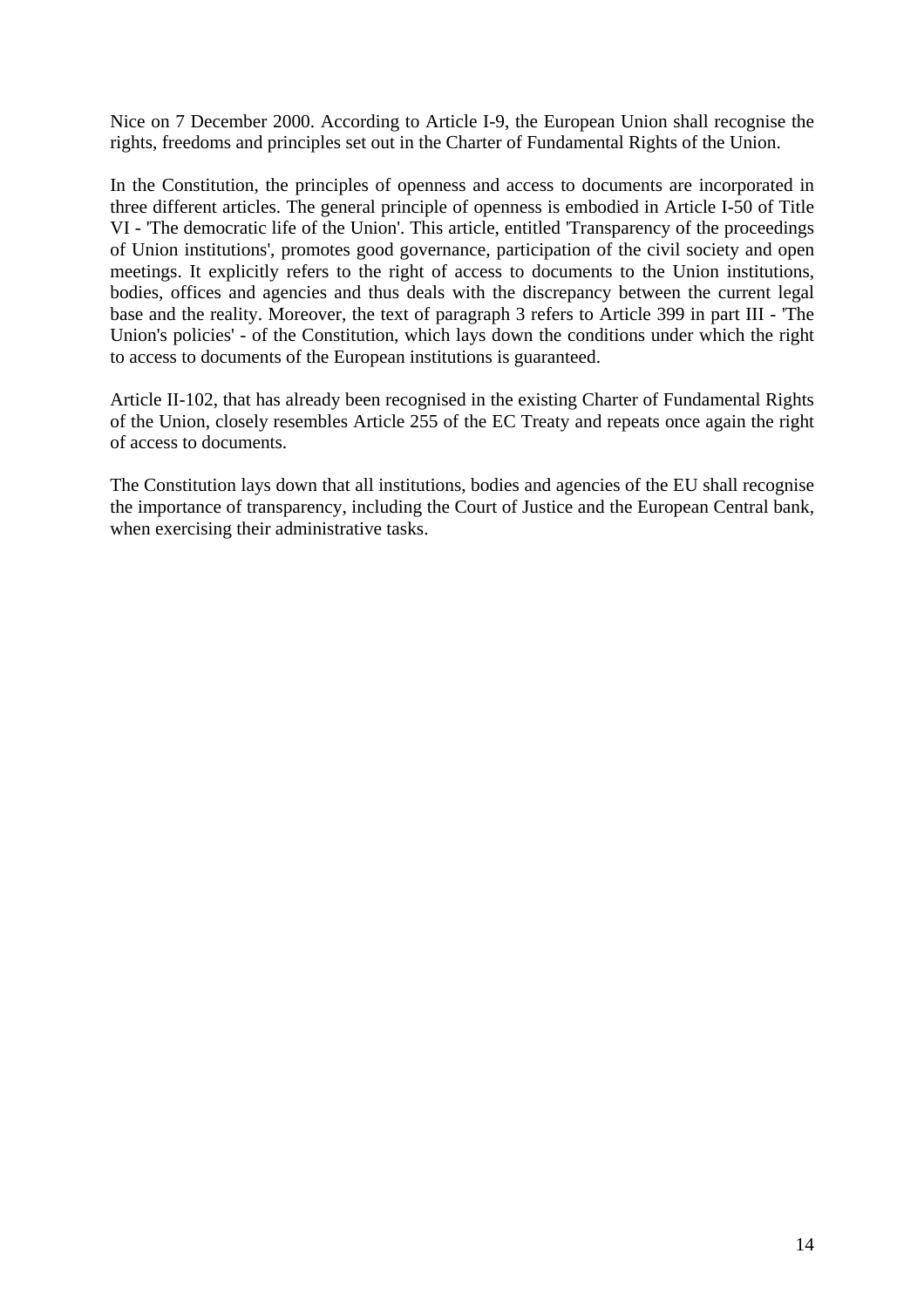## <span id="page-14-0"></span>**3. 'Privacy and integrity' and 'data protection'**

## **3.1. Introduction**

'Privacy', 'integrity' and 'data protection' are all notions with a history longer than that of transparency in the Member States and on the wider European level. Respect for the private life has been ensured on the European scale since the adoption in 1950 by the Council of Europe of the Convention for the Protection of Human Rights and Fundamental Freedoms (*hereinafter European Convention on Human Rights*). Due to technical developments, it was necessary to enlarge the scope and refine the terms. Other legislative instruments saw the day, such as the European Convention for the protection of individuals with regard to the automatic processing of personal data, which was adopted in 1981 (*hereinafter Convention 108*) [22.](#page-14-1) Today, at the EU-level, the basic rules on data protection are laid down in:

- Directive 95/46/EC of the European Parliament and of the Council of 24 October 1995 on the protection of individuals with regard to the processing of personal data and on the free movement of such data<sup>23</sup>;

- Regulation (EC) No 45/2001 of the European Parliament and of the Council of 18 December 2000 on the protection of individuals with regard to the processing of personal data by the Community institutions and bodies and on the free movement of such data (the *'data protection-regulation;* see Ch. 1).

- Directive 2002/58/EC of the European Parliament and of the Council of 12 July 2002 concerning the processing of personal data and the protection of privacy in the electronic communications sector (Directive on privacy and electronic communications)<sup>24</sup>.

It is good to bear in mind - and this will be discussed more in detail - that the concepts of 'privacy and integrity' on the one side and 'data protection' on the other side are not identical. The protection of privacy is a fundamental right that is primarily protected by Article 8 European Convention on Human Rights and subsequent provisions within the framework of the European Union. The concept of protection of personal data contains basic principles to protect the data subject. On the one hand, the concept of data protection is narrower than privacy since privacy encompasses more than personal data. On the other hand, it encompasses a wider area, since personal data are protected not only to enhance the privacy of the subject but also to guarantee other fundamental rights, such as the right not to be discriminated.

As has been shown in Chapter 2, a general understanding of the data protection legislation is necessary, not only for processing of personal data, but also for understanding how to interpret Article 4 (1) (b) of the public access regulation. This chapter explores the legislative history and background and lifts out important elements of the data protection regulation.

Finally, the Article 29 Data Protection Working Party stated that the status of the personal data does not change, just because they are part of an official document<sup>25</sup>. In the same opinion, the Working Party also underlines the fact that while regulating processing of

<span id="page-14-1"></span> $\overline{a}$ <sup>22</sup> <http://conventions.coe.int/treaty/en/Treaties/Html/108.htm><br><sup>23</sup> OJ L 281, 23.11.1995, p. 31.<br><sup>24</sup> OJ L 201, 31.07.2002, p. 37.<br><sup>25</sup> In Opinion 5/2001, referred to in the introduction.

<span id="page-14-2"></span>

<span id="page-14-3"></span>

<span id="page-14-4"></span>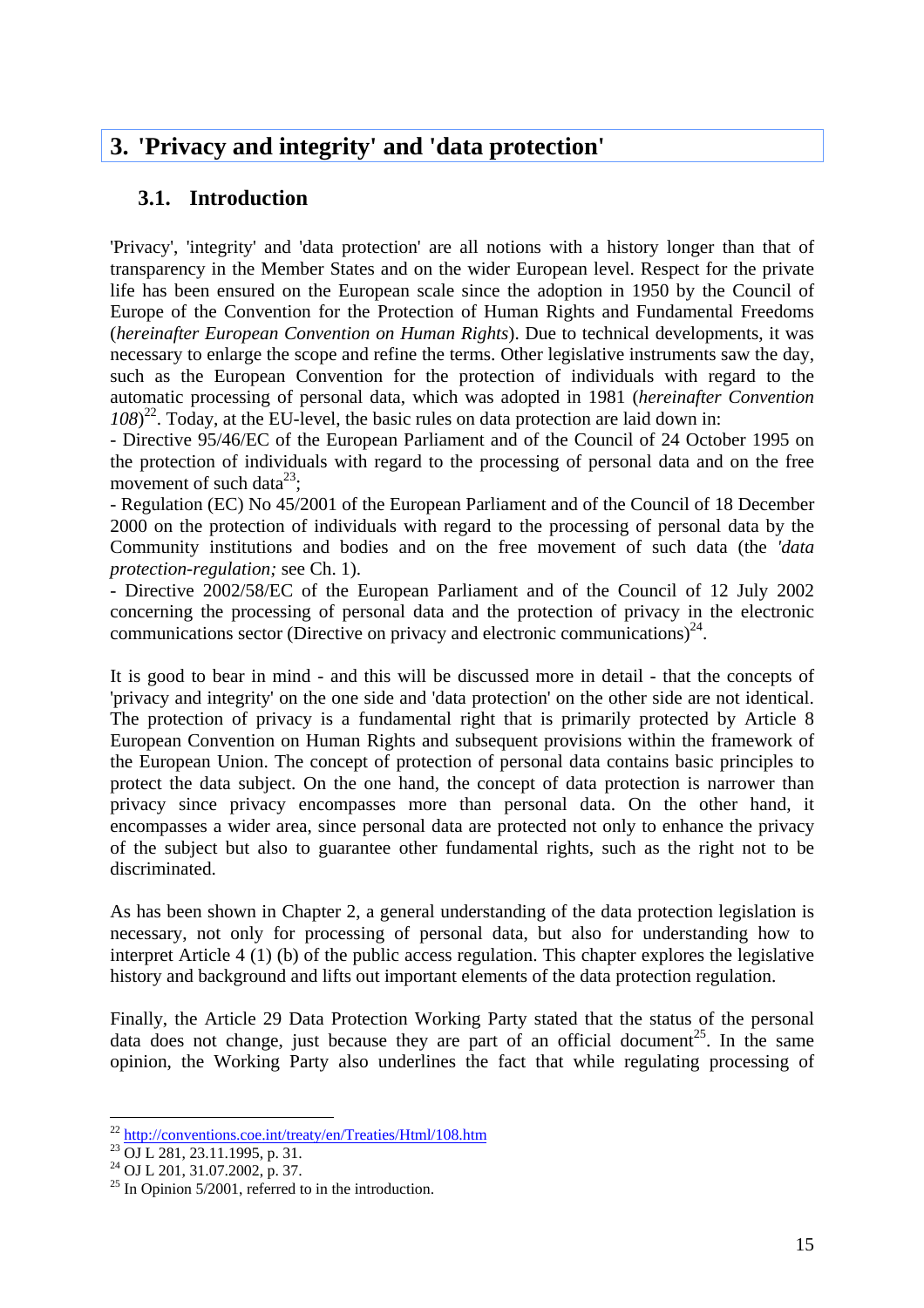<span id="page-15-0"></span>personal data, the data protection regulation itself also opens up the possibility for making personal data public.

## **3.2. Legal history and background**

## **3.2.1. The concepts of privacy and integrity**

In a UNESCO document of 1994, privacy was considered to be perhaps the most difficult to define of all human rights, yet nearly every country in the world has included a right of privacy in its constitution<sup>26</sup>. As a matter of fact, the definitions vary according to context as well as to environment.

If one nevertheless looks for a description, one could indicate that privacy protection is frequently seen as a way of drawing the line as to how far the society can intrude into a person's affairs. A still relevant description has been given in a Resolution, adopted by the Parliamentary Assembly of the Council of Europe, already in 1970:

"The right to privacy consists essentially in the right to live one's own life with a minimum of interference. It concerns private, family and home life, physical and moral integrity, honour and reputation, avoidance of being placed in a false light, non-revelation of irrelevant and embarrassing facts, unauthorised publication of private photographs, protection against misuse of private communications, protection from disclosure of information given or received by the individual confidentially."[27](#page-15-2)

Privacy is in that sense a private sphere exempted from disclosure, which allows the individual to remain in a feeling of control over himself and the surrounding environment close to him. According to case law of the European Court of Human Rights, privacy extends to the workplace. It thus follows that the reputation and the professional integrity of an individual forms an integral part of the notion of privacy<sup>28</sup>. As such, it is intrinsically linked to the term integrity.

The term integrity is also difficult to define. It can be seen as a fundamental right of a person to live according to his values and not to be affected. Integrity lies close to human dignity. Integrity is a right which is not absolute, as a modern society would not function if no one could interfere in another person's life and values. One thus needs to find a balance between total integrity and total lack of integrity.

In the context of public access to documents and data protection the term 'integrity' does not add much to privacy. It is not easy to conceive how disclosure of personal data could harm a person's integrity but not his privacy. Maybe, one could envisage the exceptional situation when disclosure of data would endanger the physical integrity of a person (if he is threatened, for instance). It is in the light of this that the 'privacy and integrity' exception of the public access regulation has to be seen.

<span id="page-15-1"></span><sup>&</sup>lt;sup>26</sup> EPIC Privacy and Human Rights Report 2004, p.1.

<span id="page-15-2"></span> $27$  RESOLUTION 428 (1970), containing a declaration on mass communication media and human rights, published on <u>http://assembly.coe.int/Documents/AdoptedText/ta70/ERES428.htm</u> <sup>28</sup> See also Par. 4.3.3

<span id="page-15-3"></span>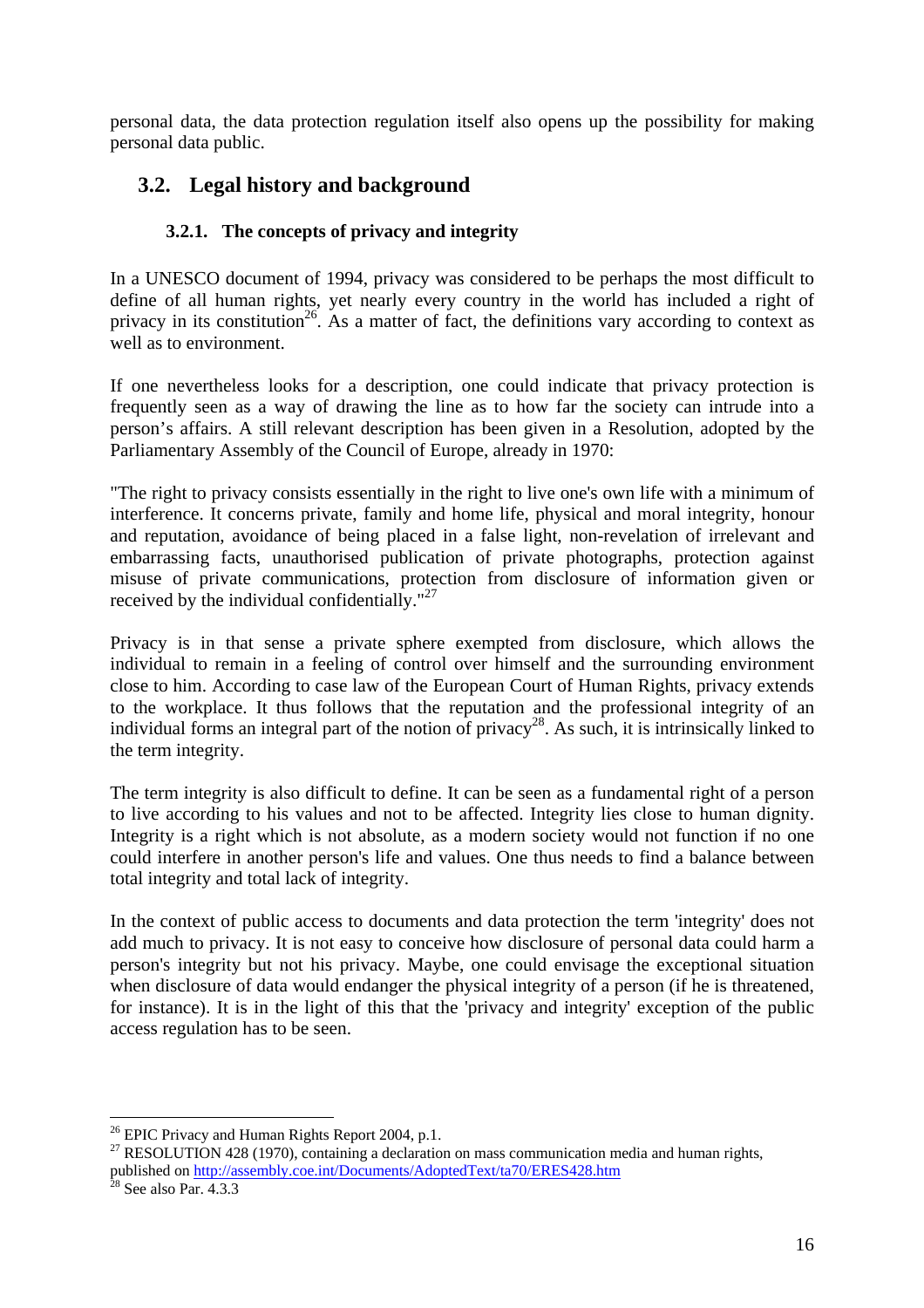<span id="page-16-0"></span>For reasons of simplicity, this paper, when looking into the intersection of the two fundamental interests of privacy and public access, will in hereafter refer to privacy and not to 'privacy and integrity'.

### **3.2.2. Protection of privacy**

The European Convention on Human Rights of 1950 established a 'right to privacy'. Its Article 8 stipulates the 'Right to respect for private and family life'.

- *1. Everyone has the right to respect for his private and family life, his home and his correspondence.*
- *2. There shall be no interference by a public authority with the exercise of this right except such as is in accordance with the law and is necessary in a democratic society in the interests of national security, public safety or the economic well-being of the country, for the prevention of disorder or crime, for the protection of health or morals, or for the protection of the rights and freedoms of others.*

Moreover, Article 7 of the Charter of the Fundamental Rights of the Union reads as follows.

*Respect for private and family life Everyone has the right to respect for his or her private and family life, home and communications.*

According to the case law of the European Court of Human Rights, and subsequently of the Court of Justice and the Court of First Instance, the area covered by the term privacy is interpreted *sensu lato* (encompassing the protection of private life, but also extending beyond), rather than *sensu stricto* (private and family). The courts have thus clearly opted for a broad scope of the right of privacy which extends further than the notion of respect for private and family life of Article 7 of the Charter of Fundamental rights.

This interpretation has two consequences.

− In the first place: a connection with the respect for private and family life is needed. This means that normally the simple mentioning of a persons name and address does not qualify. However, this can be different if these data are placed in a specific context<sup>29</sup>.

− In the second place: the European Court of Human Rights has clearly opted for a broad scope of the right of privacy, by stating that the notion "private life" may cover private, business, public or any other environment.

This broad scope was established in the Niemietz case<sup>30</sup>:

*Respect for private life must also comprise to a certain degree the right to establish relationships with other human beings. It is after all, in the course of their working* lives that the majority of people have significant if not the greatest opportunity of *developing relationships with the outside world.* 

<span id="page-16-1"></span> $29$  For instance, a specific context mentioned in the quoted text of the Resolution of the Parliamentary Assembly; see Par. 3.2.1.<br><sup>30</sup> Judgment of 16 December 1992, A-251.B, point 33.

<span id="page-16-2"></span>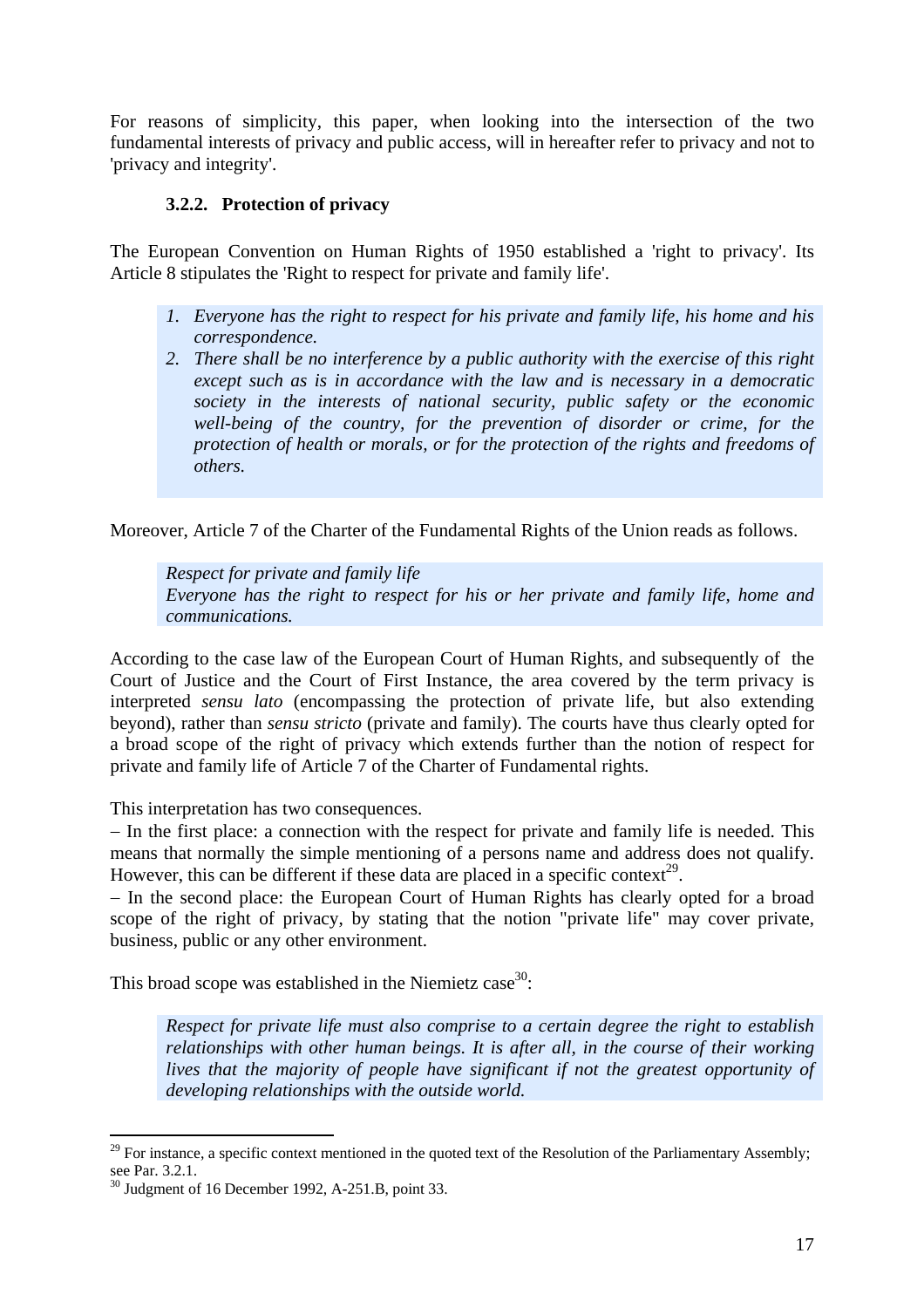<span id="page-17-0"></span>This principle was reaffirmed several times, *inter alia* in Amann<sup>31</sup>.

*The expression of the term private life must not be interpreted restrictively. In particular, respect for private life comprises the right to establish and develop relationships with other human beings; there appears to be no reason in principle why this understanding of the notion of 'private life' should be taken to exclude activities of a professional or business nature.* 

In the Österreichischer Rundfunk and Others-case<sup>32</sup>, the Court of Justice confirms that, as far as an act falls within the scope of Community Law, the term private life must not be interpreted restrictively.

### **3.2.3. Protection of personal data.**

The protection of personal data has been guaranteed for the first time - as a separate right granted to an individual - in Convention 108.

Moreover, Article 8 of the Charter of the Fundamental Rights of the Union reads as follows.

*Protection of personal data 1. Everyone has the right to the protection of personal data concerning him or her.*  2. Such data must be processed fairly for specified purposes and on the basis of the *consent of the person concerned or some other legitimate basis laid down by law. Everyone has the right of access to data which has been collected concerning him or her, and the right to have it rectified.* 

*3. Compliance with these rules shall be subject to control by an independent authority.*

During the 1960's and 1970's, the potential impact of the developments in the field of information and communication technologies on the life of citizens became visible, for instance because of the increase of surveillance possibilities, both in the public and the private sector. Moreover, the existing legislation designed to secure the privacy of personal information was no longer felt to be adequate. The term 'private life' in the ECHR had a number of limitations in the light of these new developments. The scope was uncertain and the emphasis was on protection against interference by public authorities and not by private organisations.

Convention 108 was adopted in 1981. The Council of Europe responded in this way to the new developments in the area of information and communication technologies. At the same time, the Organization for Economic Co-operation and Development (OECD) had issued guidelines to its members which urged them to introduce measures to protect personal information.

The Convention offered a blueprint for the harmonisation of data protection in each signatory state, by seeking to enhance personal freedoms and enable the free movement of personal data between countries. Convention 108 did not directly confer rights to European citizens; it was addressed solely to the Member States of the Council of Europe. Its main function was to encourage States without or with inadequate data protection to legislate in this field and to

<span id="page-17-1"></span> $31 \over 32$  Judgment of 16 February 2000, Reports 2000-II  $32$  Judgement cited in Footnote 34.

<span id="page-17-2"></span>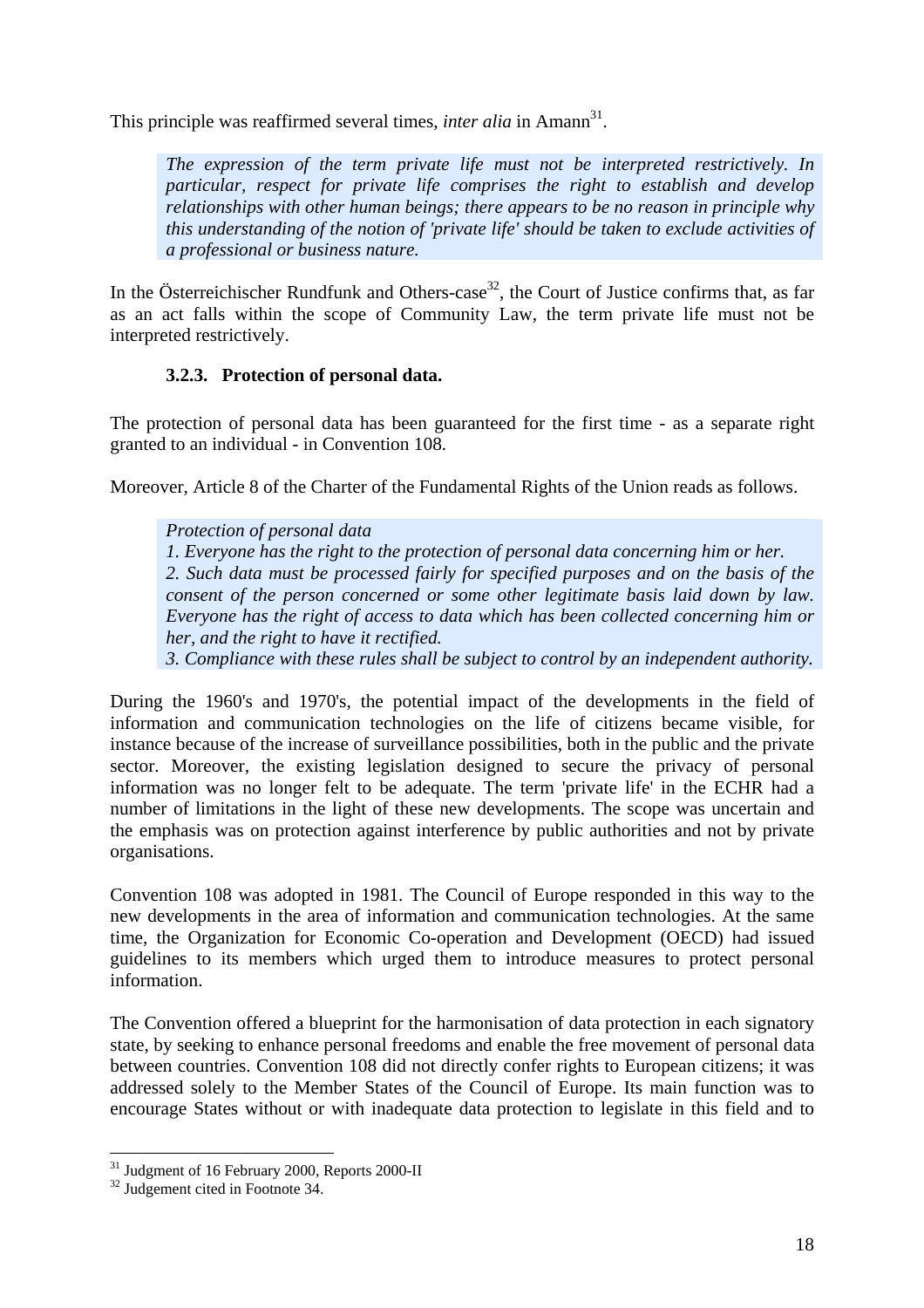start a debate on the topic<sup>33</sup>. As the Convention allowed signatory states to exclude some categories of data from the scope of the Convention, this led to different levels of data protection, with the result that inconsistencies between national regulatory systems remained.

Thus, long before initiative was taken at Community level, most European countries had enacted legislation designed to balance the individual's right to data protection with the need of public authorities, employers and others to process data. These domestic laws were in many respects similar, since they were based on Convention 108.

The wording of the Convention 108, as well as the explanation given in the Convention's explanatory report, specifies that data protection does not only concern protecting privacy and family life, but also other rights and fundamental freedoms.

In Article 1, the objective and purpose of the Convention are defined:

*The purpose of this Convention is to secure [...] for every individual [...] respect for his rights and fundamental freedoms, and in particular his right to privacy, with regard to automatic processing of personal data relating to him ("data protection").*

The right to protection of personal data encompasses the protection of privacy, but extends beyond it. Data protection is about securing respect for rights and fundamental freedoms, and *in particular* (i.e. not only) the right of the data subject to privacy. This is further explained in the Convention's explanatory statement. Recital 25 states:

*The preamble reaffirms the commitment of the signatory States to human rights and fundamental freedoms. Moreover, it acknowledges that the unfettered exercise of the freedom to process information may, under certain conditions, adversely affect the enjoyment of other fundamental rights (for example privacy, non-discrimination, fair trial) or other legitimate personal interests (for example employment, consumer credit). It is in order to maintain a just balance between the different rights and interests of individuals that the convention sets out certain conditions or restrictions with regard to the processing of information. No other motives could justify the rules which the Contracting States undertake to apply in this field.* 

This interpretation is further confirmed by Article 3, in which it is stated that any State may give notice:

*[...] that it will also apply this convention to information relating to groups of persons, associations, foundations, companies, corporations and any other bodies consisting directly or indirectly of individuals, whether or not such bodies possess legal personality.* 

<span id="page-18-0"></span><sup>33</sup> ZERDICK, T. "*European aspects of data protection, what rights for the citizen?*" in: Legal Issues of European Integration, nr. 2, 1995, p.64.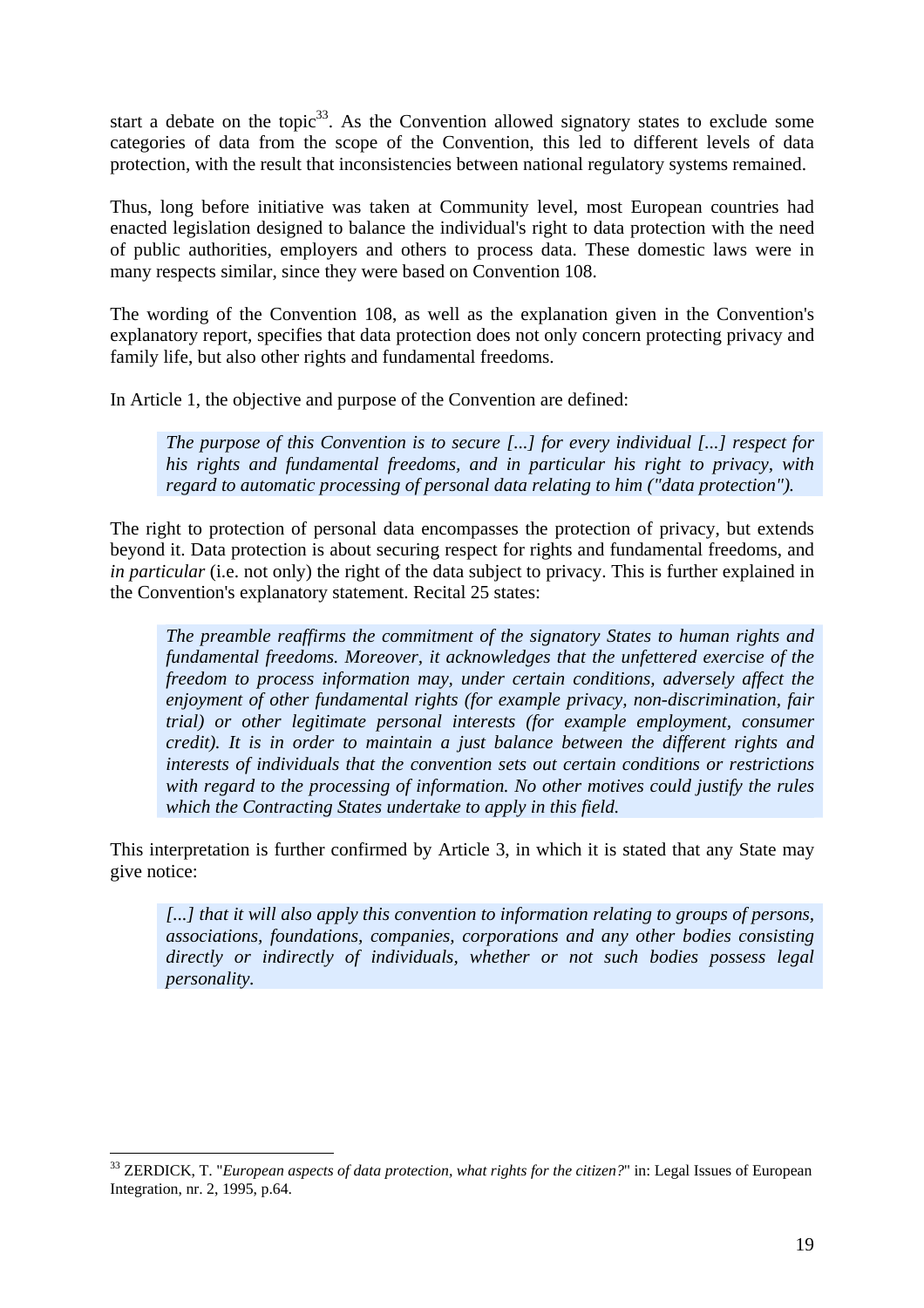#### **3.2.4. Protection of personal data in the framework of the EC-Treaty**

#### <span id="page-19-0"></span>The data protection directive

Despite Convention 108, too many inconsistencies between national regulatory systems remained. Such disparities seemed incompatible with the growth of the European Community and global information flows in the early nineties. In response to the growing pressure, a Community-wide approach to data protection was deemed necessary. In 1990, the Commission adopted a package of measures, aimed at securing a community-wide approach to data protection, developed to harmonise national provisions in this field. The main element was a proposal for a framework directive, which had two primary aims:

- to protect the fundamental rights and freedoms of natural persons and in particular their right of privacy with respect to the processing of personal data,
- to prevent barriers to the free flow of personal data across the Community.

The proposal was contested and the Commission had to revise it. However, at the same time, the political importance given to the harmonisation of data protection grew. In this sense, the Commission white paper 'Growth, competitiveness and employment - the challenges and ways forward into the 21st century', which acknowledged the irreversible shift towards an information society proved an important element. Directive 95/46/EC was adopted in 1995, following the submission to the European Council of the report 'Europe's way forward to the information society', by a high-level group on European information structures<sup>34</sup>. As a result, personal data of all citizens shall have equivalent protection across the EU. This protection was later also extended to the field of electronic communications.

#### The privacy and electronic communications directive

The privacy and electronic communications directive is based on the same principles as the data protection directive. The directive was adopted in  $1997^{35}$  and replaced in 2002 by an updated version: directive 2002/58 on privacy and electronic communications. The aim was to regulate areas that were not sufficiently covered by the data protection directive, such as access to billing data, marketing activities, etc. The 2002 directive reflects developments in the markets and technologies for electronic communication services, such as the Internet, so as to provide an equal level of protection of personal data and privacy, regardless of the technologies used $36$ .

The directive was part of a package of five directives and one decision intended to reform the existing regulatory framework for electronic communications services and networks in the Community. One of the aims of this overall reform was to create technologically neutral rules, i.e. ensuring that services are regulated in an equivalent manner, irrespective of the technological means by which they are delivered. This implied that consumers and users should get the same level of protection regardless of the technology used by a particular service.

<span id="page-19-1"></span><sup>&</sup>lt;sup>34</sup> The group was led by Commissioner Bangemann.<br><sup>35</sup> Directive 97/66, OJ L 24, 30.1.1998, p.1.<br><sup>36</sup> COM(2003)265 final, p.4.

<span id="page-19-2"></span>

<span id="page-19-3"></span>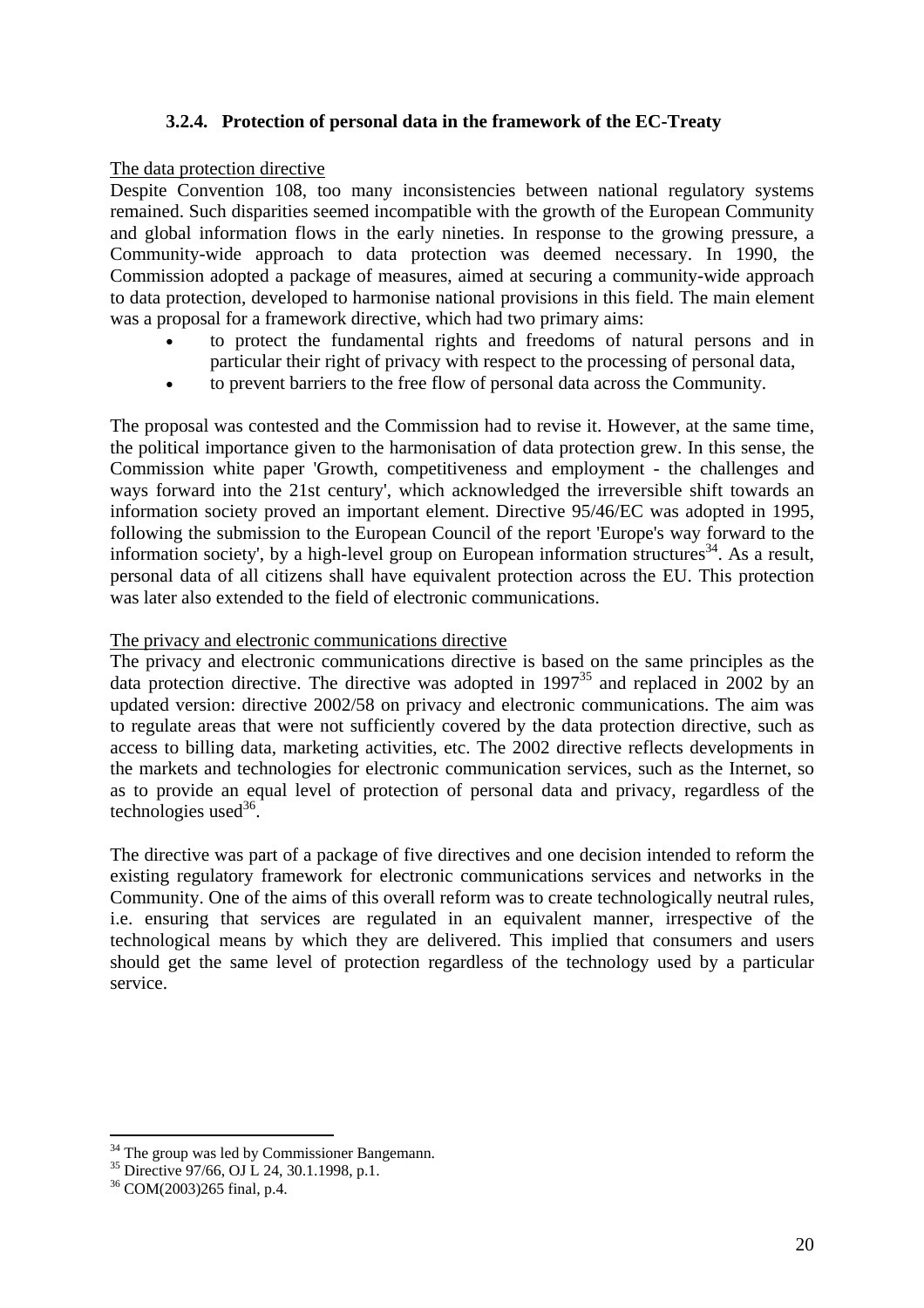<span id="page-20-0"></span>The interpretation of these Community instruments

Both directives must be interpreted in the light of fundamental rights. We quote the Court of Justice in the Österreichischer Rundfunk and Others-case  $37$ :

*The provisions of Directive 95/46, in so far as they govern the processing of personal*  data liable to infringe fundamental freedoms, in particular the right to privacy, must *necessarily be interpreted in the light of fundamental rights, which, according to settled case-law, form an integral part of the general principles of law whose observance the Court ensures [...]. Those principles have been expressly restated in Article 6(2) EU, which states that `[t]he Union shall respect fundamental rights, as guaranteed by the [European Convention on Human Rights] and as they result from the constitutional traditions common to the Member States, as general principles of Community law.* 

The Court of Justice refers expressly to the relevant Case law of the European Court of Human Rights.

### **3.2.5. Both rights are interrelated. The protection extends to public information.**

Although the two fundamental rights - respect for privacy and protection of personal data, each with their own characteristics - are separately mentioned, one has to bear in mind, that both rights are closely connected and even overlap each other to a very high extent. This is a consequence of the *sensu lato* interpretation of privacy by the courts. In the Rotaru case<sup>38</sup>, the European Court of Human Rights specifies:

*Moreover, public information can fall within the scope of private life where it is systematically collected and stored in files held by the authorities.* 

Nevertheless, there are cases of processing of personal data that have no link to privacy. A clear cut example can be found in people being registered when performing a public role. One could think for instance of a Member of the European Parliament entering the premises of the Parliament and this being registered by the processors linked to the automatic gates. His or her data are processed, but there is no link to privacy.

It is useful in this context to refer once again to the Judgment in Österreichischer Rundfunk and Others. The Court dealt with an Austrian law providing for the transfer of salary details on public sector employees to the Austrian Court of Auditors and their subsequent publication. In its judgment the Court:

lays down a number of criteria drawn from Article 8 of the European Convention on Human Rights, which should be applied when evaluating Directive 95/46/EC in so far as this directive provides for certain restrictions to the right to privacy (see 3.2.4);

- makes it clear that Directive 95/46 has a wide scope. The protection given by the Directive extends to the processing of personal data, even if there is no connection with the exercise of the right to privacy.

<span id="page-20-1"></span> $\overline{a}$  $37$  Judgment of the Court of 20 May 2003, Joined cases C-465/00, C-138/01 and C-139/01.

ECR 2003, Page I-4989, Paragraphs 68 and 69. 38 Judgment of 4 May 2000, Reports 2000-V

<span id="page-20-2"></span>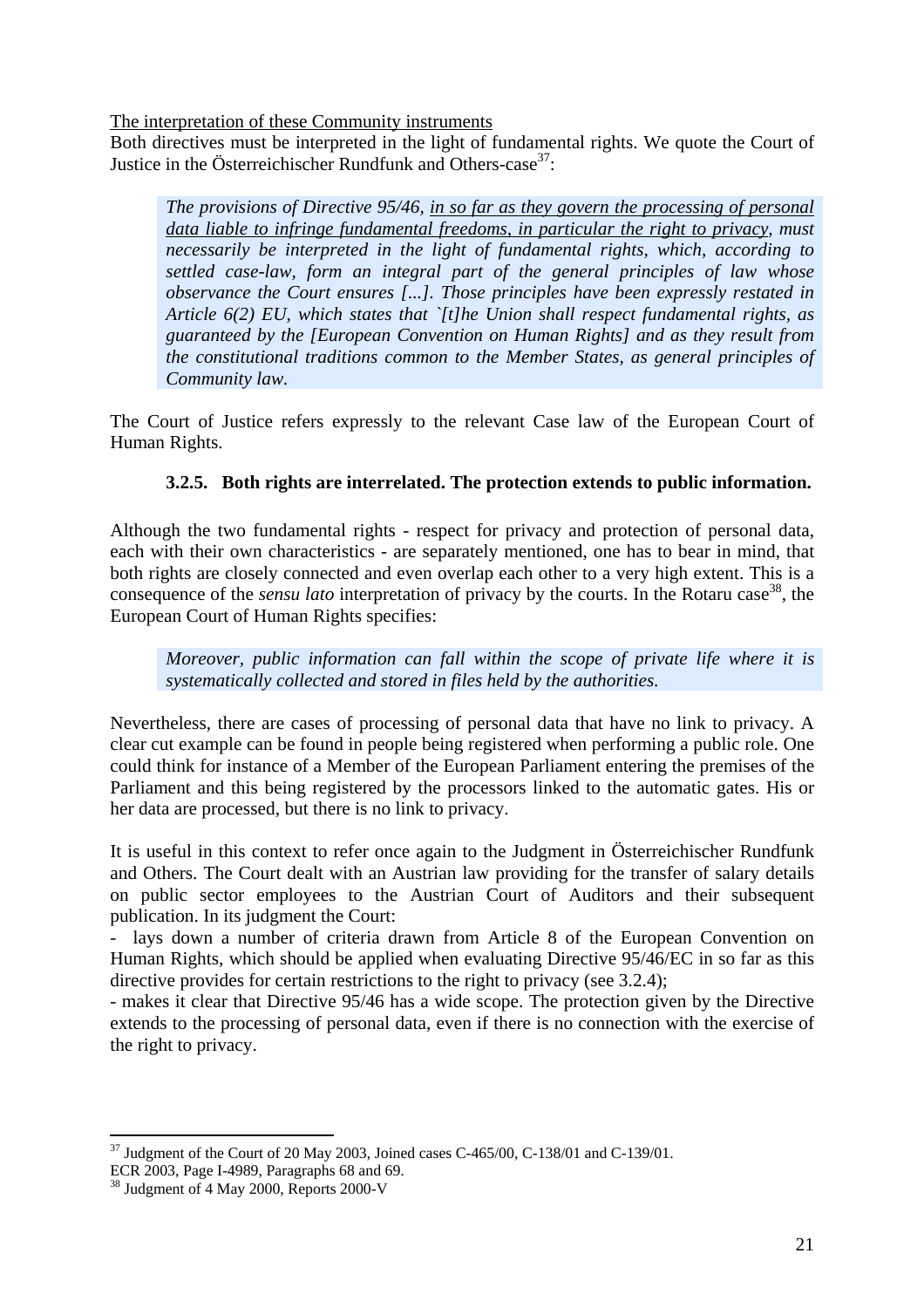## <span id="page-21-0"></span>**3.3. The legal basis for EU-level action**

### **3.3.1. Article 286 EC**

Article 286 of the EC Treaty, adopted in 1997 as part of the Treaty of Amsterdam, provides that rules on the level of the EU institutions and bodies should be similar to the rules on the national level. This includes the establishment of an independent supervisory authority:

*1. From 1 January 1999, Community acts on the protection of individuals with regard to the processing of personal data and the free movement of such data shall apply to the institutions and bodies set up by, or on the basis of, this Treaty.* 

*2. [...] the Council, acting in accordance with the procedure referred to in Article 251, shall establish an independent supervisory body responsible for monitoring the application of such Community acts to Community institutions and bodies and shall adopt any other relevant provisions as appropriate.* 

## **3.3.2. The data protection regulation: introduction**

In [Regulation 45/2001](http://www.edps.eu.int/02_en_legislation.htm) the European Parliament and the Council have implemented Article 286 of the EC-treaty. They have enacted the rules concerning the protection of individuals with regard to the processing of personal data by the Community institutions and bodies and on the free movement of such data. The data protection regulation provides for the establishment of the European Data Protection Supervisor<sup>39</sup>. The following section examines and highlights the most important elements of the Regulation, particularly with respect to the relationship with the public access regulation.

Similarly to both directives mentioned in Paragraph 3.2.4, the regulation must be interpreted in the light of fundamental rights, in so far as it deals with processing of personal data liable to infringe fundamental freedoms, in particular the right to privacy.

## **3.4. The main elements of the data protection regulation**

## **3.4.1. General provisions**

 $\overline{a}$ 

Article 1 of the regulation sets out the objective, which is twofold:

- *for the institutions and bodies [...] to protect the fundamental rights and freedoms of natural persons, and in particular their right to privacy with respect to the processing of personal data, and to neither restrict, nor prohibit the free flow of personal data between themselves or to recipients subject to [the principles of the data protection directive];*
- *to establish an independent supervisory authority to monitor the provisions of the*

<span id="page-21-1"></span><sup>39</sup> See also Decision 1247/2002/EC of the European Parliament, of the Council and of the Commission on the regulations and general conditions governing the performance of the European Data-protection Supervisor's duties, JO L 183, 12.7.2002, p. 1.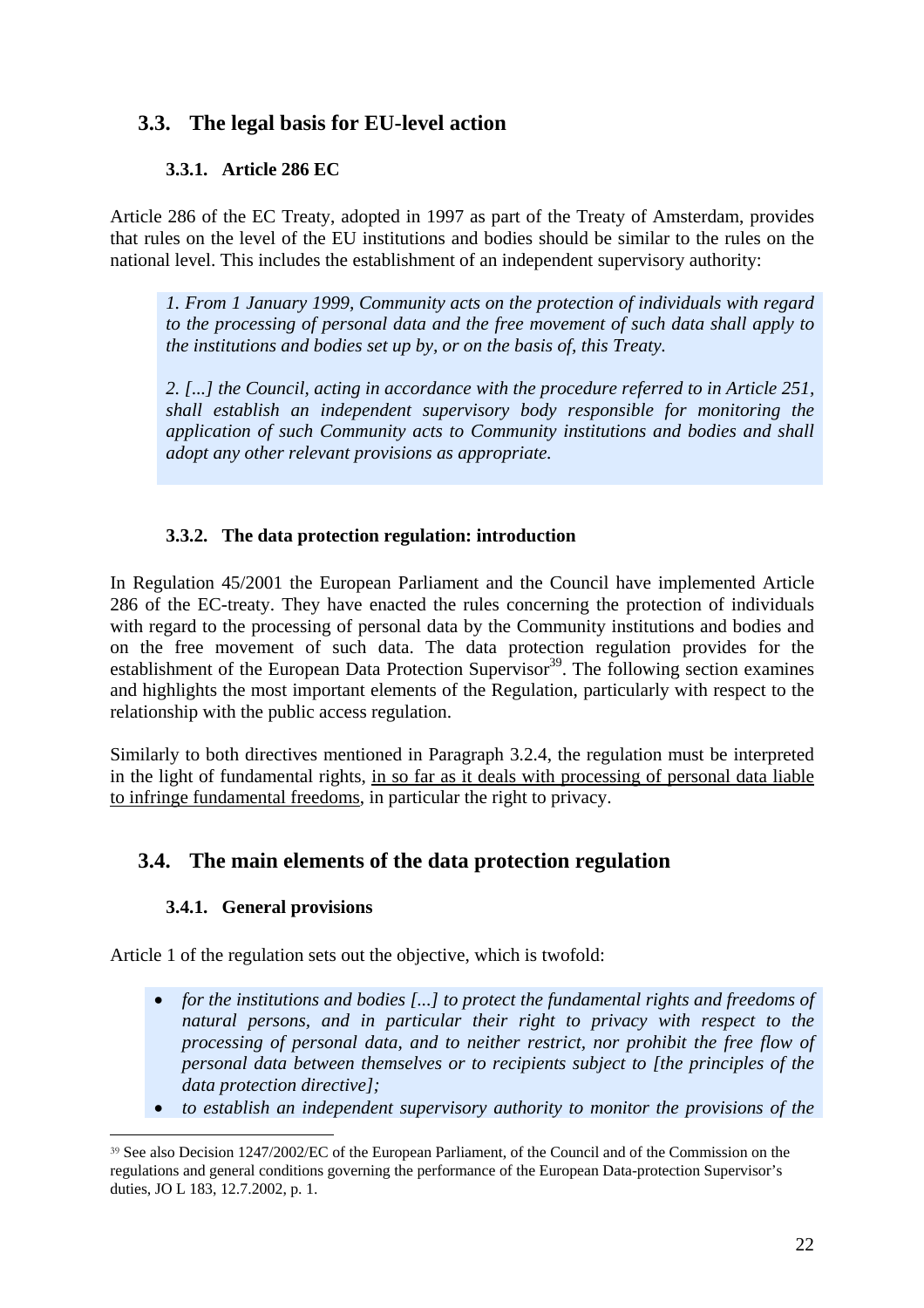*regulation to all processing operations carried out by a Community institution or body.*

Article 2 lays down the definitions of the regulation:

- *'Personal Data' means any information relating to an identified or identifiable natural person, which is called 'Data subject';*
- *'Processing of personal data' means any operation or set of operations, which are performed upon personal data, whether or not by automatic means, such as collection, recording, organisation, storage, adaptation or alteration, retrieval, consultation, use, disclosure by transmission, dissemination or otherwise making available, [...];*
- *'The data subject's consent' means any freely given specific and informed indication of his or her wishes by which the data subject signifies his agreement to personal data relating to him being processed.*
- *'Controller' means the unit or entity which determines the purposes and means of the processing.*

Disclosure of data - by transmission and dissemination or otherwise making available - falls within the definition of 'processing'. By mentioning disclosure as a way of processing, the data protection regulation it self, *nota bene*, independently of the public access regulation, creates the possibility of making personal data public.

Article 3 lays down the scope, and specifically states that the regulation applies to:

- *'all Community institutions and bodies' (criterion ratione personae)*
- *'in so far as the processing of personal data is carried out in the exercise of activities all or part of which fall within the scope of Community law' (criterion ratione materiae)*
- *the processing of personal data wholly or partly by automatic means, and to the processing otherwise than by automatic means of personal data which form part of a filing system or are intended to form part of a filing system.*

The first indent, *Criterion ratione personae*, establishes more specifically that the regulation applies to the processing of data by the institutions: the European Parliament, the Council of the European Union, the European Commission, the Court of Justice and the Court of Auditors. Moreover, it applies to: the European Central Bank, the European Investment Bank, the Ombudsman, the Economic and Social Committee and the Committee of the Regions. It also applies to bodies set up under secondary Community legislation, such as: the European Centre for the Development of Vocational Training, the European Foundation for the Improvement of Living and Working Conditions, the European Environment Agency, the European Training Foundation, the European Monitoring Centre for Drugs and Drug Addiction, the European Agency for the Evaluation of Medicinal Products, the Office for Harmonisation in the Internal Market, the European Agency for Safety and Health at Work, the Community Plant Variety Office, the Translation Centre for the Bodies of the Union, the European Monitoring Centre on Racism and Xenophobia, the European Agency for Reconstruction, the European Food Safety Authority, the European Maritime Safety Agency and the European Aviation Safety Agency. Finally, the European Data Protection Supervisor has to comply.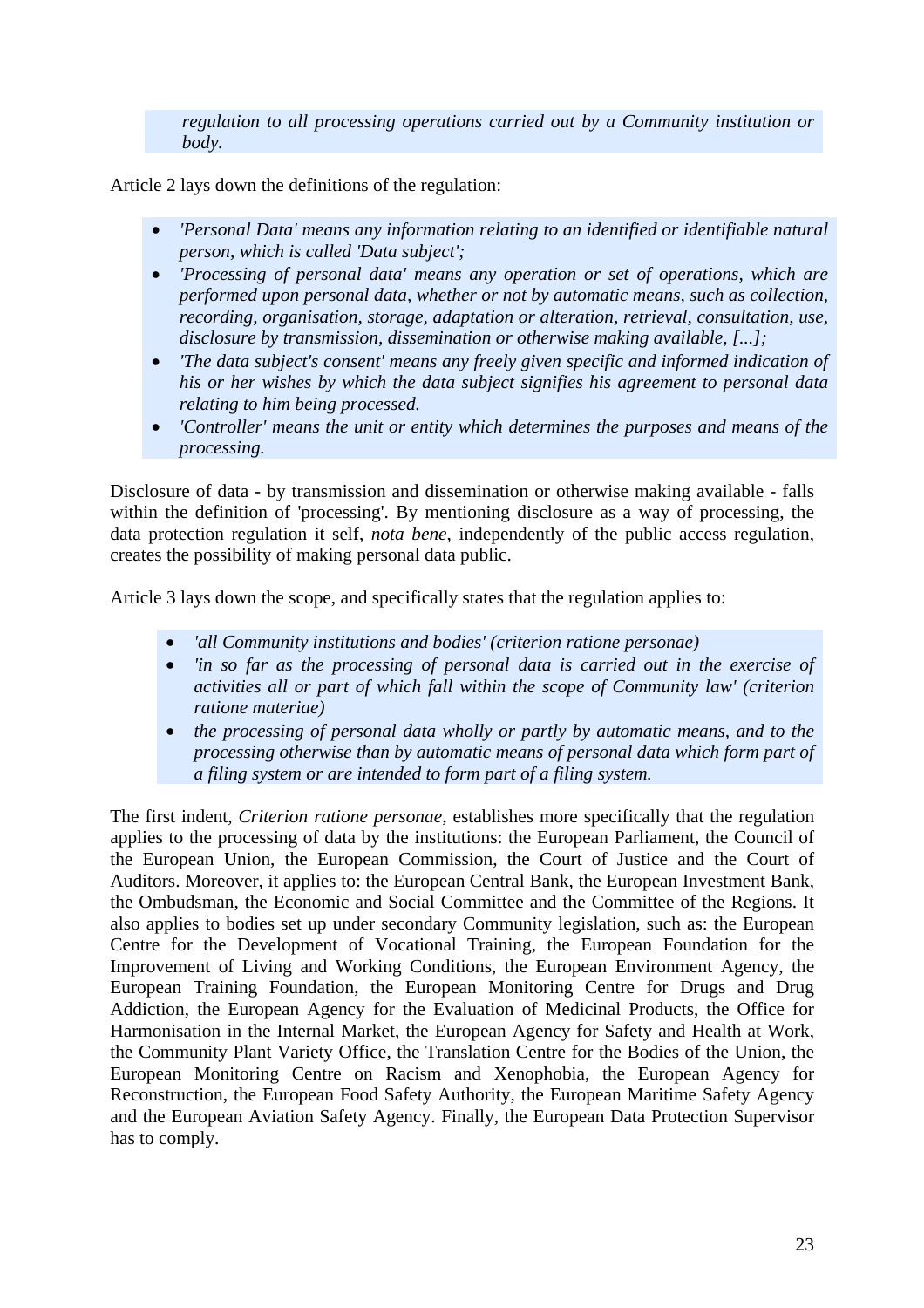<span id="page-23-0"></span>According to the second indent, activities of these institutions and bodies that fall completely within the second or the third pillar of the EU-Treaty are not covered by the regulation. In accordance with recital 16 of the regulation, the measures established by the data protection regulation should not apply to bodies established outside the Community framework, such as Europol or Eurojust. However, these bodies apply Convention 108 and have to respect fundamental rights (in accordance with Article 6 of the EU-Treaty; see recital 15 of the Regulation).

The third indent, finally, limits the application of the Regulation as far as manual processing is concerned. The meaning of this limitation can be found in Recital 15 of Directive 95/46/EC. A filing system is covered by the data protection rules, structured according to specific criteria relating to individuals, so as to permit easy access to the personal data in question. In general, in so far as a filing system permits an easy access to personal data, it falls within the scope of the Regulation. So, for instance, attendance lists of regular meetings organised by an institution that are stored in a paper file will usually be covered. It goes without saying that the limitation as regards paper filing systems becomes less important.

## **3.4.2. Data quality and lawful processing**

Article 4 lays down the principles relating to data quality, and, *inter alia*, states that personal data must be:

- *Processed fairly and lawfully;*
- *Collected for specified, explicit and legitimate purposes and not further processed in a way incompatible with those purposes [...];*
- *Adequate, relevant and not excessive in relation to the purposes for which they are collected and/or further processed; [...]*

This article constitutes one of the key elements of the data protection regulation, in general as well as in the context of this paper: disclosure of personal data to the public is to be regarded as an act of processing.

Article 4 requires that the disclosure of personal data:

- − must have a legal basis (according to the first indent the processing must be lawful);
- − must be in accordance with the purposes of the collection (the second indent explicitly states that the data should not be further processed in a way incompatible with the purposes of the collection).

The finality is, in other words, decided at the time of collection of personal data. This second requirement naturally limits the type of public access that can be granted<sup>40</sup>.

In order for the data processing to be lawful, it must fulfil the equally important conditions of Article 5. Accordingly, personal data may only be processed if:

- *necessary for the performance of a task carried out in the public interest on the basis of the EC Treaties or other legal instruments adopted on the basis thereof or in the legitimate exercise of official authority vested in the Community institution or body or in a third party to whom the data are disclosed, or*
- *necessary for the compliance with a legal obligation to which the controller is*

<span id="page-23-1"></span> $\overline{a}$  $40$  See, more in detail, chapter 4.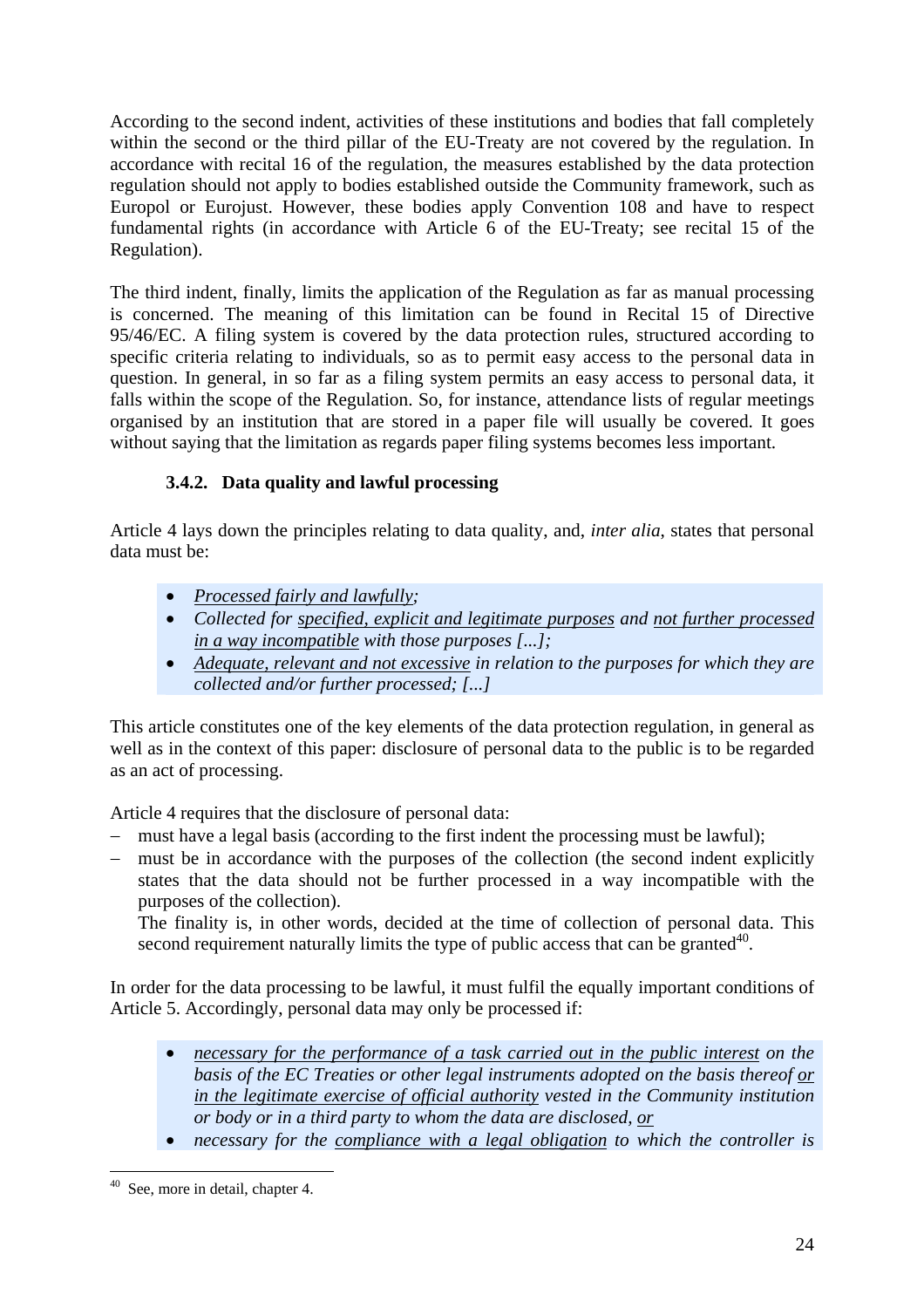*subject, or*

- <span id="page-24-0"></span>• *necessary for the <u>performance of a contract</u> to which the data subject is party or in order to take steps at the request of the data subject prior to entering into a contract, or*
- *the data subject has already unambiguously given his or her consent, or*
- *necessary in order to protect the vital interests of the data subject.*

Article 5 plays an instrumental role when it comes to public disclosure of personal data as it defines whether such an act may be legitimate or not. The two first indents recognize the fact that a public administration or body is sometimes obliged to disclose personal data. In short, the data protection regulation opens up for an interpretation according to Regulation 1049/2001. If Regulation 1049/2001 requires disclosure, Article 5 of Regulation 45/2001 does not constitute an obstacle. The distinction between granting access on the grounds of the first indent - 5 (a) - or the second indent - 5 (b) - is very subtle, as the legal obligation to grant public access is general and giving effect to this obligation constitutes at the same time the performance of a task carried out in the public interest. The distinction has a legal effect in Article 18 (the data subject's right to object) - see 3.4.5.

The third and the fourth indent could also be relevant.

The third indent of Article 5 gives the institutions and bodies the right to disclose personal data to a third party who acts as an agent of the administration for the implementation of a contractual relationship. Indent four opens up the possibility for making personal data public, should the data subject have given it's unambiguous consent. This gives officials of the institutions and bodies a possibility to, in advance, ask explicitly for consent that a particular document may be made public.

Article 6 establishes the rules regarding change of purpose, which need to be respected, without prejudice to Articles 4, 5 and 10. Personal data

- *shall only be processed for purposes other than those for which they have been collected if the change of purpose is expressly permitted by the internal rules of the Community institution or body;*
- *collected exclusively for ensuring the security or the control of the processing systems or operations shall not be used for any other purpose, with the exception of the prevention, investigation, detection and prosecution of serious criminal offences.*

In the first place, Article 6 is intended to give additional protection, but does not affect the safeguards the data subject is entitled to under the Articles 4, 5 and 10. In the second place, the first indent is worded restrictively. It only applies in case of a structural change of purpose which must be laid down in internal rules. It is not intended to prevent the disclosure of documents in individual cases, if Regulation 1049/2001 so requires. In the third place, the internal rules need to respect the treaties as well as secondary legislation. Internal rules that do not respect the transparency legislation may in that sense not be applicable.

#### **3.4.3. Transfer of data**

Three different articles (Articles 7, 8 and 9) regulate transfer of personal data, depending on the recipient. Article 7 deals with the transfer of personal data within or between Community institutions or bodies and falls outside of the framework of this paper.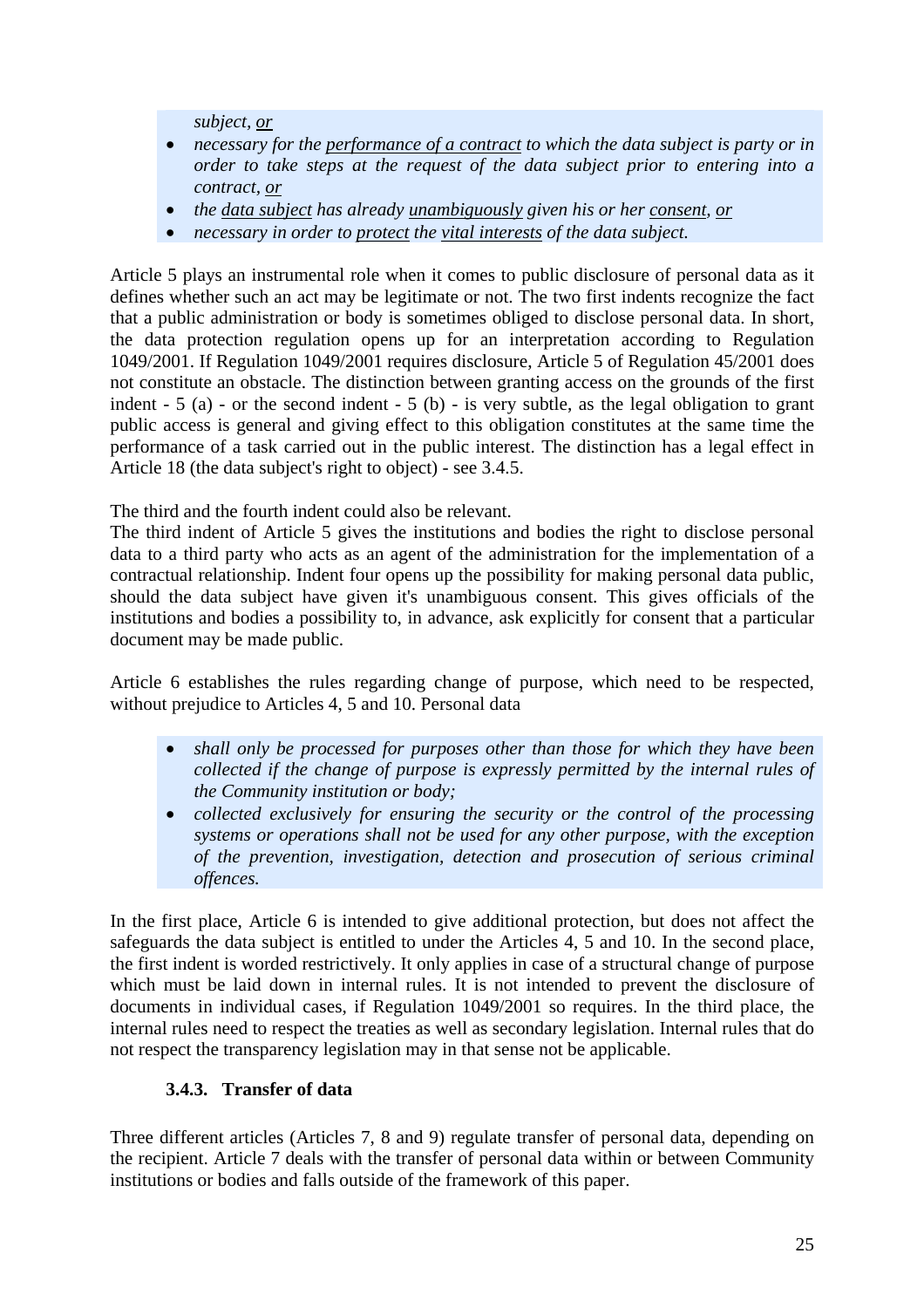Article 8 stipulates rules regarding transfer to recipients subject to the national law adopted for the implementation of the data protection directive. This includes public authorities in the Member States as well as the private sector and natural persons. Moreover, recipients residing or - in the case of legal persons - established in EFTA-countries are included. Article 8 allows for transfer under the condition that the recipient establishes:

- *that the data are necessary for the performance of a task carried out in the public interest or subject to the exercise of public authority, or*
- *the necessity of having the data transferred and if there is no reason to assume that the data subject's legitimate interests might be prejudiced.*

The first indent of Article 8 is not relevant to the public access to documents, since Regulation 1049/2001, based on Article 255 EC, is designed to give access to documents to the public. This regulation is not meant to regulate the relations between the Community institutions and the public authorities of the Member States, not withstanding the fact that the latter could profit from the provisions of the regulation.

The second indent, however, is an illustration of the tension between the data protection regulation and the public access regulation, and moreover between the different objectives of the two regulations. A literal interpretation of the text would lead to a result which seriously impairs the effectiveness of the public access regulation. Such a result could not have been envisaged by the Community legislature. The second indent of Article 8 presupposes that the recipient of a document containing personal data establishes why he needs access to it. However, access to documents is given to enable citizens to participate more closely in the democratic process. It is essential to this objective that the citizen does not have to establish any specific interest in the disclosure of a document to him, as has been confirmed by the case law of the Court of first Instance $^{41}$ .

The second indent should therefore be interpreted in the light of the objectives of the relevant provisions of both the data protection regulation and the public access regulation (the teleological method of interpretation). On the one hand, Article 2 of the public access regulation gives the citizen of the EU a legally enforceable right to access to documents, for the purposes that just have been mentioned. On the other hand, Article 8, second indent, merely envisages the protection of the data subject, in cases when the disclosure of the data is in itself allowed according to the provisions of Community law on data processing. In such cases the transfer of the data in itself would normally not prejudice his legitimate interests. In other words, if the transfer of personal data is allowed by the other provisions of Regulation 45/2001, Article 8, second indent, cannot restrict disclosure.

These considerations lead to the following interpretation: in cases where data are transferred to give effect to Article 2 of the public access regulation - and provided that the disclosure of the data is allowed according to the provisions of Community law on data processing - the necessity of having the data transferred is by definition established. Moreover, such a transfer cannot prejudice the legitimate interest of the data subject. In other words: a *necessary* transfer cannot prejudice *legitimate interests,* taken into account the conditions and safeguards provided by Regulation 1049/2001.

<span id="page-25-0"></span> $\overline{a}$  $41$  See 2.4.1. hereinabove.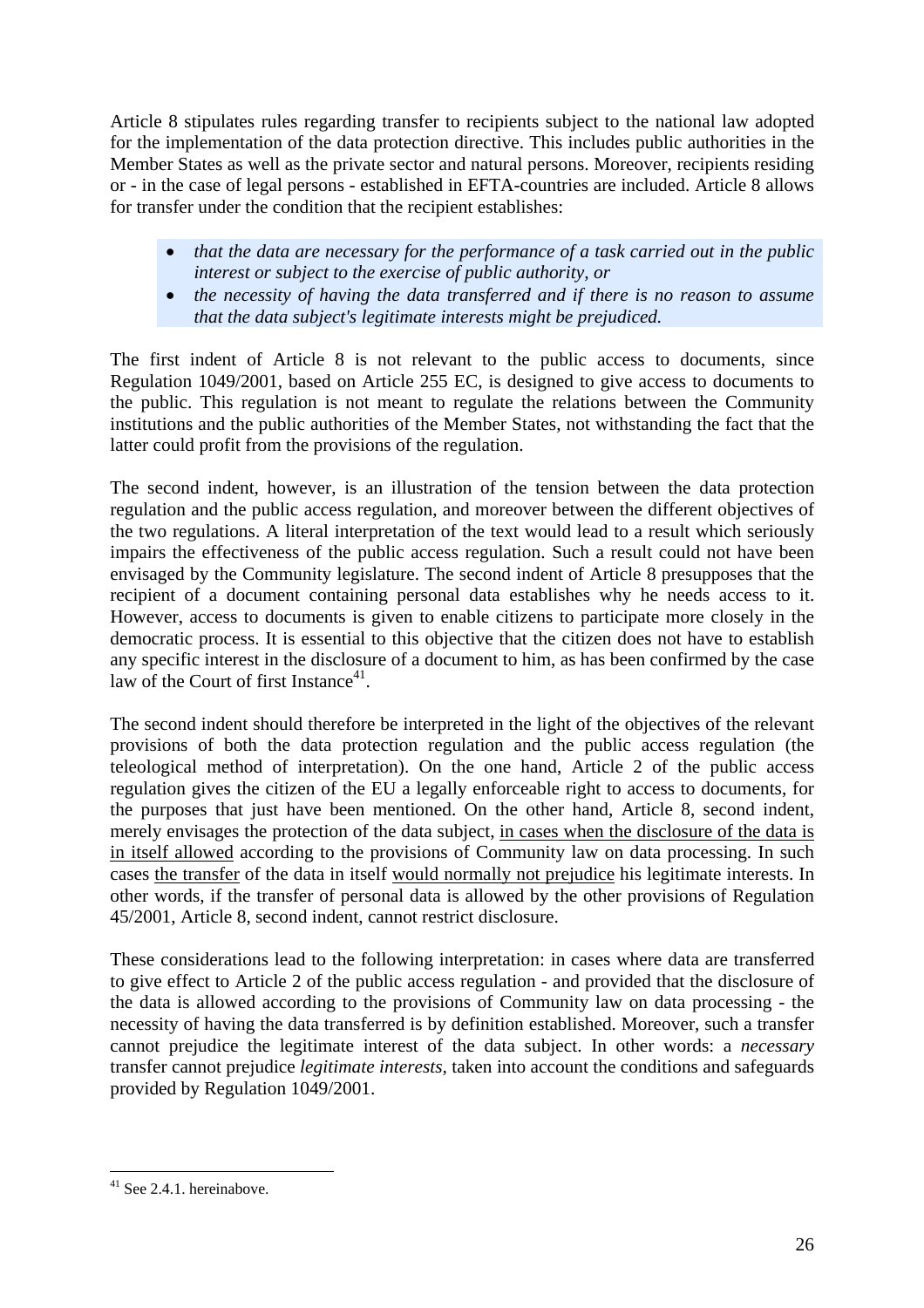<span id="page-26-0"></span>Article 9 regulates transfer of personal data to recipients that are not subject to the data protection directive, such as natural or legal persons in third countries, authorities of third countries or international organisations. According to Article 9, transfer is only allowed if an adequate level of protection of personal data is ensured in the country of the recipient or within the recipient international organisation. This prohibition also applies in cases where public documents contain personal data.

Regulation 1049/2001 does not affect the application of Article 9. In the first place, this regulation only confers a right to citizens of the European Union, and to natural or legal persons residing or having their registered office in a Member State. In the second place, despite this limitation the disclosure of a document under Regulation 1049/2001 *could* involve the transfer of personal data to a third country, for instance if the disclosure document is requested by a citizen of the Union, residing in a third country.

If disclosure involves the transfer of personal data to a country or to an international organisation that does *not* ensure an adequate level of protection of personal data, the exception of Article 4 (1) (b) of this Regulation would prevent disclosure, because the privacy an individual may be substantially harmed by disclosure.

### **3.4.4. Sensitive data**

The regime covering sensitive data is established in Article 10(1):

*The processing of personal data revealing racial or ethnic origin, political opinions, religious or philosophical beliefs, trade-union membership, and of data concerning health or sex life, are prohibited.* 

The prohibition formulated in this important article is subject to a number of exceptions. The prohibition does not apply where the data subject has given his consent, if the processing relates to data that have been manifestly made public, or if it is necessary in order to protect the vital interests of the data subject. According to Article 10 (4) of Regulation 45/2001 subject to additional safeguards, and for reasons of substantial public interest - additional exemptions may be laid down in community law. Regulation 1049/2001 contains such exemptions, since it defines for reasons of public interest and subject to its Article 4 (1) (b) that documents that can include personal data must be disclosed. In some cases, sensitive data may thus be made public, although the regime covering such information is much more restrictive (see, more in detail, Chapter 4).

Also, in case of processing of data relating to offences, criminal convictions or security measures additional requirements apply (Article 10 (5)). This provision could have relevance to data related to disciplinary procedures and measures of staff members of the institutions and bodies.

#### **3.4.5. The rights of the data subjects**

The data protection regulation also gives the data subjects a number of explicit enforceable rights. These provisions are a materialization of the general principle of fair processing as included in Article 4 of Regulation 45/2001. They include procedural safeguards for the data subject. On the one hand, the data subject has the right to be informed and to defend his legitimate interests on the basis of this information. On the other hand, the institution or the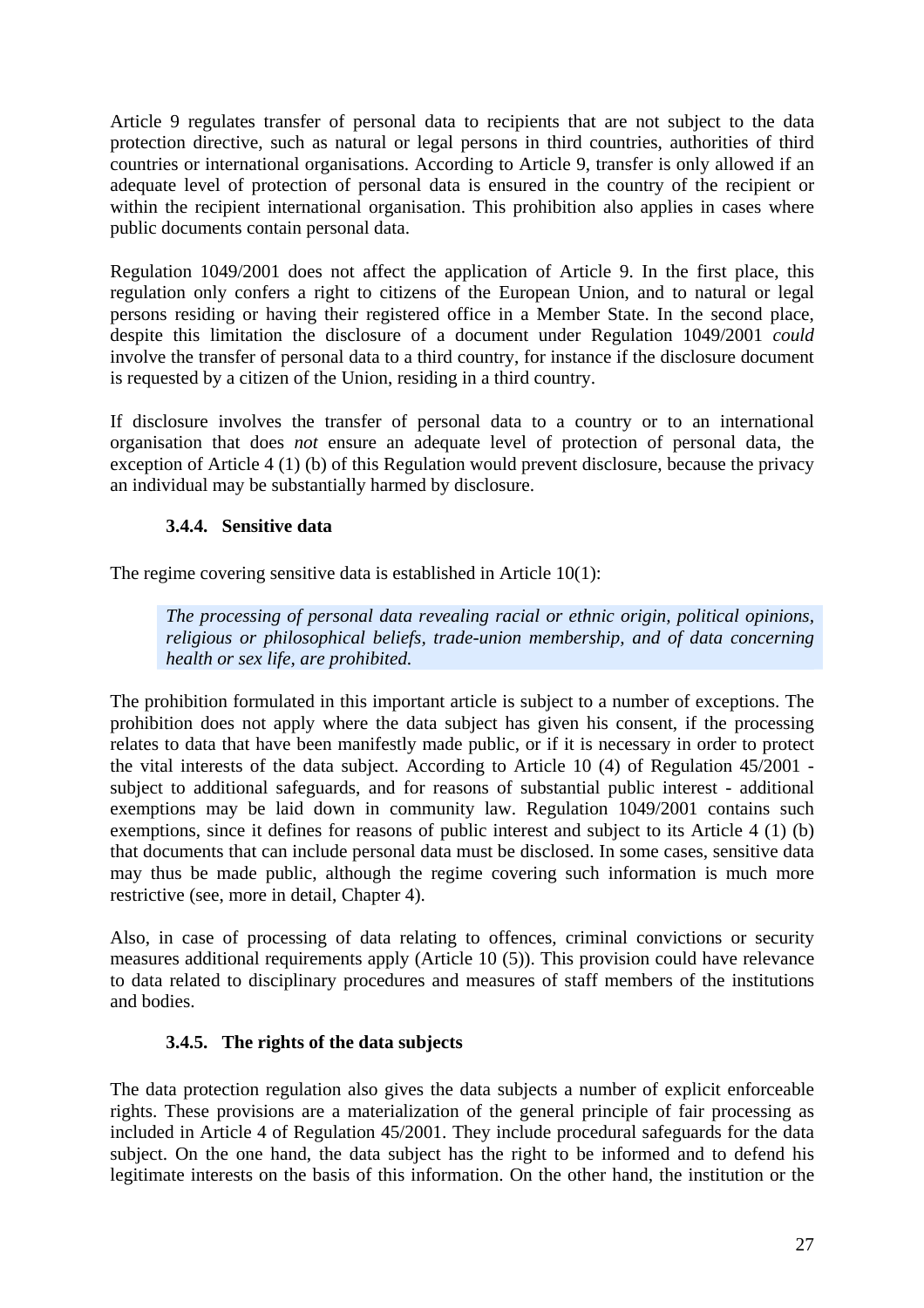body that has to decide on disclosure can act proactively and inform the data subject at an early stage about its intentions and ask the data subject, where appropriate, if he or she agrees to the disclosure.

Article 13 stipulates his right of access to his own personal data. As has been said in the introduction, this right of access in itself will not be elaborated in this paper. However, Article 13 also gives the data subject the right to, *inter alia*, be informed on the purposes of the processing, the categories of data concerned and the recipients to whom the data are disclosed.

Article 17 stipulates the right to obtain from the controller the notification to third parties to whom the data have been disclosed of any rectification, erasure or blocking [...] unless this proves impossible or involves a disproportionate effort.

Article 18 on the data subject's right to object is of particular importance for the subject of this paper. The data subject shall have the right:

*(a) to object at any time, on compelling legitimate grounds relating to his or her particular situation, to the processing of data relating to him or her, except in the cases covered by Article 5(b) […] Where there is a justified objection, the processing in question may no longer involve those data.*

Article 18 makes a difference between processing covered by Article 5 (a) - necessary (...) in the public interest - and Article 5 (b) - necessary for the compliance with a legal obligation. Strictly speaking, the processing required by Regulation 1049/2001, constitutes a legal obligation as meant in Article 5 (b). As a consequence, the data subject would not have a right to object. However, such a consequence would be unsatisfactory since the legal obligation to disclose a document containing personal data as foreseen by Regulation 1049/2001 is not unconditional. Article 4 (1) (b) provides for an exception that explicitly refers to the community legislation regarding personal data and requires that the effect of the disclosure on the data subject is taken into account. Under those circumstances, denying a right to object to a data subject - an essential element of data protection - would not make sense since the opinion of the data subject is of importance to the decision on disclosure.

Article 18 should be interpreted in a way that it only denies the right to object to a data subject if the legal obligation to disclose or otherwise process personal data is of an unconditional nature. In such a case, a right to object would be meaningless. Such an unconditional obligation can, for example, be found in Article 25 (3) of the Staff Regulations (see 2.4.2).

This leads to the conclusion that under Article 18 the data subject has a right to object, if disclosure is requested under Regulation 1049/2001.

However, one should keep in mind that an obligation to inform all the data subjects in advance -so as to give effect to their right to object - would be disproportionate and would prejudice the effectiveness of Regulation 1049/2001. Consequently, the following approach would do justice to the text of Article 18 and to the principle of proportionality: the community institution or body involved should only ask the opinion of a data subject before deciding on disclosure, when it is likely that the privacy of the data subject could be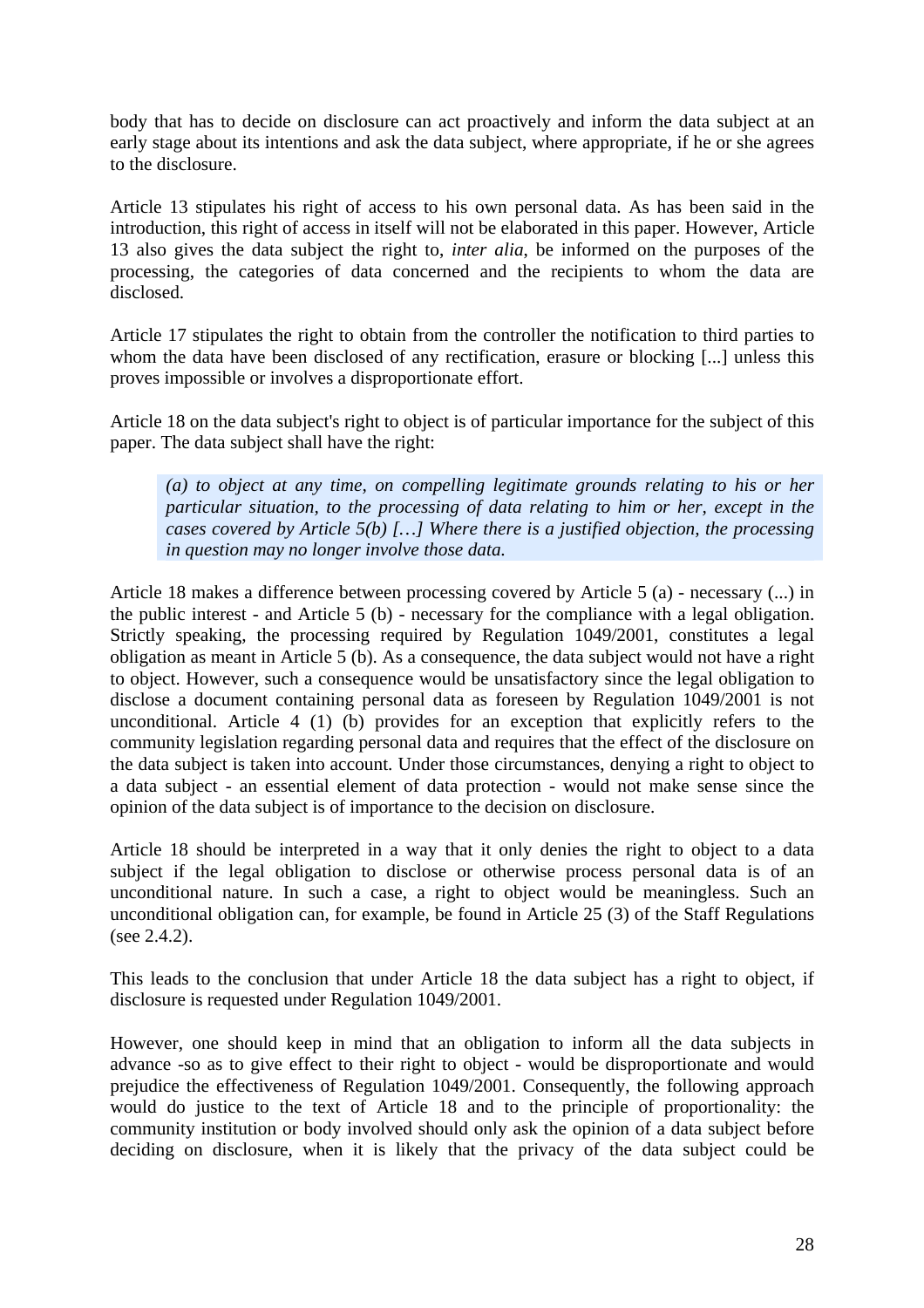<span id="page-28-0"></span>substantially affected by the disclosure of a document<sup>42</sup>. The opinion of the data subject on the effects of the disclosure to his privacy will - in those cases - be one of the elements to be taken into account by the decision making authority.

### **3.4.6. Exemptions and restrictions**

Article 20 of Regulation 45/2001 gives the Community institutions and bodies the possibility to restrict the application of *e.g.* Article 4 (1) of the Regulation. If such a restriction is imposed the data subject shall be informed of the principle reasons and he has a right to have recourse to the EDPS (Article 20 (3)).

The exemptions and restrictions of Article 20 are exemptions to the balanced system of Regulation 45/2001. They deprive the data subject of essential elements of the protection he is entitled to according to the regulation. Under Community law, such exemptions should be interpreted restrictively. It has to be emphasised that Article 20 is meant for exceptional cases where the protection of the data subject, based on Article 4 of the regulation, would harm other fundamental public interests. Regulation 45/2001 provides for an explicit reasoning in every individual case when the restriction of Article 20 is applied. This reasoning is subject to examination by the EDPS (and, in a final stage, by the Court of Justice).

It is for these reasons that Article 20 is of no importance in the context of this paper. The system provided for in Regulation 1049/2001 and 45/2001 allows a balancing (or a proportionality test) between the public access and the protection of the data subject, and thus guarantees the public interest of public access. Under such circumstances there is no need for an additional exemption under Article 20.

## **3.5. The Charter of Fundamental Rights and the Constitution**

The Constitution explicitly establishes that 'Everyone has the right to the protection of personal data concerning him or her'. Under the Constitution this right, which has already been recognised in the existing Charter of Fundamental Rights of the Union, gets a binding character and can be enforced before the courts.

In fact, the Constitution mentions the right to data protection twice:

- In Title VI on the democratic life of the European Union, next to the provisions on transparency and public access to documents and the role of the Ombudsman (Article I-51). This positioning clearly indicates that the protection of personal data is regarded as an essential ingredient of good and responsible governance.
- In the Charter of Fundamental Rights which constitutes part II of the Constitution<sup>43</sup> Article II-68 sums up the main elements of the right to data protection: substantive principles, individual rights and independent supervision. In the Charter, a separate reference is made to the respect for private and family life; established in Article II-67. This clearly illustrates the fact that the both notions feature different, albeit interlinked, characteristics.

<span id="page-28-2"></span><span id="page-28-1"></span>

<sup>&</sup>lt;sup>42</sup> According to the criteria of 4.3.3 and 4.3.4.  $43$  See Par. 2.6, on the legal status of Part II of the Constitution.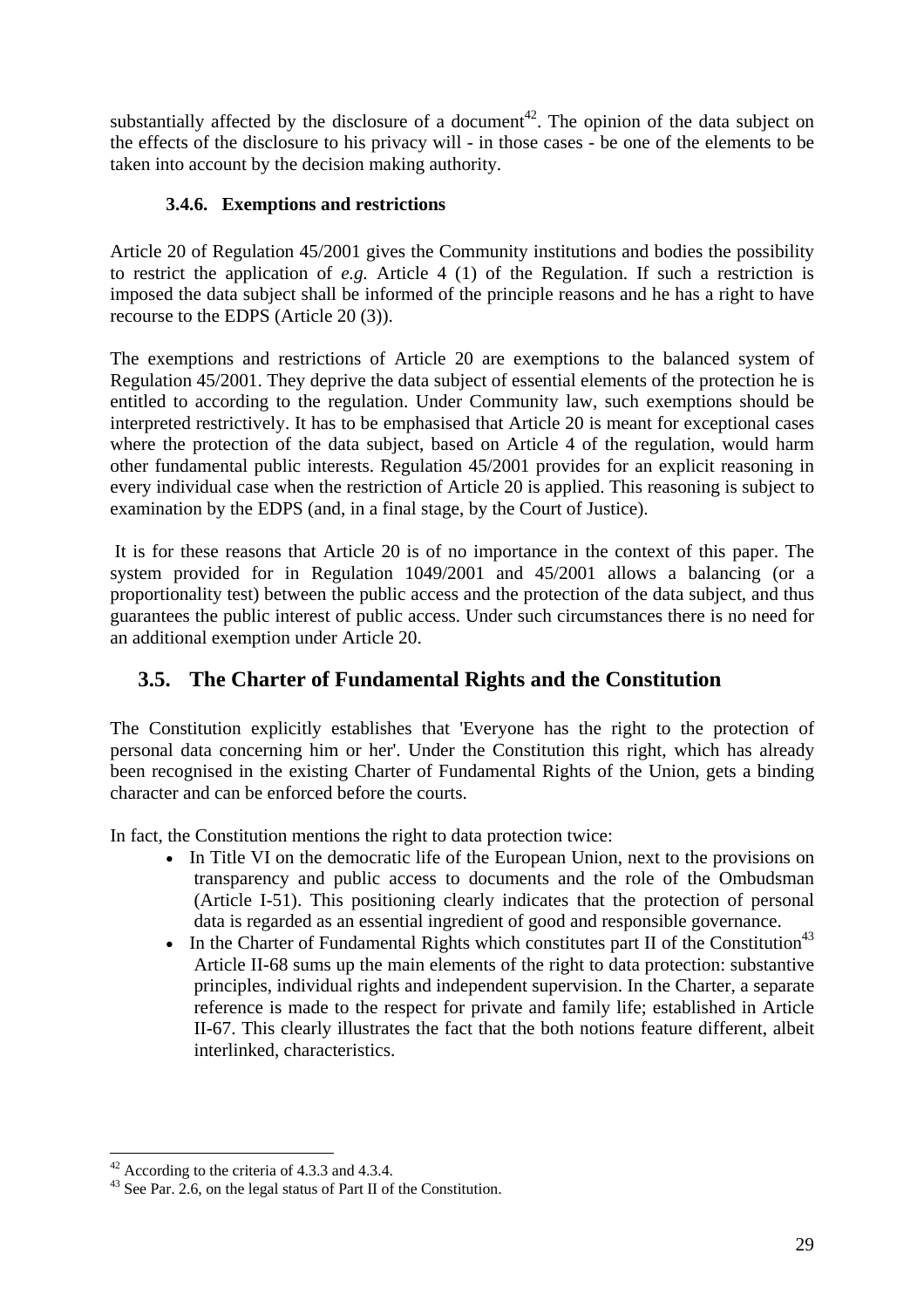Furthermore, Article I-9 (3) repeats the wording of Article 6 (2) of the EU Treaty regarding the respect of fundamental rights, as guaranteed by the European Convention on Human Rights, and introduces the respect of fundamental rights as a general principle of EU law.

The second subparagraph of Article I-51 lays down that the protection of personal data shall be governed by a European law, which regulates the processing both on the level of the Community institutions and bodies and on the level of the Member States.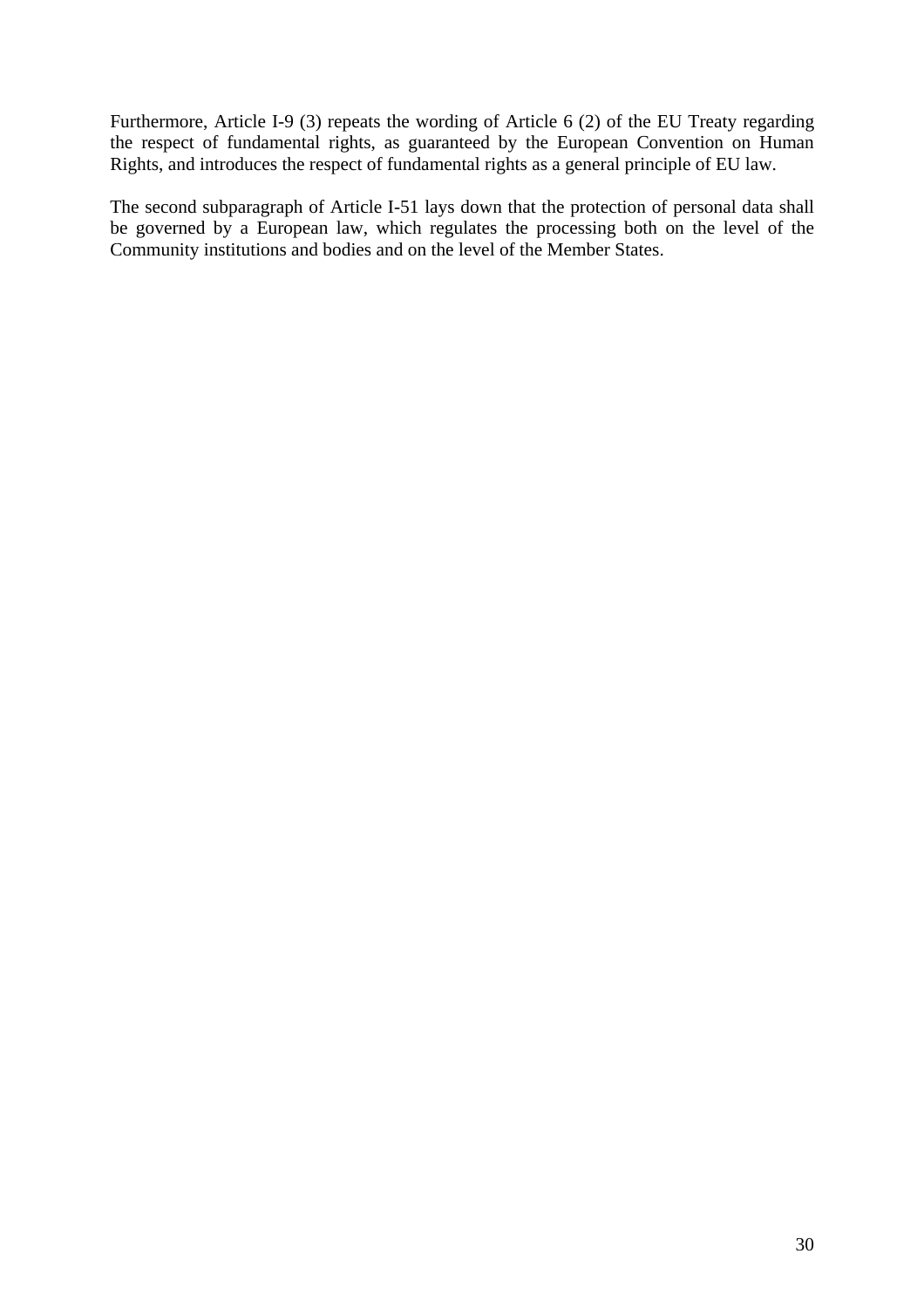## <span id="page-30-0"></span>**4. Simultaneous application of the regulations**

## **4.1. Introduction**

This chapter is on the simultaneous application of two obligations of the Community institutions and bodies.

On the one hand: the Community institutions and bodies have to give the European citizens the widest possible access to documents (see Chapter 2 for more detail), so as to ensure the effectiveness of the (fundamental) right to access to public documents as has been recognised in the EC-Treaty and implemented in Regulation 1049/2001 and other legal instruments in cases where this regulation does not apply. Access to documents must be seen as an important instrument to promote participation in the decision-making process by public bodies and to enhance the accountability of the administration vis-à-vis the citizens.

On the other hand: the institutions and bodies must offer protection to individuals with regard to the processing of personal data (see more in detail Chapter 3), so a to ensure the effectiveness of the (fundamental) right to data protection that has been conferred to individuals, according to Regulation 45/2001, or according to other legal instruments where this regulation does not apply. This right fully extends to personal data contained in an official document or held by a public administration or body.

The Community legislature has recognised that both obligations can be applicable at the same time and collide. Article 4 (1) (b) of Regulation 1049/2001 states that the institutions shall refuse access to a document where disclosure would undermine the protection of the privacy and integrity of the individual, in particular in accordance with community legislation regarding the protection of personal data. Regulation 45/2001 allows for the disclosure of personal data, if this is necessary for the performance of a task carried out in the public interest and/or for the compliance with a legal obligation (see Article 5 of Regulation 45/2001), such as rendering public access to a document.

The Community legislature recognises the possibility of collision, but does not give clear guidance on how to act, if a collision occurs. In addition, it should be noted that the two rights are of equal importance and grouped together in the Constitution, notably under the title 'the democratic life of the Union'.

This chapter aims to give the necessary guidance to the responsible authorities within the Community institutions and bodies on how to act if both rights (or, seen from the perspective of the EU-institutions and bodies: obligations) apply at the same time. Chapter 5 will illustrate some experiences with this situation.

This guidance might be helpful:

- \* before personal data have been collected (the proactive approach):
	- o to establish procedures,
	- o to develop technological systems, or
	- o to adopt internal rules on the access to certain documents containing personal data.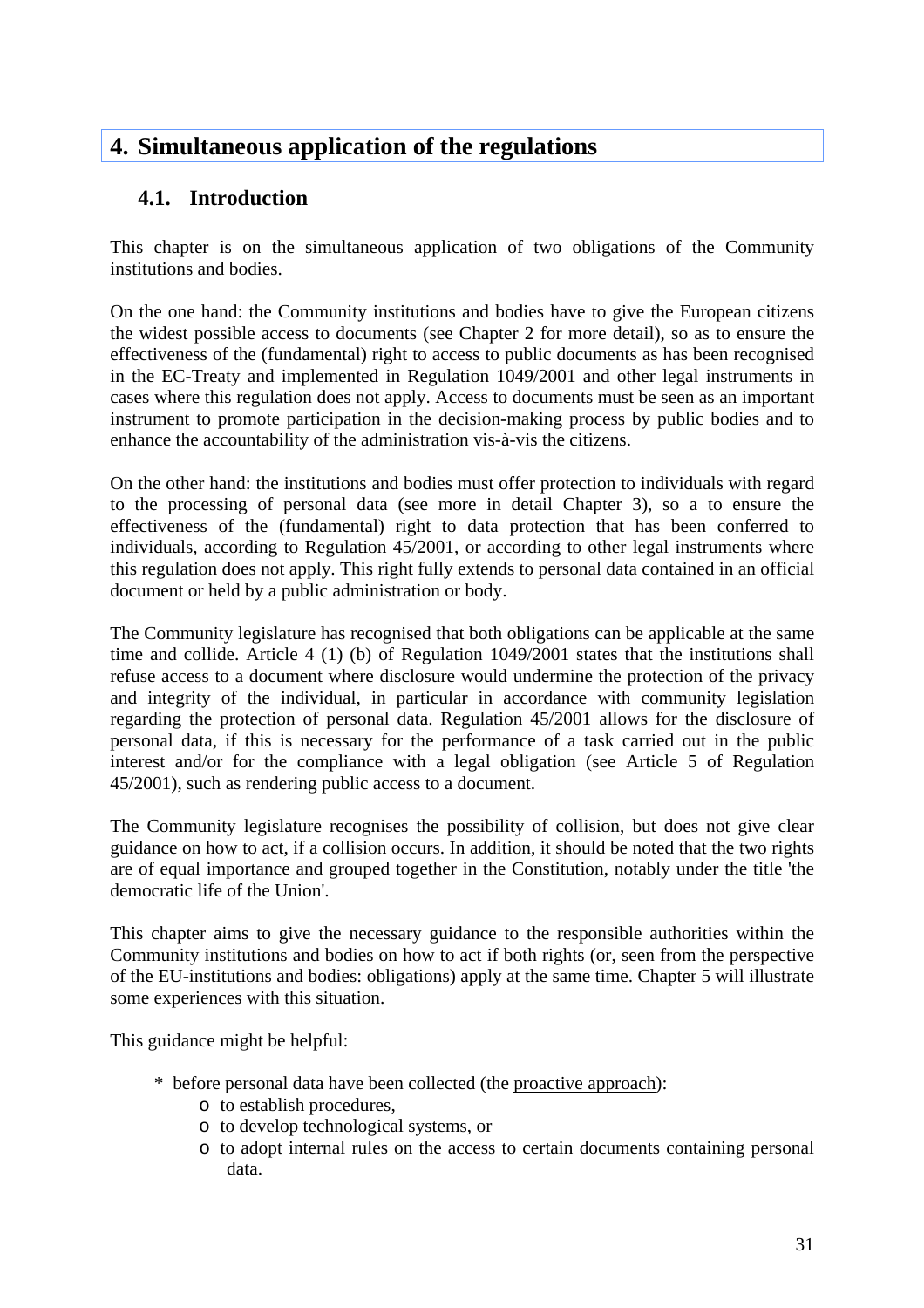- <span id="page-31-0"></span>\* in cases where data have already been collected (the reactive approach), the decision to make:
	- o when an individual asks for access to a document that contains personal data;
	- o whether a document containing personal data will be published;
	- o when public access has been given to a document and the data subject lodges a complaint.

## **4.2. Guiding principles**

### **4.2.1. The perspective: Article 4 (1) (b) of the public access regulation**

As has been said, the texts of the two regulations do not give guidance on how to act when both regulations are applicable at the same time. One could approach the matter from the perspective of the public access regulation, notably its Article 4 (1) (b), or from the perspective of the data protection regulation. This paper chooses the first perspective. It will determine under what conditions Article 4 (1) (b) should apply.

Article 4 (1) (b) of Regulation 1049/2001 is appropriate as a starting point for a balancing of the two legitimate interests. It refers to the data protection regulation, and, by giving this reference, it explicitly deals with the relationship between the two regulations. Moreover, the issue will most likely arise in cases when a decision must be taken on the access to certain documents.

### **4.2.2. The principle of the right to information and the principle of proportionality**

The paper takes into account the case law of the Court of Justice, in particular its Judgment in the Council v Hautala case<sup>44</sup>. The Court of Justice has recognised that when personal data are at stake the rules on public access must be interpreted in the light of:

- the principle of the right to information. The aim pursued by the public access provisions 'is to provide the public with the widest possible access to documents held by the Council, so that any exception to that right of access must be interpreted and applied strictly'. Moreover, the principle of access to documents should not be applied only to documents as such, but also to the information contained in them. Lastly, the principle of the right to information implies that it is the party who requests, not the institution or body holding the document, that decides whether it is of interest or relevance for him or her. It is in that respect irrelevant that an institution finds the document of little use for the applicant when it deals with the request for public access.

- the principle of proportionality. The exceptions to the right of public access to documents need to be subject to a proportionality test. Derogations shall remain within the limits of what is appropriate and necessary for achieving the aim in view<sup>45</sup>. Moreover, the proportionality test obliges an institution to examine whether partial access should be granted to the information not covered by an exception.

<span id="page-31-1"></span> $\overline{a}$  $44$  C-353/99 P, quoted in Footnote 17. The analysis of this case is based in particular on the Paragraphs 25-31 of the Judgment.<br><sup>45</sup> Paragraph 28 of the Judgment.

<span id="page-31-2"></span>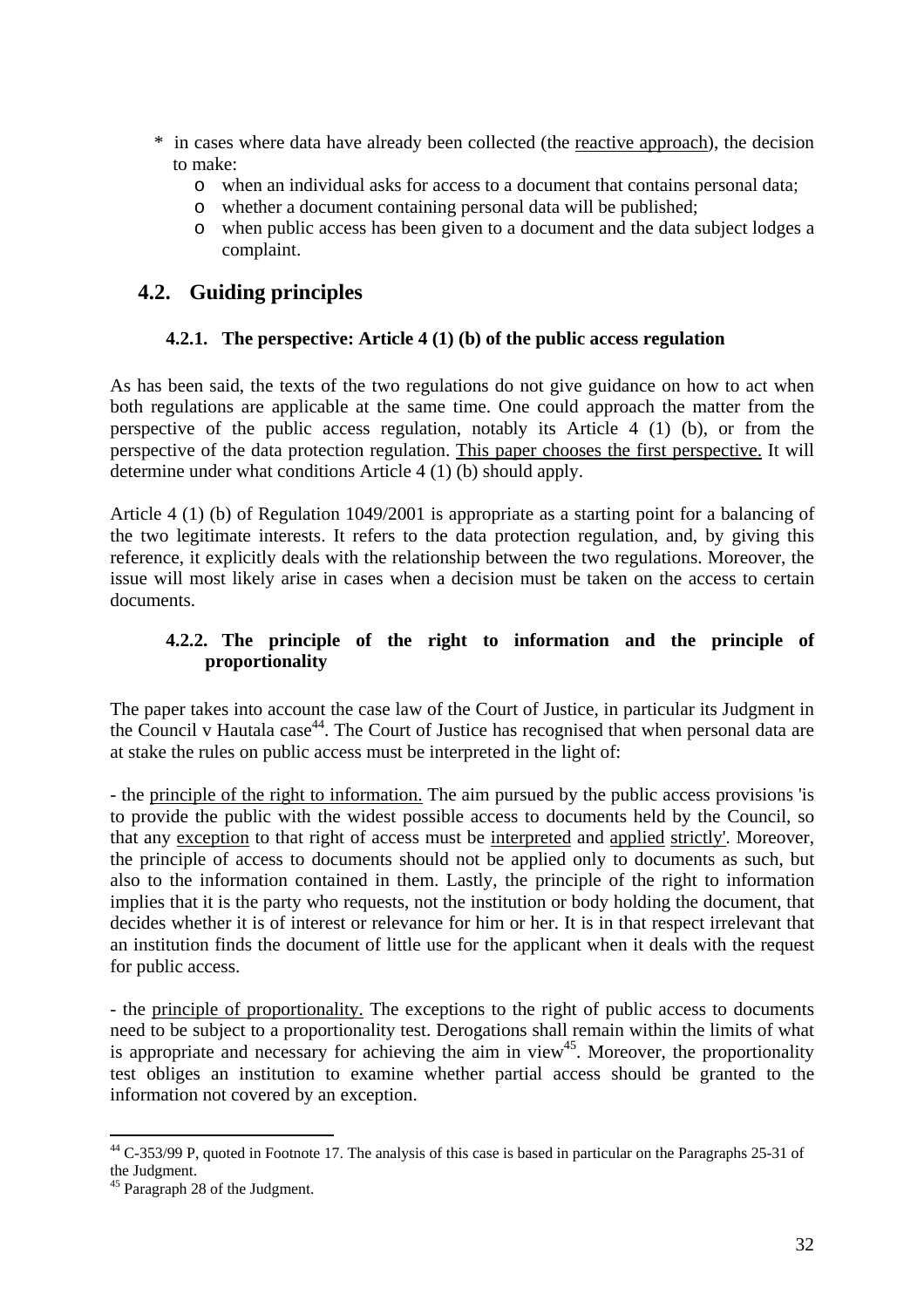<span id="page-32-0"></span>Furthermore, reference is made to two authoritative policy papers in this area. The Article 29 Working Party does not refer to the principle of proportionality, but construes a case-by-case approach based on a balancing of the two fundamental rights, by stating as follows<sup>46</sup>:

"Given that the obligation of administrations to grant public access to documents is limited by their obligation to protect personal data [...] the joint reading of most legislation on public access and on data protection prescribe the need to strike a balance between the two rights. This imposes an analysis of the circumstances on a case by case basis, in order to conclude which of the two rights or interests should prevail in each particular situation, and therefore whether the request for access should be satisfied or rejected."

Support for this approach can be found in the report of the Commission on the implementation of the public access regulation. Although characterizing the exceptions of Article 4 (1) of the regulation as compulsory and absolute, the Commission states<sup>47</sup>:

"The decision on whether to grant access to documents containing personal data must be based on the balancing of the interests at stake, on the one hand the need to inform the public and, on the other, the protection of the persons concerned. This balancing exercise must be carried out in each case, with due regards to all the circumstances involved."

'Balancing' and 'proportionality' are not identical, but can lead to a similar result. Both criteria imply that Article 4 (1) (b) can not be applied mechanically. An analysis of the different elements should take place on a case-by-case basis, where all relevant elements are taken into account. The purpose of a concrete and individual examination is to see the extent to which an exception is applicable. The Court has established that any exception to the general rule (concrete and individual examination of each requested document) may only take place if it is obvious that access must be refused or, on the contrary, granted. Such could be the case if, for example, a certain document is manifestly covered in its entirety by an exception or, conversely, manifestly accessible in its entirety, or, had already been the subject of a concrete, individual assessment by the Commission in similar circumstances.

#### **4.2.3. Partial access and the notion of 'unreasonable amount of administrative work'**

As has been stated, public access to documents is an approach to be adopted in principle; the possibility to refuse access is the exception. That, in combination with the principle of the right to information must be interpreted in the light of Article 1 of the public access regulation which grants the public the widest possible access. This leads to the conclusion that in those cases where the proportionality test, based on a concrete and individual examination, has shown that full access would undermine the privacy of an individual, the possibility to grant partial access must be considered. In the Council vs. Hautala-Judgement, the Court stated that the exercise of removing certain passages or data in a document should be conducted unless it would result in an unreasonable amount of administrative work.

It has to be mentioned that such a solution is not always appropriate, since in some cases the reference to personal data is the heart of the document. While a certain complaint with the European Ombudsman could be of almost equal value in an anonymised version (because of

<span id="page-32-1"></span><sup>46</sup> WP 29 Opinion 5/2001 p. 5, see Footnote 3.

<span id="page-32-2"></span><sup>&</sup>lt;sup>47</sup> Report from the Commission on the implementation of the principles in EC Regulation 1049/2001 regarding public access to European Parliament, Council and Commission documents, p. 19, see Footnote 14.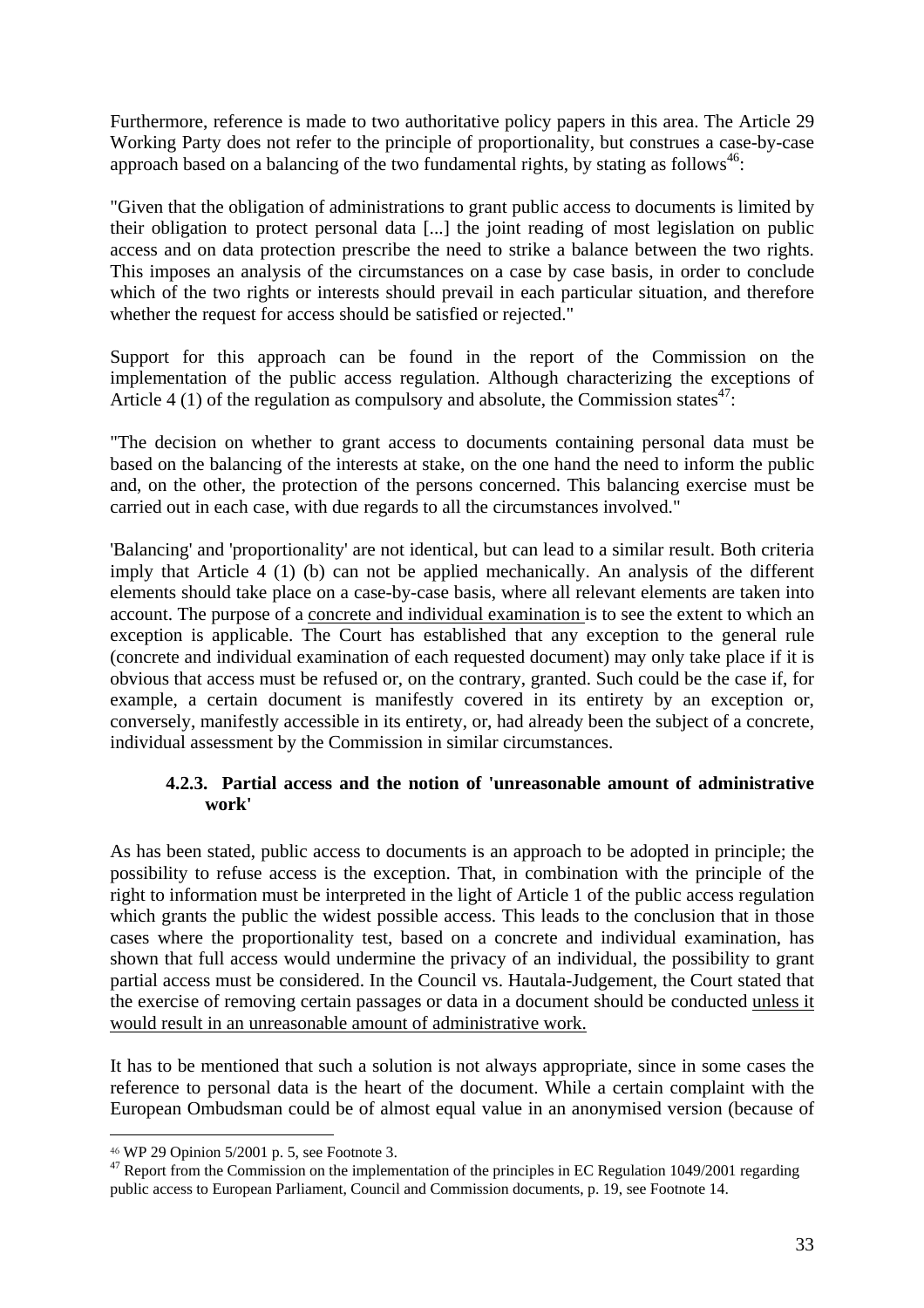<span id="page-33-0"></span>the policy shaping value of the decision), this would not at all be the case in a request for public access to a shortlist of candidates for a particular high-level post at the Commission

In the Konsumenteninformation vs. Commission case<sup>48</sup>, the Court of First Instance elaborated upon the notion of 'unreasonable amount of administrative work' and specified that the possibility to refrain from doing a concrete and individual examination of a document only exists in exceptional cases. In the Judgement (the case concerned a public access request for a 47.000 page file), the Court gave no support to the decision of the Commission to classify the pages in categories and then state that each category was subject to an exception. The Court also referred to Article 6 (3) of the public access regulation and the possibility for an institution to confer with the applicant informally, with a view to finding a fair solution. The Court also recalled the possibility for an institution to prolong the handling time of a request, in accordance with Article 7 (3) of the same regulation.

### **4.2.4. Interpretation in the light of Article 8 ECHR**

As we have seen in Chapter 3, Community legislation on data protection must be interpreted in the light of fundamental rights, in so far as it deals with processing of personal data liable to infringe fundamental freedoms recognised in the European Convention on Human Rights, in particular the right to privacy.

The exception to public access in Article 4 (1) (b) of the public access regulation deals by definition only with personal data liable to infringe the right to privacy. Any decision taken under Article 4 (1) (b) must respect Article 8 ECHR: the disclosure of a document may not have as an effect that Article 8 ECHR will be infringed.

In practice, the authorisation of restrictions to the right to privacy, under Article 8(2) ECHR will - within the framework of Article 4 (1) (b) of Regulation  $1049/2001$  - not require an additional assessment. Article 4 (1) (b) itself will provide the required legal basis: which has as a result that the restriction to the right to privacy will be 'in accordance with the law'. The concept of 'necessary in a democratic society' is - according to the case law of the European Court for Human Rights - comparable to the concept of proportionality<sup>49</sup>. It involves a balancing of all the relevant interests and factual circumstances<sup>50</sup>.

In the Peck-case<sup>51</sup>, the Court of Human Rights makes an interpretation of an alleged violation of Article 8 of the Convention on Human Rights. The Court analyses two questions: whether the interference to privacy was in accordance with the law and pursued a legitimate aim; and whether this interference was justified. On the latter point, the Court makes the general remark that in cases concerning the disclosure of personal data, the competent national authorities shall dispose a margin of appreciation in order to strike a fair balance between the relevant conflicting public and private interests<sup>52</sup>. In the case of a tension between the public

<span id="page-33-1"></span> $48$  Case T-2/03, Judgment of 13 April 2005, text of the judgment available on:

http://europa.eu.int/cj/en/content/juris/index.htm

<span id="page-33-2"></span><sup>&</sup>lt;sup>49</sup> Although it concerns *strictly spoken* the proportionality of the exception to the protection of privacy (and not, like the Council vs. Hautala-Judgment, the proportionality of the exception to public access).

<span id="page-33-3"></span> $10^{50}$  See, P. van Dijk and G.J.H. van Hoof, Theory and Practice of the European Convention on Human Rights,

<span id="page-33-5"></span><span id="page-33-4"></span>

Third Edition, The Hague 1998, p. 537.<br><sup>51</sup> Judgment of 28 January 2003, Reports 2003-I.<br><sup>52</sup> P. 18-19. The same margin of appreciation applies of course to Community institutions and bodies.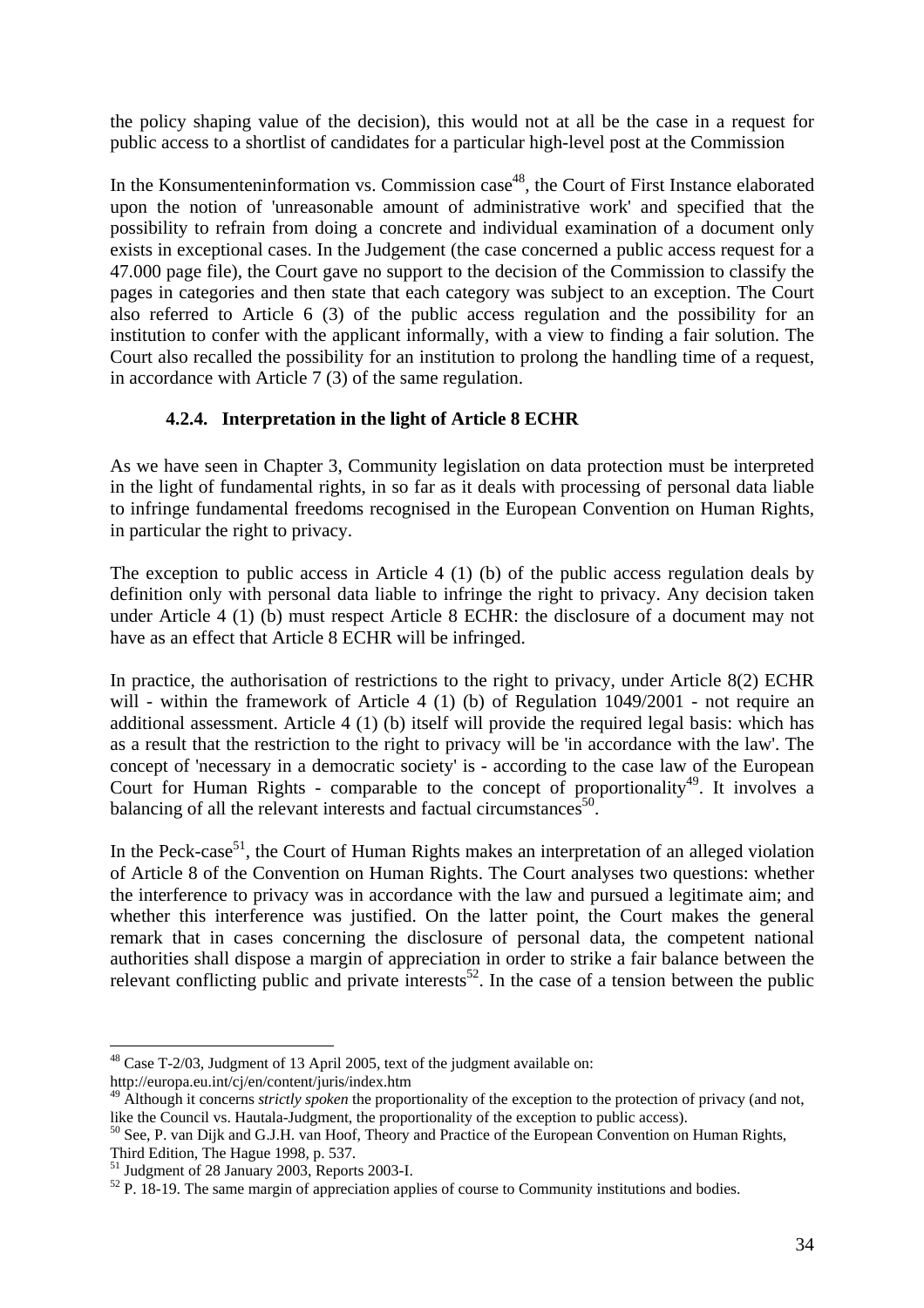<span id="page-34-0"></span>access and the data protection regulation, the justification has to be found within these boundaries.

## **4.3. The analysis of Article 4 (1) (b) of the public access regulation**

### **4.3.1. Do both regulations apply?**

One should keep in mind that Regulation 1049/2001 on the one hand and Regulation 45/2001 on the other hand have different scopes, as well as different aims.

As to the different scopes: Regulation 1049/2001 is limited to documents drawn up or received by and in the possession of the European Parliament, the Council and the Commission. But, as was shown in chapter 2, most other institutions and bodies have adopted similar rules on a voluntary basis.

Regulation 45/2001 is limited to the processing of personal data by the Community institutions and bodies insofar as it is carried out in the exercise of activities all or part of which fall within the scope of Community law. The regulation applies to the processing of personal data wholly or partly by automatic means, and to the processing otherwise than by automatic means of personal data which form part of a filing system or are intended to form part of a filing system (see on the limitations as regards paper files: 3.4.1).

A restrictive interpretation of Regulation 45/2001 gives that it, in this aspect, only covers first pillar activities. It may thus be possible to find cases that would fall outside the scope of the regulation. However, as all Member States of the EU have ratified the European Convention on Human Rights as well as Convention 108, those cases would still be guided by these two conventions, as interpreted by the case law of the European Court of Human Rights. Furthermore, support can be found in Article 8 of the Charter of Fundamental Rights of the European Union.

Summarized: The principles stemming from Regulation 1049/2001 and Regulation 45/2001 have a wide field of application. The limitations of the scopes of the regulations themselves do not have as an effect to delimit the areas in which the rules on public access and on data protection both apply.

As to the different aims: the public access regulation strives towards the widest possible openness when it comes to the processes through which public bodies make decisions as well as the information on which those decisions are based. By analogy, it strives towards the easiest possible exercise of these rights, as well as towards the promotion of good administrative practices. On the other hand, the data protection regulation strives to protect the individual's fundamental rights and freedoms, notably their right to privacy when personal data are processed.

The two different aims seldom collide. Privacy (and integrity) of the individual is but one exception to the automatic granting of public access to documents, and it should be seen as just that, in the context of the exhaustive list of exceptions that is laid down in (Article 4 of) the public access regulation.

Most often, a document sought for can be handed out without undermining a person's right to privacy - the mere fact that a document contains personal data does not mean that a person's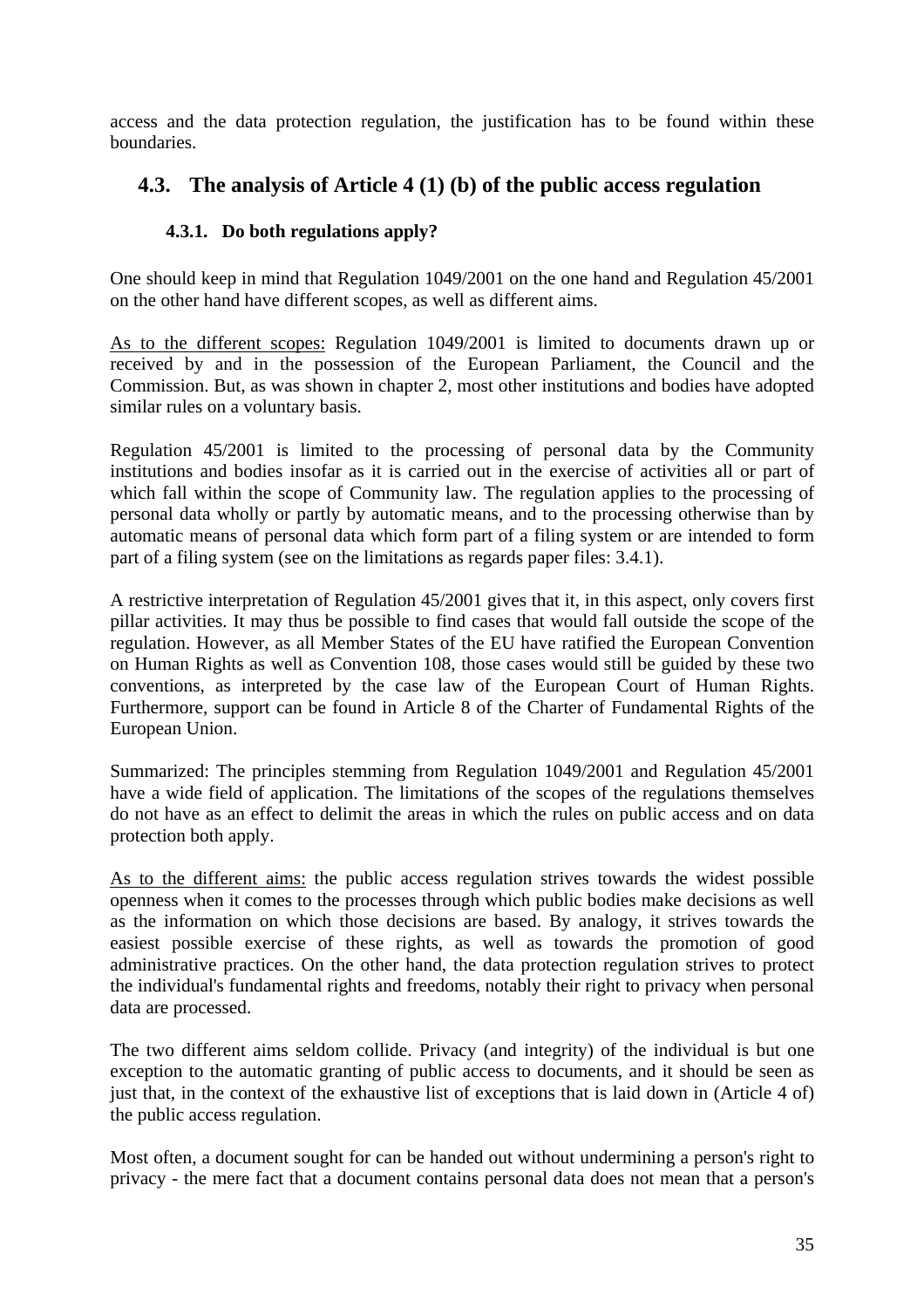<span id="page-35-0"></span>privacy is involved. In many cases, official documents contain personal data. However, only in a certain number of these cases - depending on the circumstances - is the privacy of a person involved. Only in these cases may a collision with the public access regulation occur. It is the task of the responsible authorities to ensure that the protection of the privacy of the data subject does not have disproportionate effects on the interest of transparency.

Summarized: both regulations do not collide by definition. In many cases public access can be given without any prejudice to the legitimate interests of the data subject.

But, as will be shown in the next paragraph, collision does not always lead to a difficult appraisal. To the contrary:

- − in quite a few cases rendering partial access to a document by deleting references to persons - would be a logical and effective solution to reconcile the two fundamental rights;
- − quite often a solution can be offered beforehand, by informing the data subject about the use that will be made of the personal data he of she renders to a Community institution or body (the proactive approach).

### **4.3.2. The actual analysis: Introduction**

Once it has been determined that a document falls within the scope of Regulation 1049/2001 (or a similar legal instrument) and no other provision prohibits access, the decisive question is: does the exception of Article 4 (1) (b) apply?

To this extent, three conditions must be fulfilled:

- 1. The privacy of the data subject must be at stake.
- 2. Public access must substantially affect the data subject.
- 3. Public access is not allowed by the data protection legislation.

The analysis results in a checklist, that is inserted in Chapter 6.

### **4.3.3. Condition 1: Is the privacy of the data subject at stake?**

Many documents contain some personal data. But, since under Article 4 (1) (b) of Regulation 1049/2001 access to documents shall only be denied if the protection of privacy (and the integrity) of the individual is undermined, it has to be determined whether the interest of the data subject that is affected falls within the scope of the protection given by Article 8 ECHR.

As has been demonstrated in Par. 3.2.2, Article 8 ECHR goes beyond the protection of private life and may not be interpreted restrictively, but is not endless. The following guidance can be given:

- There must be a qualified interest of a person involved, which means that the document must contain details about a person that are normally regarded as "personal" or "private".
- − The fact that a document contains personal data of a general character like the name of a person should (in general) not hinder disclosure.
- − The notion of private life does not exclude activities of a professional or business nature, but the interests involved may have a different character.
- − Disclosure of data would normally fall within the scope of protection, if:
	- o sensitive data as mentioned in Article 10 of Regulation 45/2001 are involved, such as for instance data concerning health;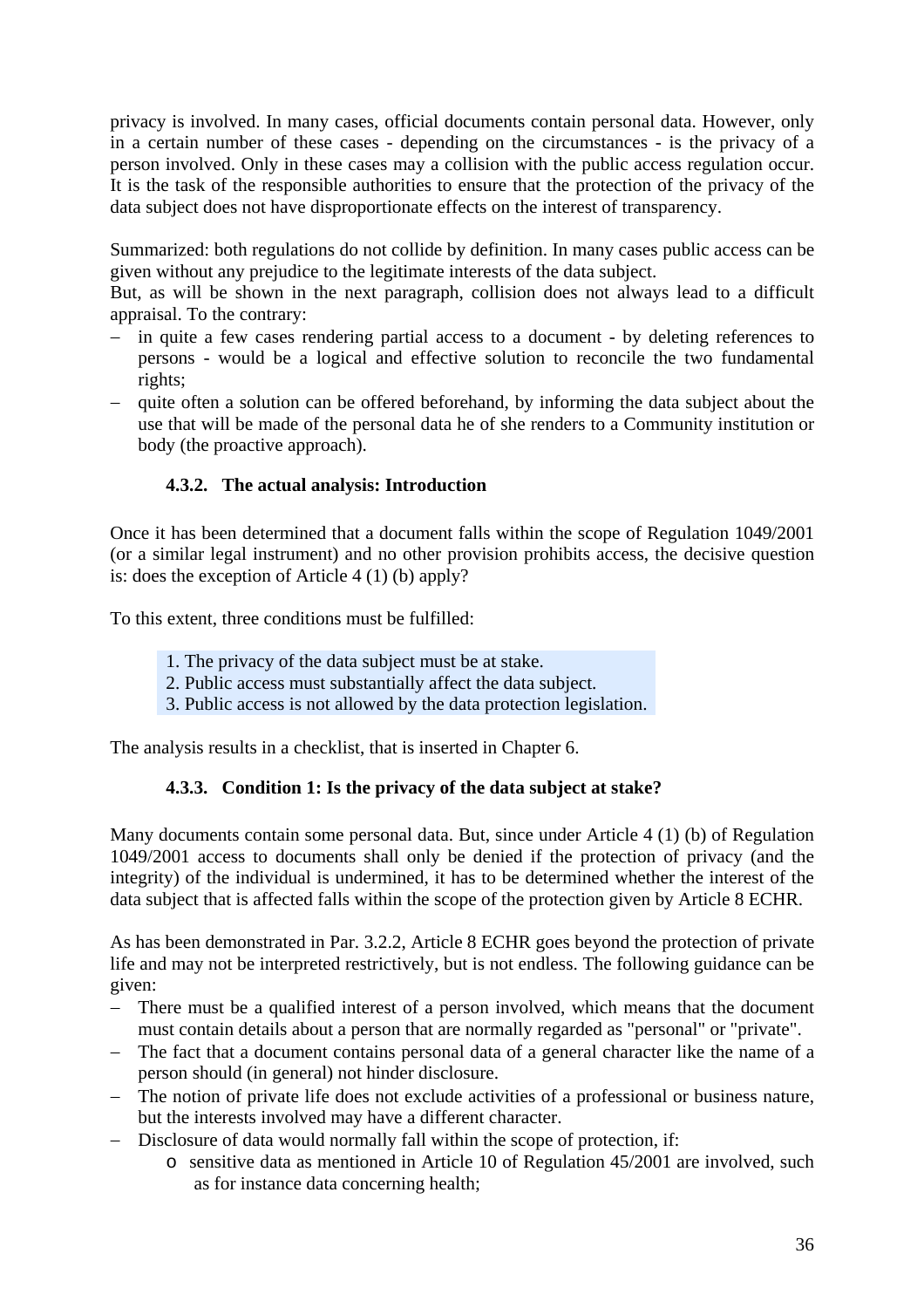- o the honour and reputation of a person is involved;
- o a person could be placed in a false light;
- o embarrassing facts would be disclosed;
- o information given or received by the individual confidentially would be disclosed.

N.B. 1: This indicative list serves just as a guidance, and is subject to review by the competent judicial authorities.

N.B. 2: This list does not determine whether information may be disclosed; it just points out whether the privacy of the data subject is at stake.

#### Acting in a public capacity - an exception to the right to privacy?

Employees in a public administration must be aware that for several reasons, their personal data may be of public interest to a degree different from the situation where he or she would be working in the private sector. Two such interests are accountability and transparency. For those reasons, certain personal data (such as the name and function of an official) can, in general, be disclosed without consent, provided that it is appropriate and motivated by the activities of the institution.

One must keep in mind that it is not the employee in his or her personal capacity that attends, for example, a working group meeting at the Council - he or she is there in a public capacity, representing a Member State or one of the institutions or bodies. It therefore follows that some more general personal data, which are registered in the professional function of an employee of a public body, may fall outside the scope of the protection of privacy. This is even more obvious for employees on a higher level, when they represent Community institutions or bodies. Needless to say, the personal data would still be subject to the rules of the data protection regulation.

Furthermore, if a document refers to, for instance, what a Commissioner has stated in the exercise of his or her duties it would make no sense to examine whether or not his or her privacy would be at stake.

The following example, on Members of the European Parliament, illustrates the matter.

The minutes of a meeting at the European Parliament can be made public for several reasons. Being a Member of the Parliament is a public post and the information on which committee he or she is assigned to is public. It can be expected that a member of a committee attends a meeting, and when expressing his or her view the member exercises the role of a parliamentarian. As the possibility of public access has also been clarified in the rules of procedure of the Parliament, the case becomes a rather obvious example of where privacy could not be claimed.

Summarized: the privacy notion extends in general also to the work place. Also public officials have a right to privacy at work. However, the privacy notion does not always extend to people acting in a public capacity.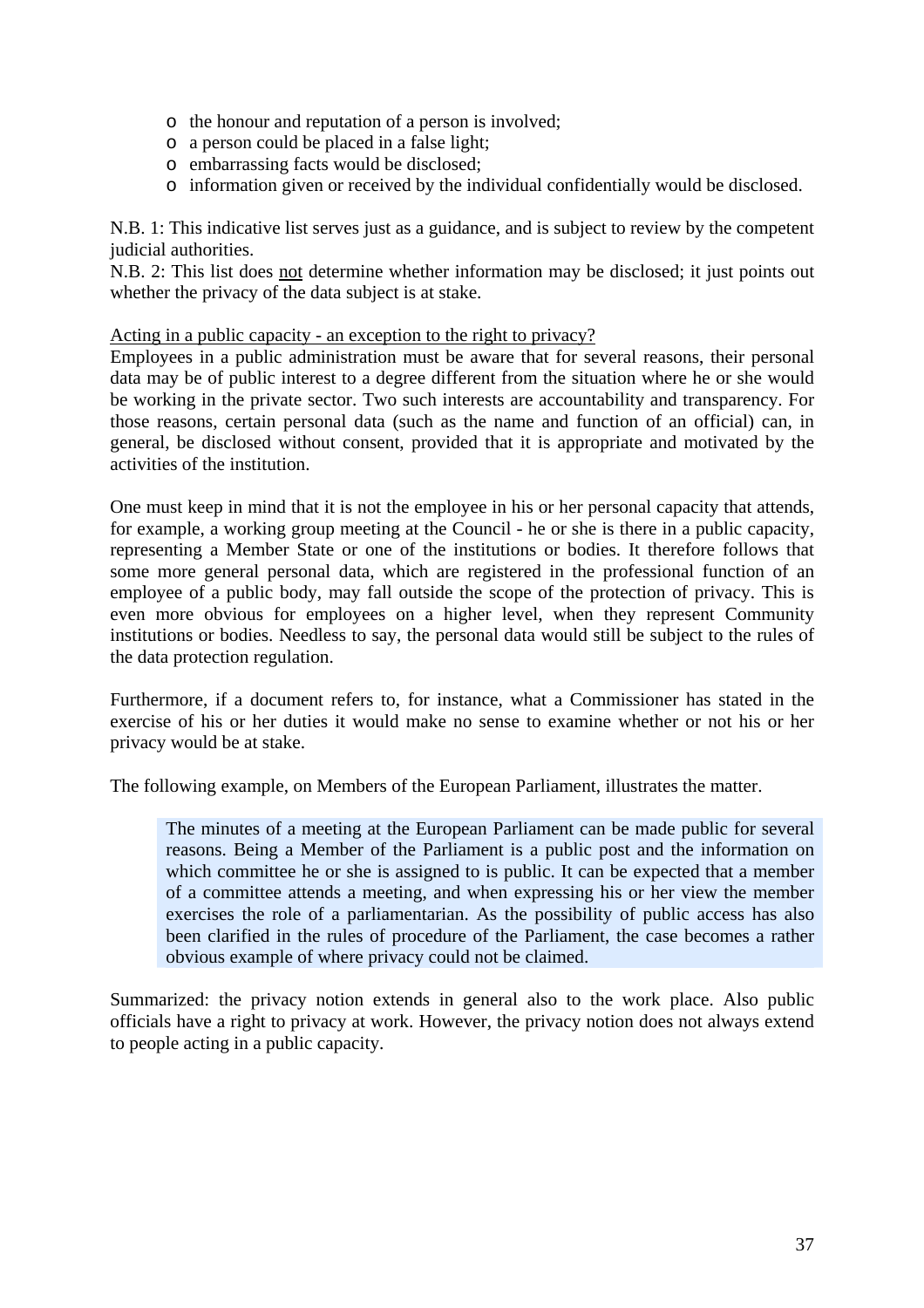### **4.3.4. Condition 2: Is the data subject substantially affected?**

<span id="page-37-0"></span>Public access must substantially affect the privacy of a data subject.

This condition is closely linked to condition 1. However, there is an essential difference:

- − Condition 1 requires an examination whether the information contained in a document falls within the scope of Article 8 ECHR.
- − Under condition 2 it has to be examined whether, in the specific case, disclosure would undermine or, in other words, substantially affect the privacy of the data subject.

In quite a few cases, public access to a document does not affect the privacy of the persons that are mentioned in a document, or has only superficial consequence on privacy. One could think of the disclosure of data in a document which have already been made public at an earlier occasion. Other examples might involve the mentioning in a Community document of a report written by a certain expert, in which he reveals sensitive data, or the mentioning of a reference to an amendment made by a Member of the European Parliament in which he expresses his political views.

Summarized: it must be examined whether the privacy of a data subject is substantially affected, i.e. if the consequences for his or her privacy are not merely theoretical. This examination - as in the previous paragraph - requires a careful evaluation of the relevant details and the context of the case as they should be observed from an objective perspective.

NB: When the community institution or body considers it to be likely that the privacy of the data subject could be substantially affected by the disclosure of a document, it asks the opinion of the data subject before deciding on disclosure (see 3.4.5).

### **4.3.5. Condition 3: Public access can only be given if this is allowed by the data protection legislation.**

It is at this point that the principle of the right to information and the principle of proportionality as formulated by the Court of Justice in the Council vs. Hautala case play a key role.

#### The principle of the right to information

As has been stated before, any exception to the right to information must be interpreted and applied strictly. The exception of Article 4 (1) (b) of Regulation 1049/2001 may be applied only insofar as Regulation 45/2001 explicitly prohibits the disclosure of data.

The analysis in Paragraph 3.4 of this paper showed the most relevant conditions in Regulation 45/2001 concerning the disclosure of personal data. In connection with the principle of the right to information, these conditions should be understood as follows:

1. Disclosure of personal data must be compatible with the purposes of collection, as has been decided at the time of the collection of personal data (Article 4 of Regulation 45/2001). If, at the time of the collection of personal data, the purpose of collection excluded disclosure to third parties - explicitly or implicitly - public access would infringe Article 4. This requires an examination of the precise consequences of the purpose, as mentioned to the data subject at the time of collection. How the data subject could reasonably understand this purpose should be taken into consideration.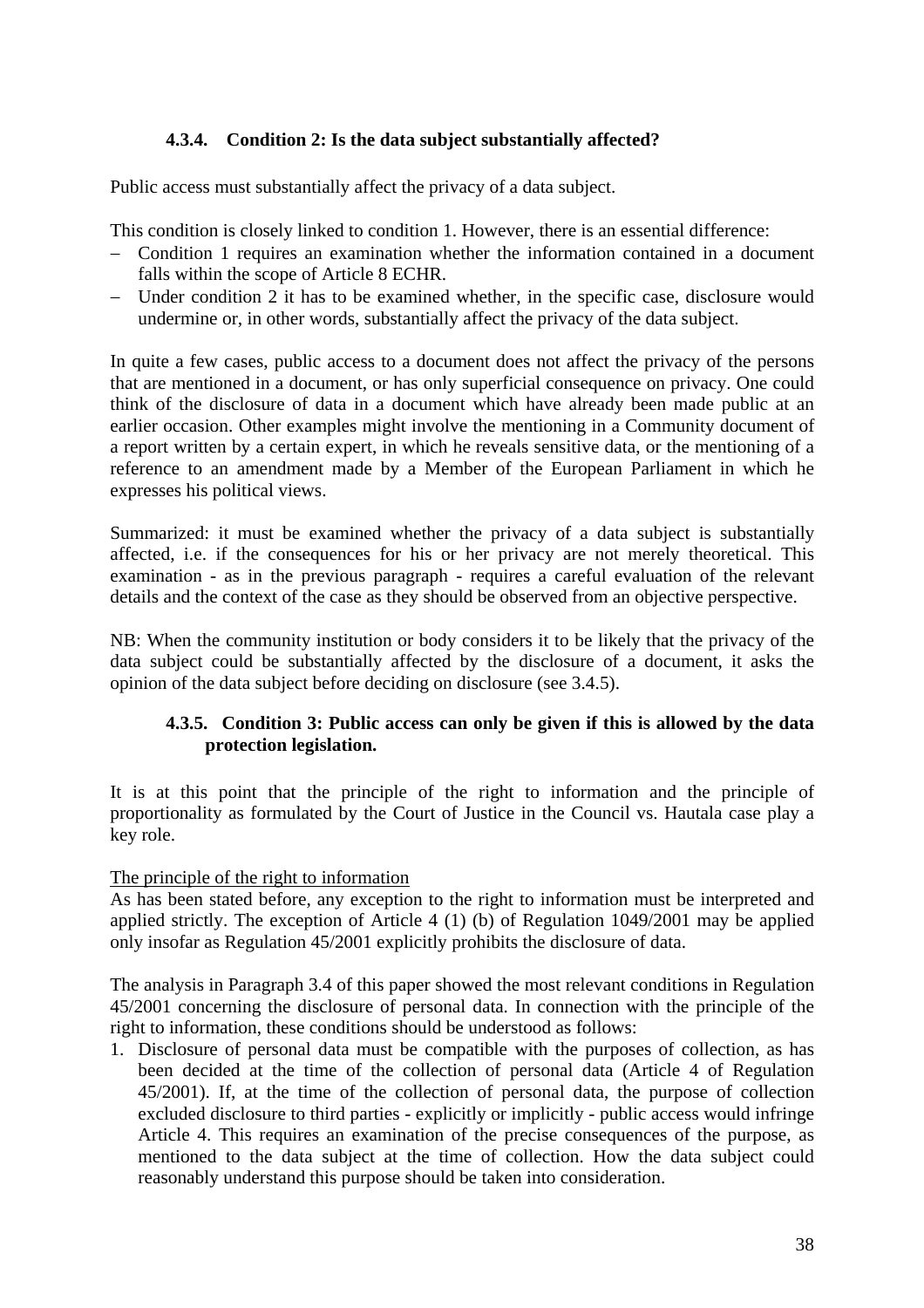- 2. In many cases a proactive approach can help alleviate potential tensions beforehand. It can be helpful to inform the data subjects beforehand, at the time the data are collected, that the personal data might be made public.
- 3. However, no matter what information has been given to the data subject: all the conditions mentioned in Article 4, must be fulfilled. In particular, the processing must be fair and lawful and the data must be adequate, relevant and not excessive, in relation to the purposes for which they are collected.
- 4. Moreover, the purpose can not be changed afterwards, by giving additional information to the data subject.
- 5. Article 10 lays down very restricted possibilities for disclosure of sensitive personal data revealing racial or ethnic origin, political opinions, religious or philosophical beliefs, trade-union membership, and of data concerning health or sex life.

Conclusion: No public access can be given if this would infringe Article 4 or Article 10 of Regulation 45/2001.

Article 5 of Regulation 45/2001 allows disclosure if necessary for the performance of a task carried out in the public interest or necessary for the compliance with a legal obligation. On the one hand, Article 5 facilitates public access, if this is necessary to comply with the public access regulation or (with the same result), to perform the task as formulated in that regulation. On the other hand, Article 5 limits public access, since it does not allow the illegal or disproportionate disclosure of personal data. Article 5 should be regarded as the counterpart of Article 4 (1) (b), since the term 'necessary' requires a proportionality test.

#### The principle of proportionality

The proportionality test consists of 2 elements:

1. As the Court stated in Council vs. Hautala case, derogations to public access should remain within the limits of what is appropriate and necessary for achieving the aim in view.

2. The test whether the same result could not be achieved by other less restrictive measures, for instance by giving partial access to the documents.

Ad 1: It has to be analysed what relevance the disclosure has to the protection of personal data: to what extent are the rights of the data subject as safeguarded by Regulation 45/2001 affected. In other words: what kind of harm does the disclosure do to the data subject?

The analysis will have to take into account:

- the compulsory or voluntary basis of the original data collection about the data subject;
- the kind of personal data processed;
- the situation of the data subject and the potential consequences of public disclosure for him or her;
- disclosure causes less harm to the data subject if the document is handed over upon request than if it would be published in the Official Journal of the EU as the number of recipients a document would be submitted to would be less.

In any case, the result of disclosure may not be that a private person will be deprived of, or unduly restricted in the exercise of, his or her (fundamental) right to data protection.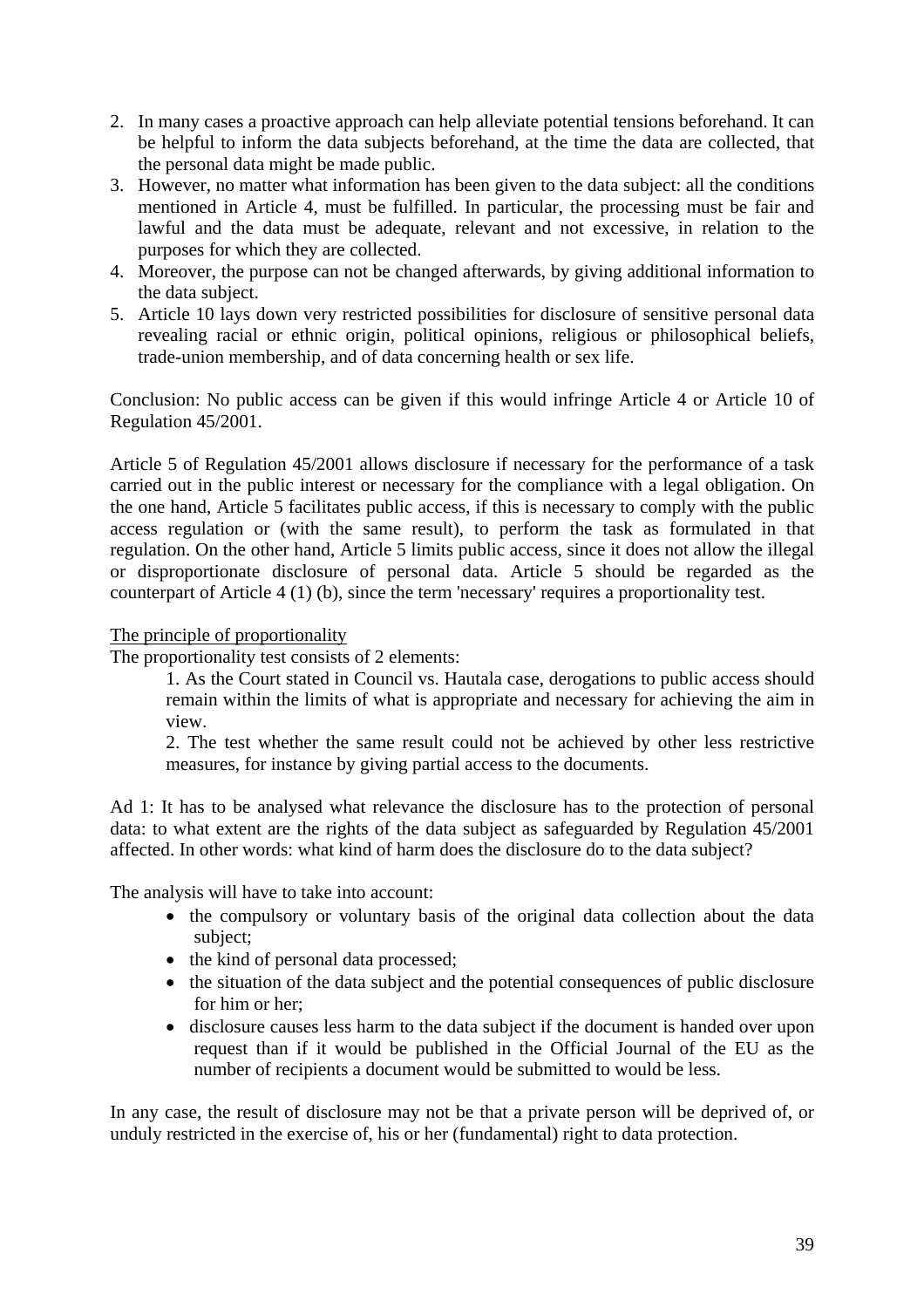Ad 2: If unlimited disclosure of a document would deprive of or unduly restrict the data subject in the exercise of his or her (fundamental) right, less restrictive measures have to be taken into consideration. One should consider giving partial access to a document, for instance by erasing, blocking or deleting personal data or references to personal data before handing over the document to a third party.

Additionally, the data subject could be informed of the intention to give access and be allowed to give his or her opinion (see, Par. 4.3.4).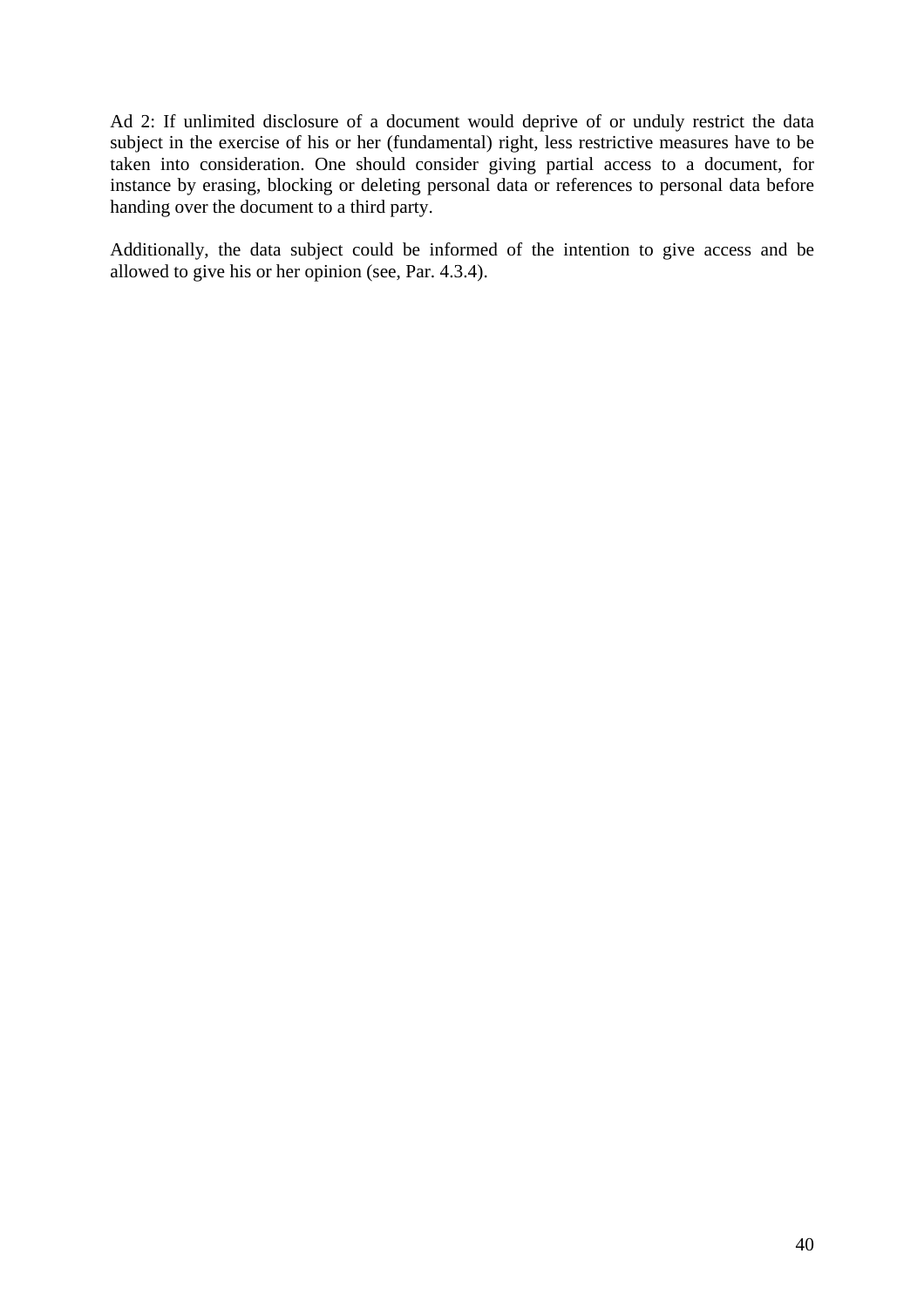## <span id="page-40-0"></span>**5. Experiences within the EU institutions and bodies**

## **5.1. Introduction**

As both the data protection and the public access regulation have been in force since 2001, officials of the institutions and bodies have already dealt with a wide range of requests for documents containing personal data. The following examples, partly drawn from this experience and somewhat revised where appropriate, aim to give an indication as to what result the analysis of Article 4 (1) (b) of the public access regulation might lead to. They are not designed to decide individual cases where additional facts may influence the outcome.

The examples are divided into two sections, depending on whether the example is more related to a proactive approach or more related to a reactive approach. Both categories contain situations in which it was deemed necessary to only grant partial access, as full disclosure would have undermined the protection of the privacy of the individual. The comments to the examples follow the main points of the check-list of Chapter  $6^{53}$ .

Examples can be found in different categories of personal data being made public, such as:

- − in relation to employment procedures;
- − due to a request for information on employees;
- − due to a request for information on attendance at meetings or presence in buildings;
- − due to being part of a dossier in a complaint procedure.

## **5.2. Examples of a proactive approach**

Every institution and body has the possibility to adopt complementary documents in order to clarify the use of personal data, the rules on public access, etc. Accordingly, an institution may use, for example, its rules of procedure, its employment procedures or its staff regulations in order to clarify that a specific document may be disclosed, in accordance with the objectives of the transparency regulation.

This type of supporting documents enhances compliance with the data protection regulation that allows for disclosure of personal data, if expressly permitted by the internal rules of the institution or body and in accordance with the safeguards of the data protection regulation. The use of additional documentation in order to clarify and promote compliance with both regulations, and thereby promote both rights, receives full support from the EDPS. In this context, it is worth underlining that proactive documents naturally must respect the principles of legitimate processing, particularly those laid down in Article 5 of the data protection regulation.

### Example 1: The European Ombudsman complaint form

 $\overline{a}$ 

One of the most explicit examples of a proactive measure may be found in the complaint form of the European Ombudsman. The form states:

"Dealing publicly" with a complaint means that any member of the public may have access to the complaint and its annexes. If the Ombudsman opens an inquiry, the opinion of the

<span id="page-40-1"></span><sup>&</sup>lt;sup>53</sup> As the steps [A] to [C] are given for granted in the examples, and for reasons of limiting the size of the paper, the analysis does not comment upon those steps.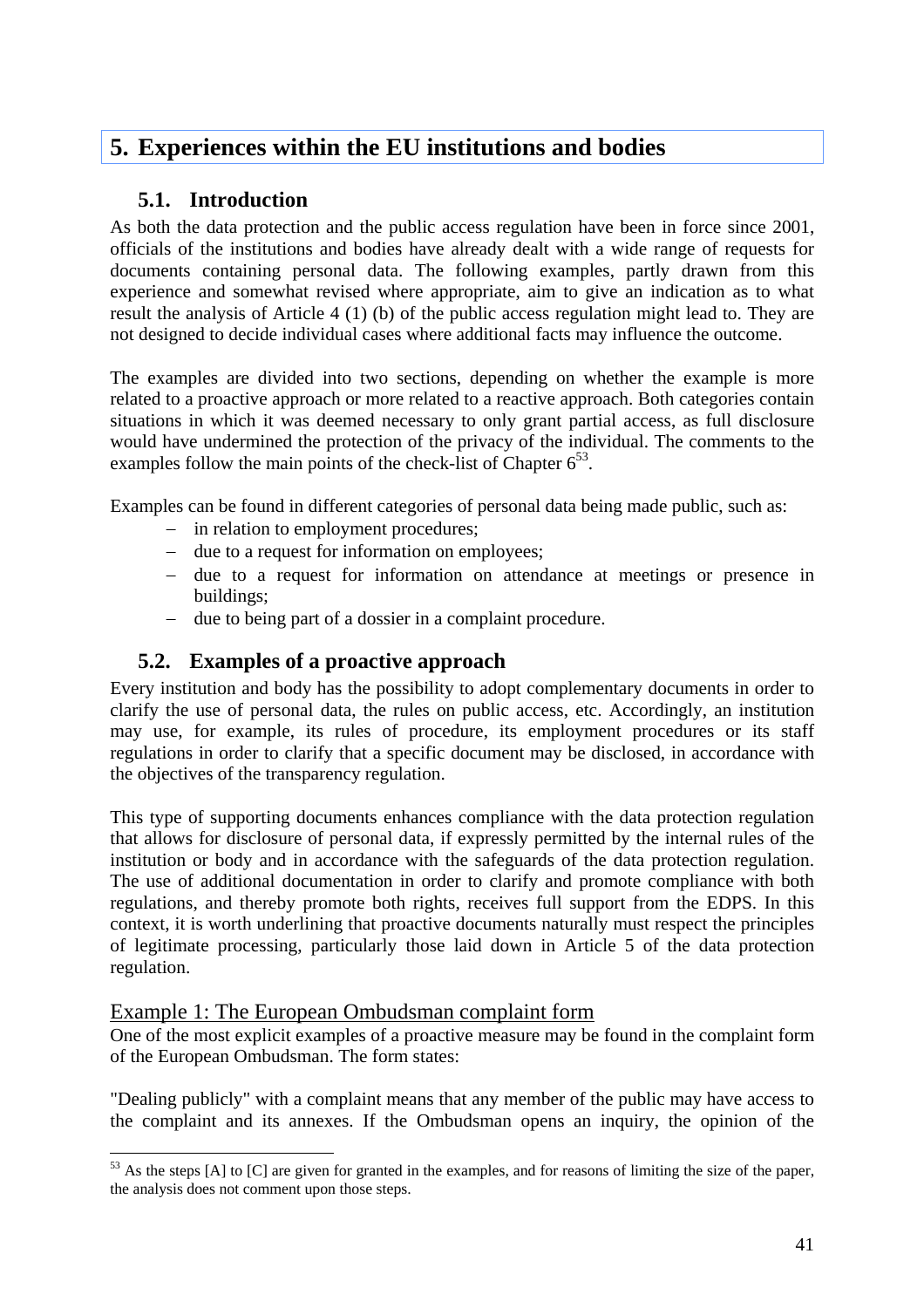institution or body concerned on the complaint, any observations on the opinion made by the complainant [...] are public documents to which any member of the public may have access on request. [...] A complainant has the right to request that his or her complaint be dealt with confidentially. If confidentiality is requested, there is no public access to the complaint or to the other documents mentioned above. However, even a confidential complaint must be sent to the Union institution or body concerned, if the Ombudsman begins an inquiry. The Ombudsman's decisions on confidential complaints are published in his Annual Report and on his Website, after the removal of any information which could lead to the identification of the complainant."

Complainants are asked for consent if specific categories of citizens (such as journalists) ask for access to their files.

#### **Comment:**

#### *Is the privacy of the data subject at stake?*

It is clear that a complaint and any subsequent documents can contain personal data regarding the complainant as well as third persons. Arguably, the information given by a complainant or received from others relates in many cases closely to the privacy of those persons.

#### *Is the data subject substantially affected by disclosure?*

It is reasonable to expect that if the complainant chooses confidential treatment, his or her legitimate interests may be seriously affected by disclosure. Career or employment prospects could for instance suffer irrespectively of the outcome of the investigations of the Ombudsman.

#### *Is disclosure allowed according to data protection legislation?*

Through the form, the complainant is satisfactorily informed of the consequences of the choice whether the complaint should be dealt with publicly or not. In this context, 'unambiguous consent' for disclosure is obtained, in accordance with Article 2 (h) and 5 (d) of the data protection regulation, should the complainant not request confidentiality. Moreover, the complainant is informed that, independently of which box he or she ticks, limited public disclosure will be a fact as the circumstances of the complaint will be made public.

Public disclosure of the decision on a complaint where the complainant has opted for confidentiality would breach Article 4 of the data protection regulation, as it would go against the principle that the purposes are determined at the time of collection, as they could be reasonably understood by the data subject. Disclosure can not be seen as a proportionate measure and it is therefore legitimate to allow partial disclosure, instead of full access.

#### *Conclusion:*

It is the policy of the Ombudsman to deal with complaints in general in public and to publish the decisions on the website by mentioning the first letter of the name of the complainant. Although 'unambiguous consent' is an important factor when it comes to disclosure, it is not decisive. In any case, the obtained consent can only be used for the purposes it was collected the consent of the data subject for public treatment allows for public access, but does not extend to other types of processing that he or she was not informed of at the moment of giving consent.

When it comes to access to the complaint file, which is a slightly different question, it is important to bear in mind that some of the documents relating to the investigations of the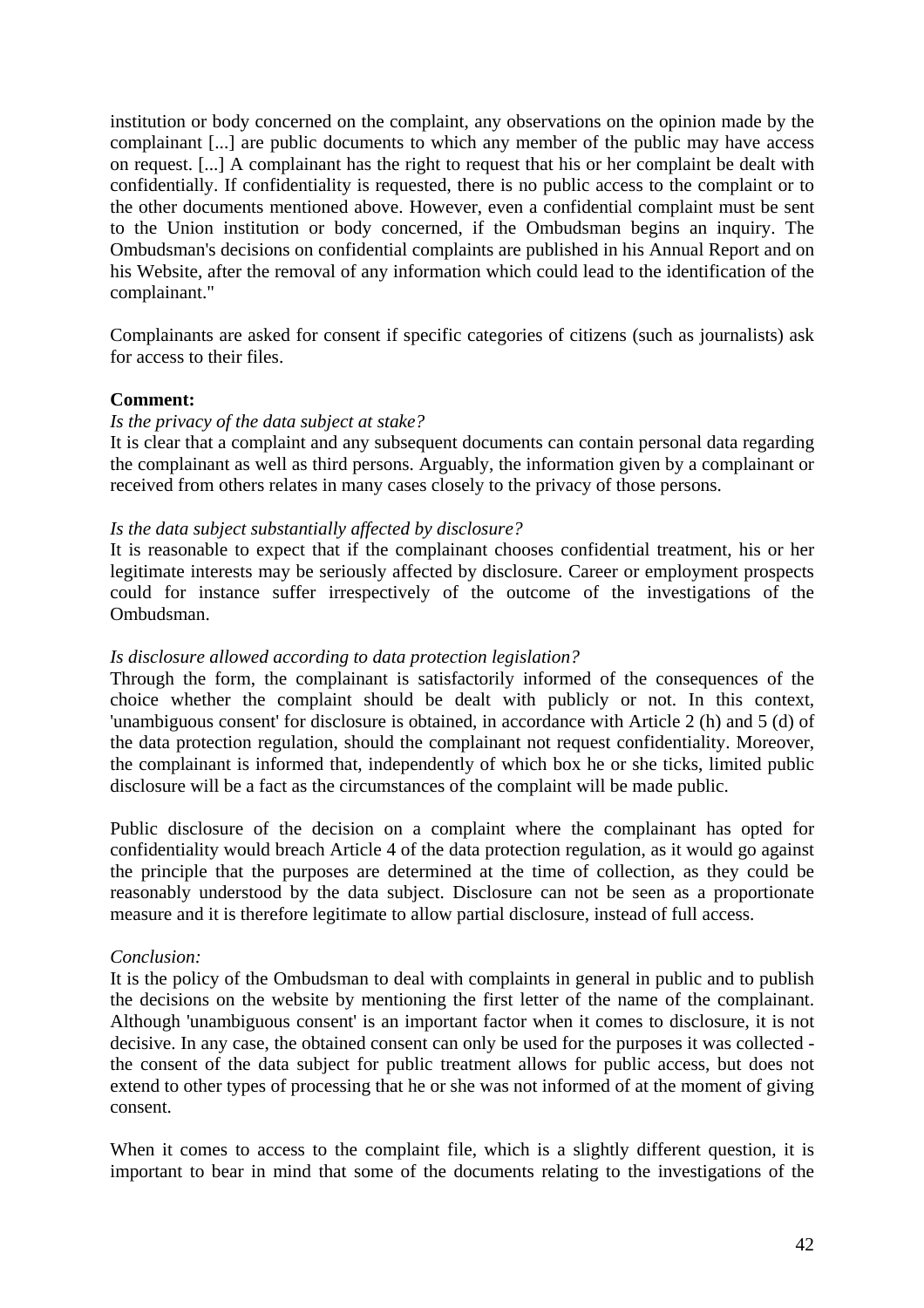Ombudsman are confidential and shall not be made public<sup>54</sup>. The fact that the Ombudsman asks the complainant for consent for disclosure of the file respects the rights of the data subject. Naturally, a request from the data subject to his or her file would be governed by the rights of the data subject and the data protection regulation, rather than the public access regulation.

Finally, one must bear in mind that even though a complainant may agree fully with disclosure, third parties have no say in whether the complaint should be made public. The practical solution to guarantee the rights of third party data subjects must therefore be to test the proportionality of revealing facts relating to them in accordance with the 4 (1) (b) exception.

### Example 2: Should the results of a competition be published?

When applying for a competition organised by EPSO, the applicant is informed that the results of the competition will be published in the Official Journal as well as on the website of EPSO. The names will thus, in most cases, be published before the people on the reserve list are actually recruited. To deal with specific individual problems that can arise from public disclosure, applicants are informed that they can put forward reasons why their names should be removed from the list during the selection procedure. The reserve list may, as a consequence, not show all the names of the candidates who passed the competition.

#### **Comment:**

#### *Is the privacy of the data subject at stake and is the data subject substantially affected?*

In this case, EPSO has decided to publish the names of the people who have not argued that their privacy would be seriously affected by disclosure. In most cases, the mere disclosing of the name of a person and the fact that he or she has passed a competition does not mean that his or her privacy is involved. However, in the case of recruitment procedures, one must keep in mind that certain employees could be subject to disadvantages from their current employers, would it be known that they succeeded in a competition. The privacy of a data subject can thus be involved, as the notion privacy extends to the workplace. The data subject may be substantially affected, for example should he or she have difficulties in receiving further promotions.

#### *Is disclosure allowed according to data protection legislation?*

In view of the fact that EPSO informs the candidates of public disclosure during the selection procedure when the data are collected, disclosing the names of those who have not opted out, is in compliance with Article 4 of the data protection regulation. On the other hand, to disclose the name of a candidate who has asked for confidentiality on legitimate grounds would be incompatible with Article 4. Moreover, the consent (for disclosure of the name) does naturally not extend to other documents that EPSO has received, such as certificates proving previous working experience, or the answers in the exams themselves.

The public interest in the result of a competition is reinforced by reasons of accountability. It is therefore legitimate and appropriate to reveal the names of those who succeeded in the ways indicated. This does not mean that all personal data which were collected during the application procedure should be subject to public disclosure; public access must remain within the limits laid down in Article 5 - in other words, the disclosure must be necessary for

<span id="page-42-0"></span> $\overline{a}$  $54$  This is reflected in the Decision of the European Ombudsman adopting implementing provisions (Article 14).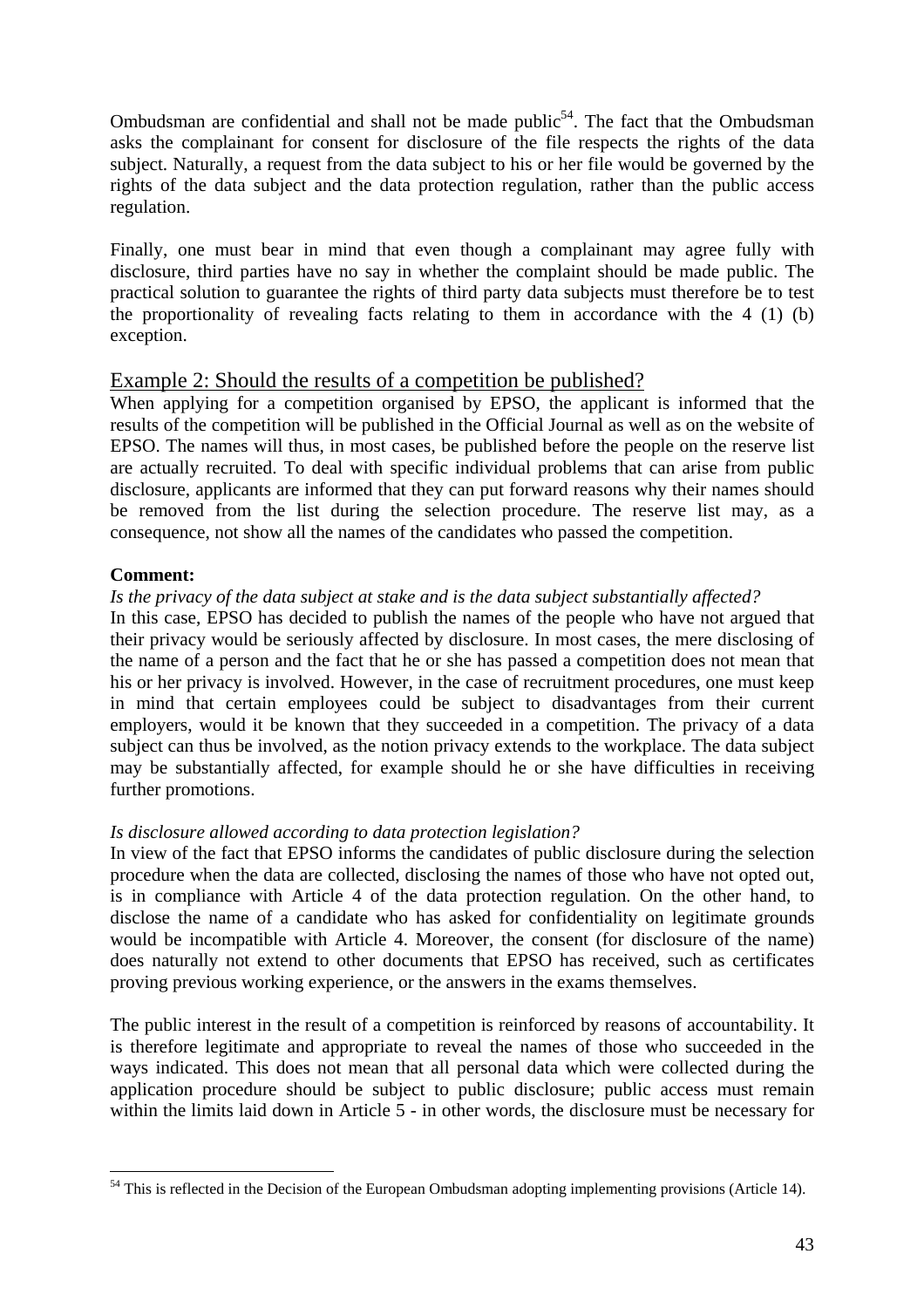the performance of a public task or to comply with a legal obligation as laid down in the public access regulation.

#### *Conclusion:*

This example provides for general publicity of some personal data to ensure accountability. The relevant information is given at an early stage and applicants have an opportunity to optout for legitimate reasons. Other personal data of applicants remain fully protected.

### Example 3: Information given to the candidates for a public post regarding their C.V., which will be put on-line should they be offered and accept the post

Previously, if someone asked for access to the C.V.'s of persons on certain posts of a public character, such as general directors and spokespersons, certain personal data (such as the private address of the person concerned) were deleted, and only partial access was granted. Today, candidates are informed that their C.V. will be published on the Internet, should they accept the post and they are asked not to include information on their marital status, family status and address in their C.V. A specific C.V. form will be developed for this purpose.

#### **Comment:**

*Is the privacy of the data subject at stake and is the data subject substantially affected?*  Recruitment procedures comprise a selection phase during which confidentiality in many cases is important for the data subjects. If their data would be disclosed, the candidate may suffer negative consequences with their current employer and their privacy can thus be substantially affected. Once a candidate is recruited to a public body, public interest will be high for reasons of accountability, especially so in the case of more public posts. A proactive approach - providing for CV's with less personal data - can help to combine the interests at stake.

#### *Is disclosure allowed according to data protection legislation?*

In the old system, the C.V. contained personal data which relate closely to the privacy of the individual, such as marital status. Disclosure of such information would run contrary to the purposes of collection and it would be incompatible with Article 4, and its processing was not necessary for a good performance of the public task as envisaged in Article 5.

In the new system, the candidates are requested not to enter marital status, family status or their private address in the C.V. Civil servants holding a more public post shall be aware that there is a legitimate interest in them, and in that sense a higher threshold for privacy to be invoked. The new, proactive, system allows for direct publication of the C.V. once the candidate has accepted the post. As the candidates have been informed of this type of public disclosure, it does not infringe Article 4. That, however, does not mean that all personal data of the application file, such as all elements of the cover letter, can be disclosed - the file of the data subject is still safeguarded by the data protection regulation.

#### *Conclusion:*

This example clearly distinguishes between the needs of a selection and the appointment phase, and provides for general publication of a CV with only relevant data. Adequate information is given to enable candidates to take an informed decision. Other personal data remain fully protected.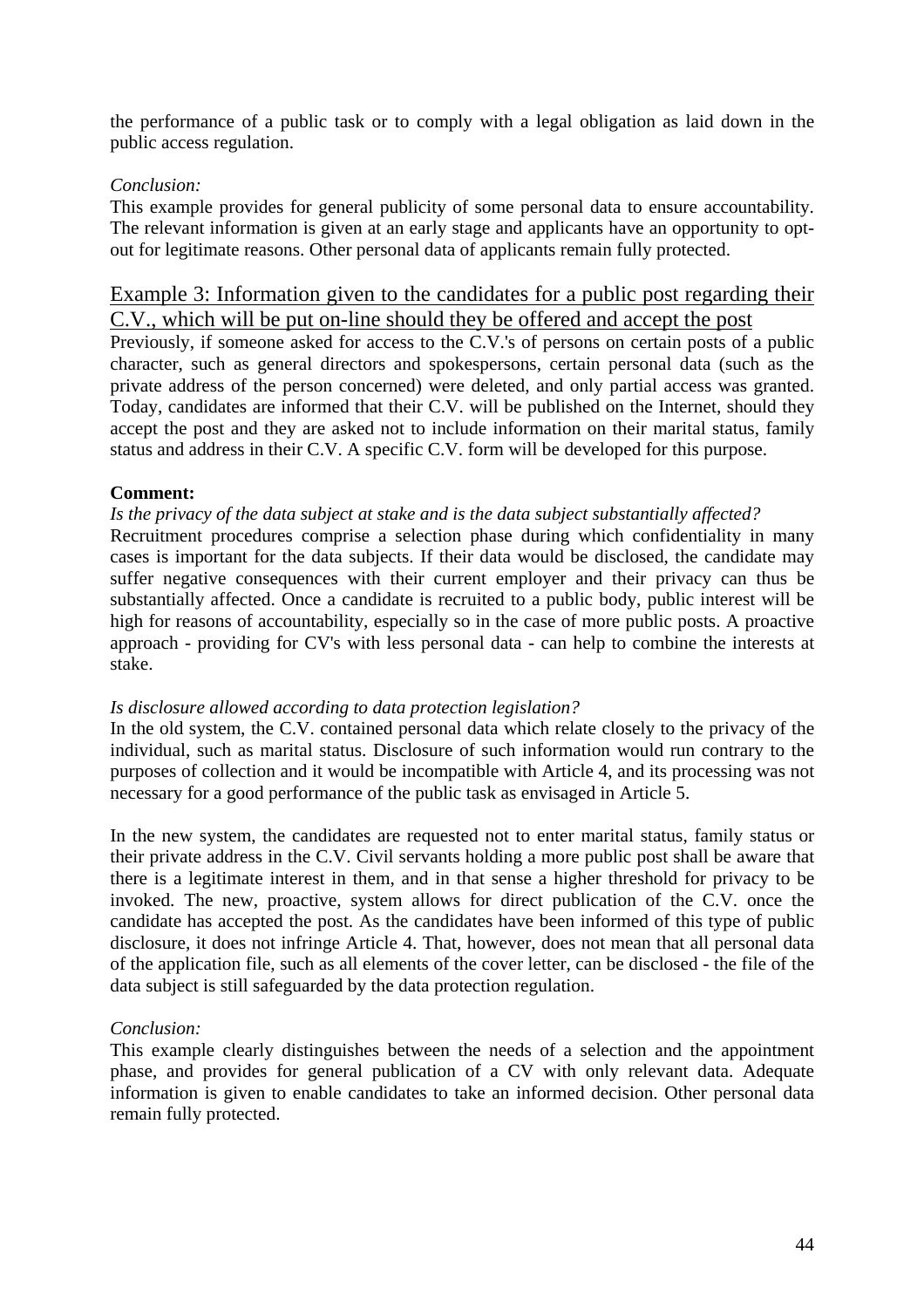## Example 4: Should the name of a petitioner be put on the website of the European Parliament?

The Committee on Petitions of the European Parliament provides general information as well as a petition form on their website. The form 'Procedure for submitting a petition to the European Parliament' states in point 5: 'If the subject of your petition falls within the remit of the European Union it will normally be declared admissible and its contents considered'. Point 7 continues: 'Petitions are entered in the general register and are announced at plenary sittings of the European Parliament. These announcements appear in the minutes of the sitting'. The petition form asks the following question: 'If the Committee on Petitions declares your petition admissible, do you agree to its being considered in public?'. The entry page of the Citizens' portal which gives access to the information above informs that there are three categories of petitions: 'a matter of general concern', 'an individual grievance' or 'an appeal to the European Parliament to take a stance on a matter of public interest'.

#### **Comment:**

#### *Is the privacy of the data subject at stake and is the data subject substantially affected?*

Petitions can deal with all kinds of subjects, of which some are privacy related, while others are not. The petitioner is informed at the time of filing the petition that independently of which category the petition will belong to, his or her name and petition number will be mentioned during a plenary session. The petitioner will thus (irrespective of whether he or she chooses 'confidential treatment') be subject to limited public disclosure. That is an effect of the petition procedure, as foreseen in the Treaty, having a public nature. To that extent in any case, interested parties are made aware of the consequence that by submitting a petition, the petitioner is actively involved in the public debate. The name and petition number of the petition are announced during a plenary meeting. They are also reflected in the minutes of the meeting. Sometimes, such a list of petitions comprises some 200 entries - which naturally encompass all three categories mentioned above.

The privacy aspects of many petitions which concern 'a matter of general concern' or 'an appeal to the European Parliament to take a stance on a matter of public interest' will be relatively low. On the other hand, 'an individual grievance' is naturally more likely to have important privacy aspects.

#### *Is disclosure allowed according to data protection legislation?*

Consent, as defined in Article 2 (h) of the data protection regulation, is obtained for disclosure of the name and the petition number in a public meeting and such public disclosure does not infringe Article 4. However, it is not clear as to whether the reference to a general register and minutes of a meeting would always lead to 'unambiguous consent' in the sense of Article 5 (d) for publication of the name of the petitioner on the website of the European Parliament. In any case, such consent has not been given to disclose other personal data.

The privacy related problems are addressed by the possibility that the petitioner can choose whether his or her petition should be dealt with publicly or confidentially. When it comes to dealing with the petition in the Committee, as well as access to other documents in the petition file, it is imperative that complaints (should the petitioner not give any indication when filing it) are treated confidentially, as they may contain privacy related and/or confidential information. Any request for access to related documents needs to be subject to a concrete and individual examination where the proportionality of disclosure is analysed. To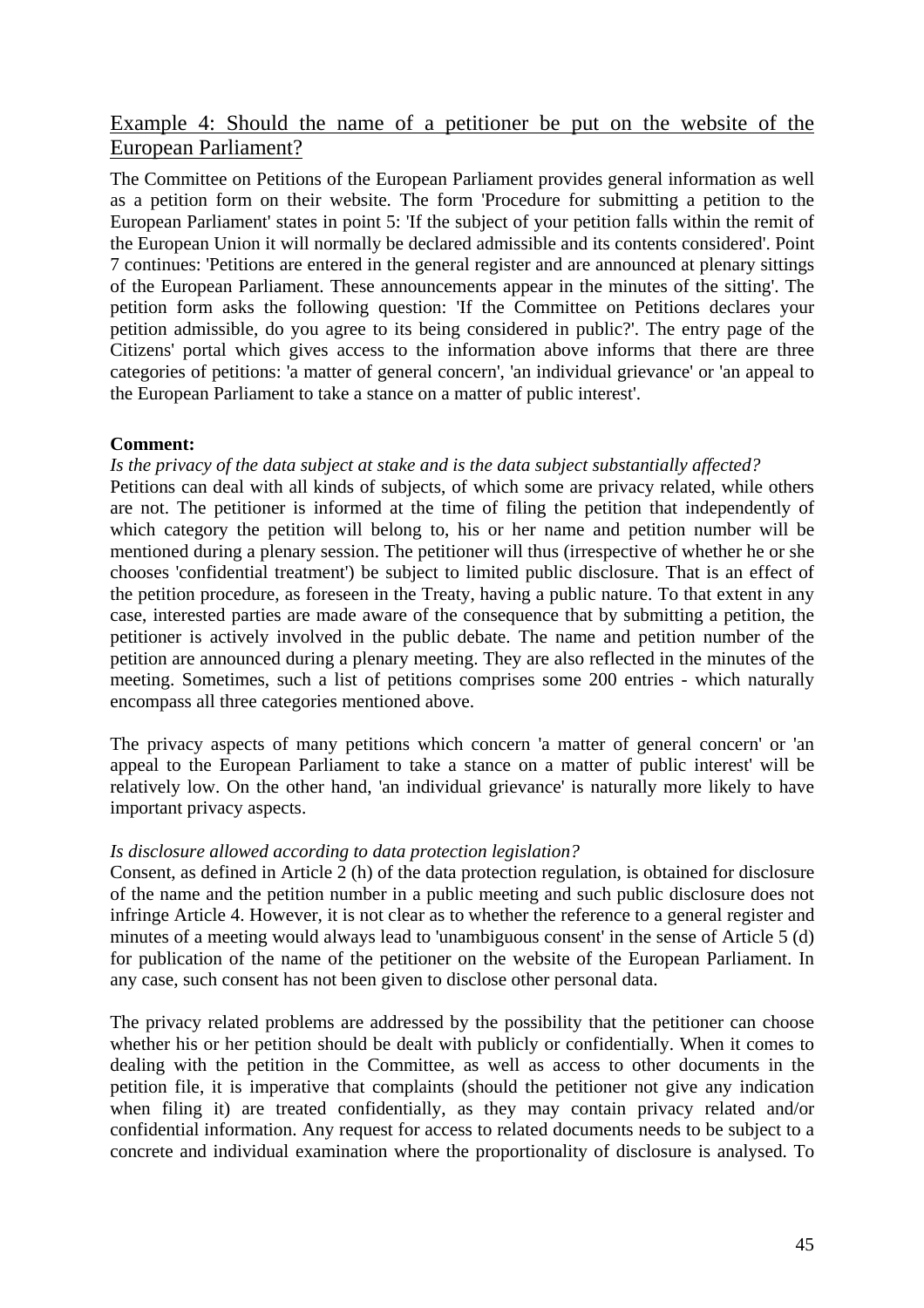<span id="page-45-0"></span>deal publicly with a complaint, if the petitioner has not given informed and explicit consent for it, would infringe both Articles 4 and 5 of the data protection regulation.

Naturally, if the data subject asks for access to his or her file with the Committee on Petitions, access should be granted on the basis of the data protection regulation rather than the public access regulation.

### *Conclusion:*

This example clearly distinguishes between different degrees of publicity in different stages of the procedure and provides for information allowing petitioners to make up their mind at an early stage. That information could still be improved by a clear reference to publication on the website, since this may not be fully evident to all concerned, possibly also allowing an opt-out for legitimate reasons warranting a lower degree of publicity at that stage. Publicity as a general principle is however clearly inherent in the functioning of the European Parliament.

## **5.3. Reactive approach**

An institution or a body may have to assess the legitimacy and proportionality of disclosing personal data in different cases, such as:

- an individual asks for access to a document that contains personal data;

- a decision has to be made as to whether a document containing personal will be published;

- public access has been given and the data subject lodges a complaint.

## Example 5: Can a newspaper get a list of staff of its nationality within the institutions?

A newspaper may want to have information relating to the staff of the institutions, such as statistics on employees of its nationality or a specified list which mentions the name, the grade, the institution and the place of work (city). A legitimate interest, although none has to be proven, is the control function that media play in how the institutions make use of the tax payer's based budget.

### **Comment:**

#### *Is the privacy of the data subject at stake and is the data subject substantially affected?*

The level of privacy involved depends naturally on what type of request it is and on what information is subsequently made public. If, for instance, only statistics are made public, there would be no privacy involved at all, apart from exceptional cases where the level of detail makes it possible to identify specific individuals and the information relates to his or her private life.

In the case were the name and the grade of the official are made public, the privacy implications will naturally increase. Such information might, in combination with other official documents such as the salary scale, lead to a closer connection with the private life of the person. On the other hand, as was stated in section 4.3.3, employees of a public body must be aware that there is a stronger public interest in them as public officials, than if they would work in the private sector. The higher the grade, the more relevant this will be.

In general, to establish and disclose a list which contains the name, the place of work and the nationality of a group of officials is legitimate, as long as the people are not subsequently deprived of their rights as data subjects. Given the context, it is difficult to see that disclosure of the name and place of work of officials in a higher grade (together with similar staff of the same nationality) would affect the privacy of the individual. Exclusion from the list (and a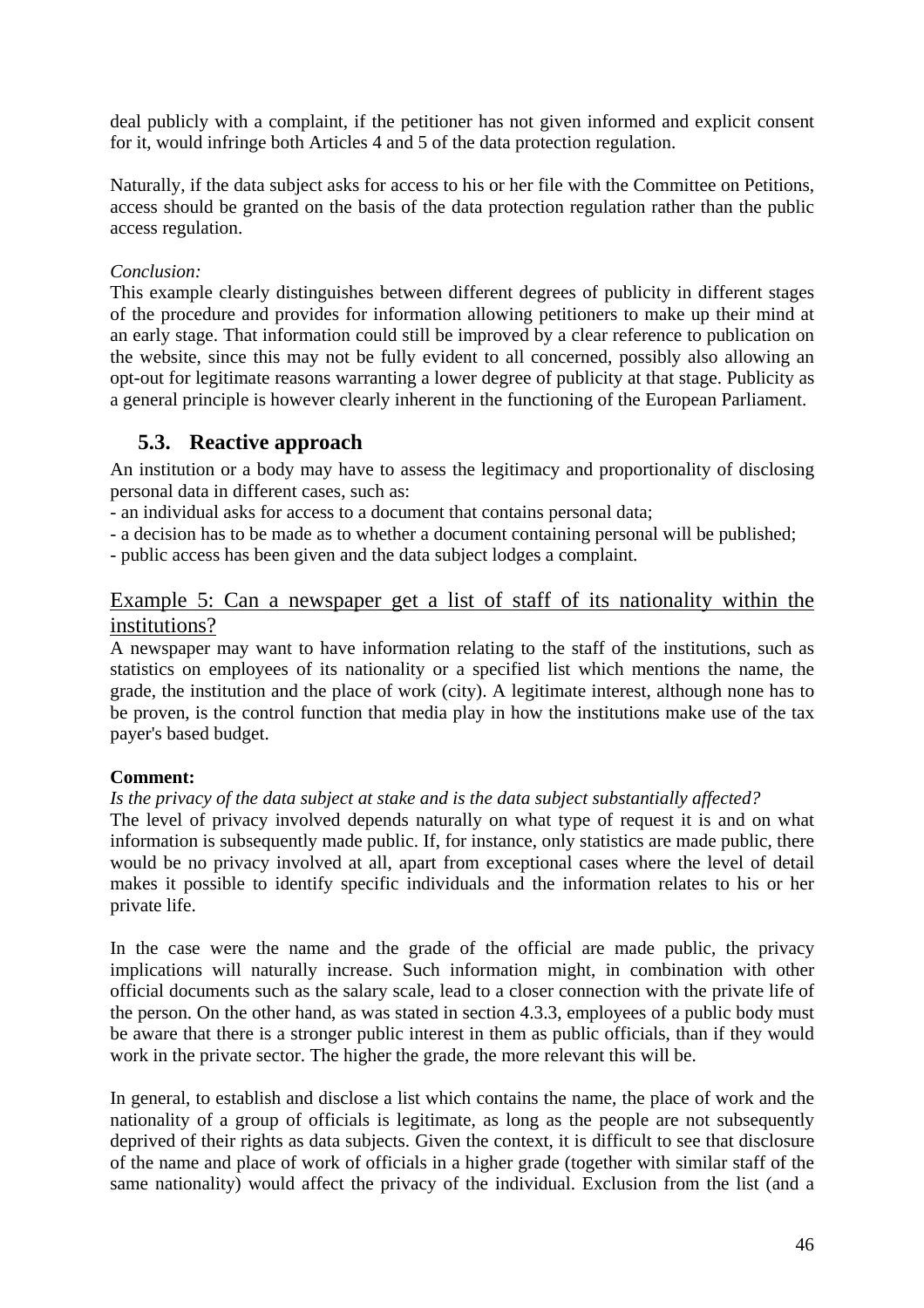right to be anonymous) can here only be justified in exceptional cases; such as if the official has a confidential address, or has previously been exposed to threats. Only then can the data subject be judged to be substantially affected by disclosure. This may be different for officials in a lower grade, mostly less used and less likely to be exposed to public attention. A more restrictive approach would therefore be appropriate in those cases.

#### *Is disclosure allowed according to the data protection legislation?*

The extent to which the privacy of the data subject may be substantially affected determines the need to analyse of whether disclosure would be allowed according to data protection legislation.

Here it becomes important that the institution has a clear policy - laid down in internal rules and well communicated to its staff - on how to deal with similar matters. In the absence of such a policy, it is quite likely that the publication of a specified list covering staff members of all grades would be incompatible with the purpose for which these data have been collected and therefore would infringe Article 4 of the data protection regulation.

#### *Conclusion:*

This example shows that personal data of the institutions' staff are protected by the principles of the data protection regulation. However, some personal information could still be made publicly available in certain cases, depending on the nature of the data and other circumstances of the case which make it proportional and in accordance with fair and lawful processing.

### Example 6: Should a list of applicants for the post as director be published?

In a specific case, the general information provided to the candidates when the post was published stated: 'The Director will be selected and appointed [...] according to selection and recruitment procedures'. No further written information was provided to candidates. During the recruitment procedure, only candidates who were short listed received information about the other people on the list.

#### **Comment:**

#### *Is the privacy of the data subject at stake and is the data subject substantially affected?*

The general rule of thumb is that the mere act of disclosing the name of a person does not affect his or her privacy, especially not if it concerns officials of a public body acting in a public capacity. This particular case relates to access to the names of the applicants for a specific high-level post. And, as has been stated previously, in the case of recruitment procedures, certain employees may be subject to disadvantages from their current employers or suffer otherwise should it be known that they have applied for another post. Confidentiality is an important part of the selection procedure although it has to be balanced with the public interest of accountability at the time of recruitment.

In this case the candidates were not informed about public access at the time of collection of their personal data and, importantly, were not given the possibility to justify why they should be exempted from disclosure. As disclosure could substantially harm the data subject, it can not take place without consultation with the applicants, so as to get consent, or at least hear their view on the consequences of possible disclosure.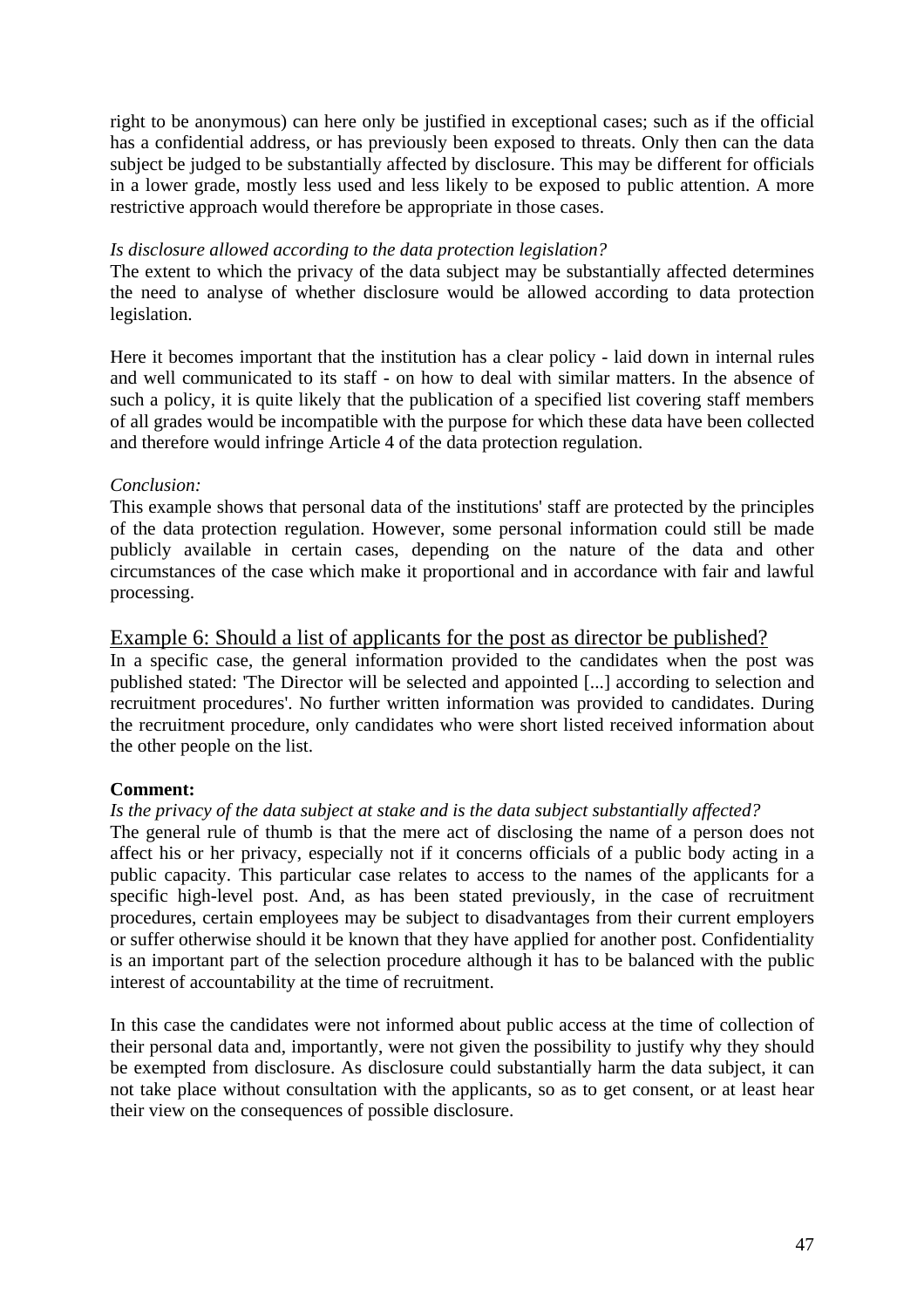#### *Is disclosure allowed according to data protection legislation?*

Public disclosure must be seen as conflicting with the purposes of collection of the data (Article 4). Naturally, the candidates have not given consent, as defined in Article 2 (h) for public disclosure, nor could they have reasonably understood that their names would be made public. The only disclosure that can be justified and legitimate is to reveal the names of the short-listed names to those who made it to the list. That guarantees some level of accountability and transparency in the selection process, which can be considered necessary for the performance of the public task involved as required in Article 5 (a).

Just as in other examples regarding recruitment procedures, the public interest in disclosure is reinforced by accountability reasons. It is therefore advisable to inform the candidates better in advance, in a way similar to EPSO procedures (example 2). That allows candidates to provide reasoned grounds for why he or she would be substantially affected by, and should be exempted from, public disclosure.

#### *Conclusion*

This example clearly shows how data protection principles can serve to protect the interests of the persons concerned and - at the same time - encourage a transparent recruitment process.

#### Example 7: Can the external activities of officials be made public?

A newspaper requested access to a register of approvals given for external activities of officials of an institution. It was advocated that the register should only be supplied once the names of the officials concerned had been deleted; only partial access was granted to the list. That solution was however considered transitory and officials will in the future be informed that this type of document may be disclosed.

Articles 12 (a) and 12 (b) of the Staff regulations cover a wide area of private and public activities. Applied strictly, all types of more organised and structured engagements outside of office-hours would need to be included in the register. A less strict application could lead to include only paid or otherwise (public) functions, such as high-level participation in an NGO or being member of the board of a private company.

#### **Comment:**

#### *Is the privacy of the data subject at stake and is the data subject substantially affected?*

Public officials must be aware of the public interest in information relating to their working capacity and possible conflicts of interests. This means that 'at work' reasonable expectations of privacy must be different, at least to that extent. However, external activities may be quite different in nature. It is therefore difficult to draw a general borderline on whether disclosure would involve the privacy of the officials. It is clear that privacy is increasingly concerned when it comes to free-time activities of an official of a private nature, and even more so if this would involve sensitive or confidential data (as elaborated in section 4.3.3, second paragraph). The fact that a certain official is a member of the board of a tennis club, or that he is active in a church or a charitable organisation involves his private life, and his privacy could be substantially affected by public disclosure. On the other hand, the general rule of thumb must be that information on paid or otherwise public functions of public officials have little privacy implications and shall be made public.

As the list may contain other information than on paid or otherwise public functions, and as the privacy aspect will vary from one entry to another in the register, disclosure must be based on a case by case analysis. This will allow for a determination of the degree of privacy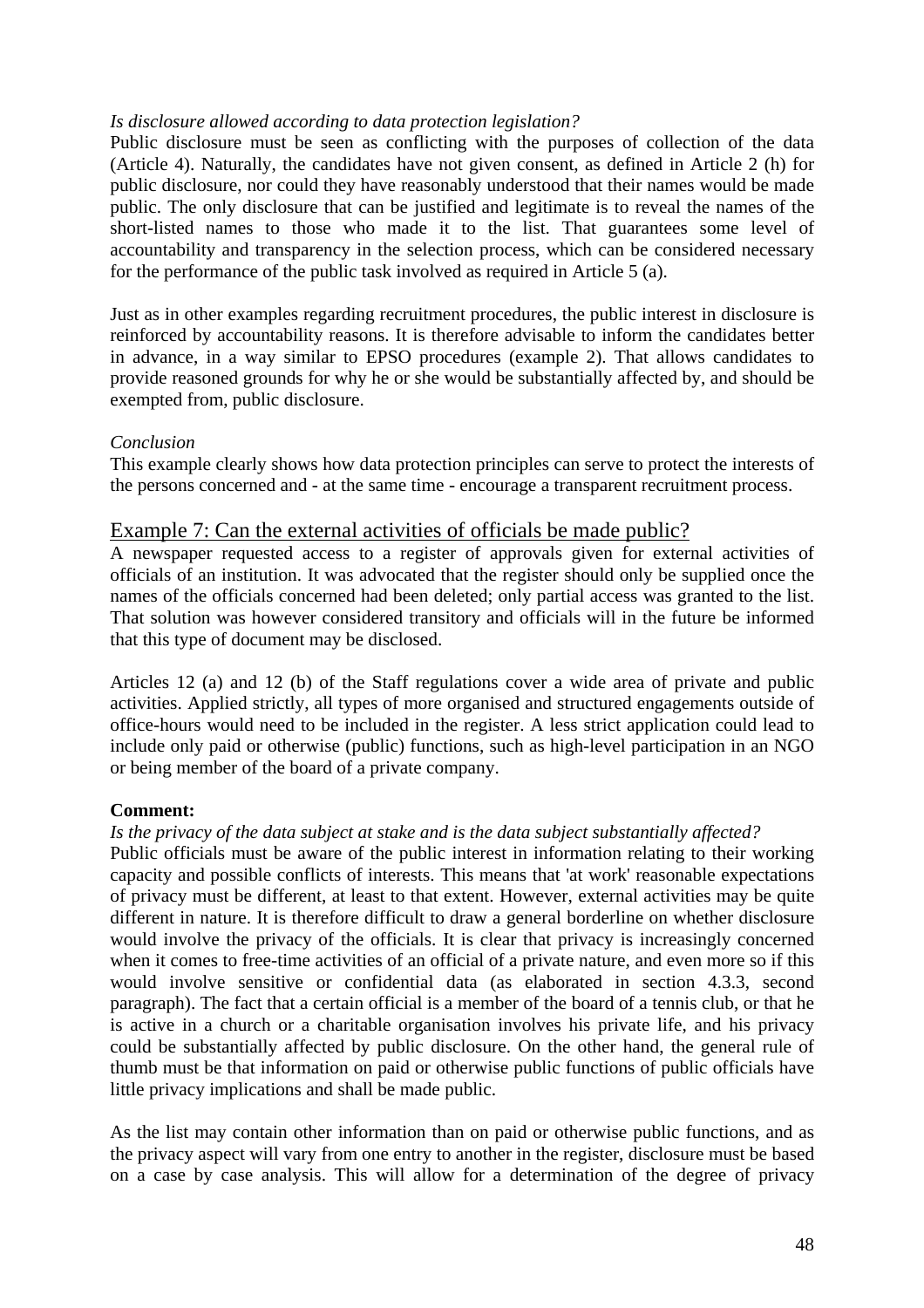involved in each entry (unless that would result in an unreasonable amount of administrative work (see 4.2.3)). That type of consideration has to reflect the high profile nature of the topic and the public interest in accountability and credibility. The data subject would, in general, be considered to be seriously affected by disclosure of information that relates to membership of political organisations or other sensitive data, such as defined in section 3.4.4.

#### *Is disclosure allowed according to data protection legislation?*

This type of list contains information on employees that have another source of income and/or that have a risk of conflict with their function. The collection of such data can be considered necessary for the performance of a public task or for compliance with an obligation in the Staff regulations. There is also a strong public interest in full disclosure, and preserving the integrity of a public office is an integral part of the public task. However, this requires a careful judgment of responsible authorities as well as a clear and timely communication of applicable rules and policies to employees before they are asked to provide the relevant information, to make any disclosure compatible with Articles 4 and 5. Sensitive data in the sense of Article 10 must, in general, not be disclosed.

In cases where, because the privacy harm to the data subject is substantial, it is deemed disproportional to grant full access, the possibility of partial access needs to be considered. Any deleting of references to officials whose privacy would be infringed according to the 4 (1) (b) exception must be motivated on a case-by-case basis. In most cases, partial access would not give the same result as full access and it needs to be limited to what is necessary.

#### *Conclusion:*

This is a typical example where the controller can easily help to promote public access and data protection by providing the data subjects with information on the possibility of public disclosure at the time of collection of the information, within the limits imposed by principles of fair and lawful processing. It could also be stipulated in internal rules. The controller should also provide the data subjects with the possibility to opt-out of disclosure on reasonable and valid grounds.

### Example 8: Can contact details of officials / the Who's who of an institution be published?

To date, most institutions make public personal data such as name, position and office phone number of officials who hold a higher or more public post. In some cases, the same information is disclosed through the website of an institution down to desk officer level.

#### **Comment:**

*Is the privacy of the data subject at stake and is the data subject substantially affected?* 

In general, disclosure of name, office number, area of responsibility, etc. of a public official has little privacy implications. This is another example which highlights the need for civil servants of a public body to be aware that they are subject to a higher degree of transparency than if they worked in the private sector. Therefore, the general rule of thumb is that such information can be made available without infringing the privacy and integrity of the individual. Only in cases such as where the official has previously been exposed to threats, should he or she have the possibility to be exempted from the list - disclosure will not substantially affect the data subjects in other cases. There is therefore no need to go into an analysis of whether disclosure would be allowed according to data protection legislation.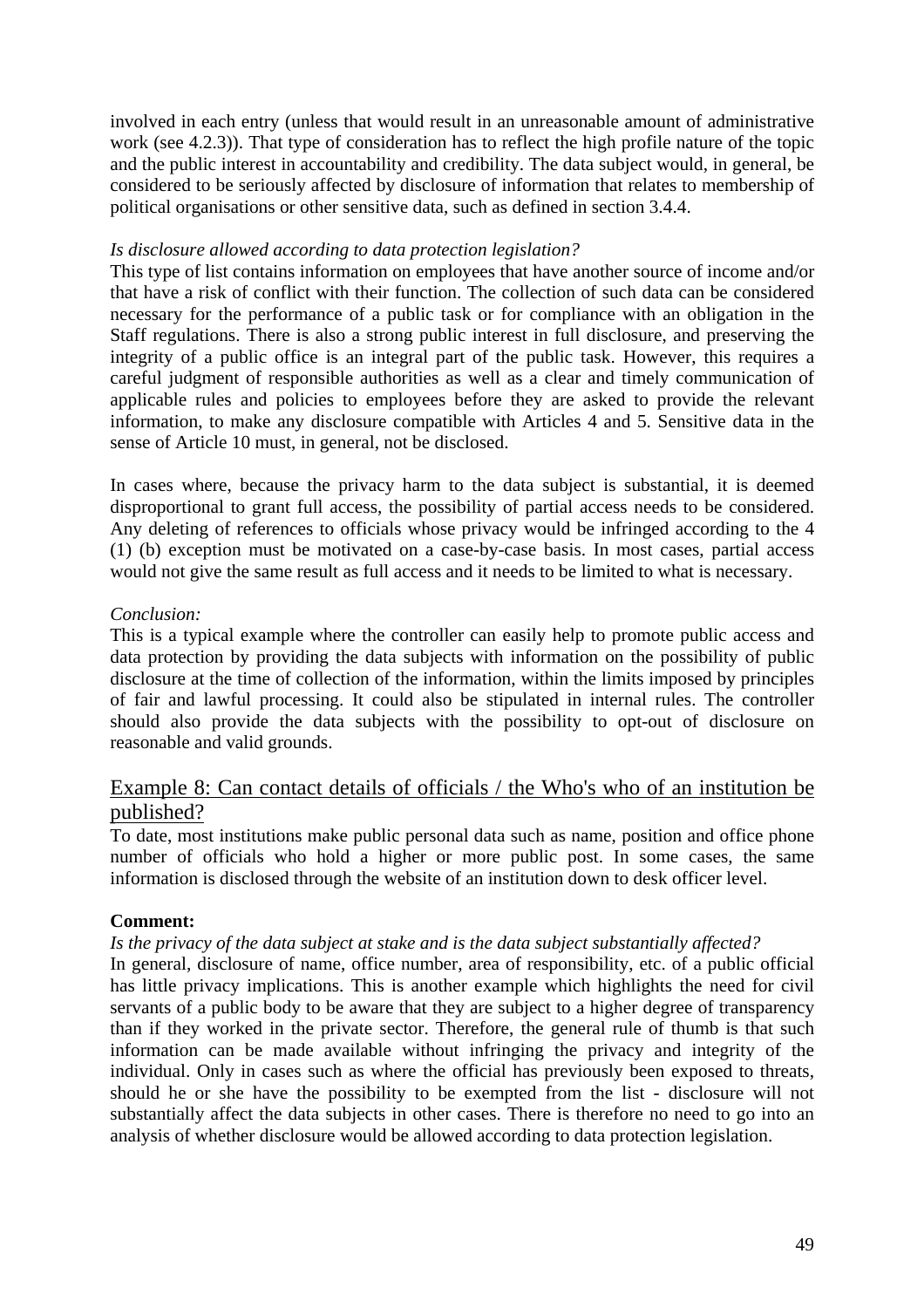Also this type of case would be helped by a proactive approach, in which the publication is announced along with the possibility to opt-out on compelling and legitimate grounds. As mentioned before, this approach will have to take data protection principles fully into account.

#### *Conclusion*

This example clearly demonstrates that a reasonable approach to the publication of contact data of officials will not run into legal problems. It should be noted however that some prudence is still needed to avoid undue 'side effects' like frequent interruptions at work, or 'spamming' in the case of e-mail addresses.

### Example 9: Can an attendance list, the minutes of a meeting or a list of officials who are in a selection committee be made public?

The participation of someone in a meeting on behalf of an institution or a private company may lead to processing of personal data in the sense that the attendance list may be made public. Another such example is a list of officials being part of a selection committee.

#### **Comment:**

*Is the privacy of the data subject at stake and is the data subject substantially affected?* 

In general, there is little privacy in the examples above. There is no such thing as a general right to anonymity for public officials - partial, or no access has to be motivated with reasonable and valid grounds. The fact that, for instance, the names of participants to a meeting within the consultative role of the Committee of Regions are made public through an on-line meeting protocol has little implications on the privacy of the people involved, as they are there in a public capacity representing not themselves but, for example, their employer or their constituency. The general rule of thumb is to allow for full access, while providing people with the possibility to be exempted from disclosure if they have compelling and legitimate grounds. A data subject who does not provide reasons for being exempted from disclosure can not be considered to be substantially affected by it. As the privacy of the data subject (in general) is not substantially affected, there is no need to go into an analysis of whether disclosure would be allowed according to data protection legislation.

However, there are specific situations in which this rule can not be applied automatically. In a current case before the Court of First Instance Justice, the Bavarian Lager Company wants the Court to annul the decision of the Commission to not disclose the full version of the minutes of a meeting at DG Internal Market between representatives of the Commission, the UK government and breweries. The meeting dealt with market access in the UK and Bavarian Lager wanted the Commission to reveal the identity of certain persons whose names had been blacked out in the version they received. An argument for not disclosing could be a potential risk to the Commission's ability to carry out investigations, should it be forced to reveal the identity of persons giving information. This could be an instance of point [B] of the checklist. The case is pending before the Court of First Instance, so we will not comment upon it.

#### *Conclusion*

This example shows that - as a rule - privacy and data protection considerations play a limited role in this context, and other aspects may be more relevant.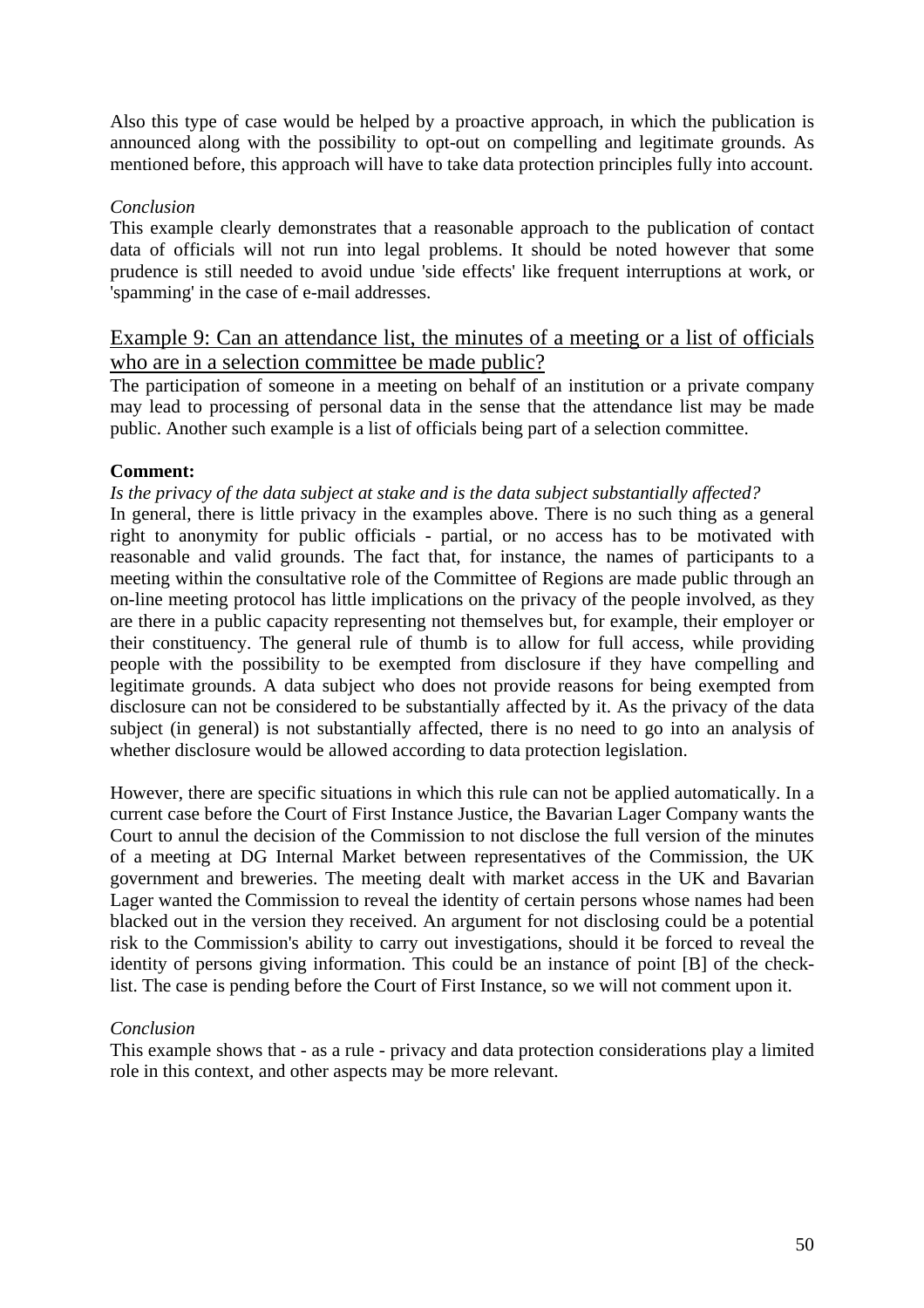Example 10: The list of accredited assistants to the European Parliament may reveal the political opinion of an assistant - should it still be made public?

The list 'Assistants accredited to the European Parliament' contains the assistants of the MEPs. The list sorts the MEPs with their assistants, and as many of the assistants are likely to share the values of the Member they work for, the list may indirectly reveal their political opinion. The list is accessible from the website of the European Parliament and the names can be found with the search engine Google. Assistants can be excluded from the published list, as an exception, if they provide compelling legitimate grounds on how their privacy is infringed.

#### **Comment:**

#### *Is the privacy of the data subject at stake?*

The political opinion of a data subject is categorised as sensitive data (Article 10) and is intrinsically linked to the privacy of the person. As was stated in section 4.3.3, this type of information should in general not be disclosed. However, in situations like the one at hand there may be good reasons for doing so.

#### *Is the data subject substantially affected by disclosure?*

It is hard to argue that assistants in general would be substantially affected by disclosure. The fact that it becomes public that someone works as an assistant for a MEP, and that he or she may share the values of the MEP, does not necessarily harm him or her. In some cases, the assistants even work publicly for the same party. However, in specific cases (such as more extremist parties), disclosure could substantially harm the data subject. It is important that assistants have a possibility to be excluded from the list, should they provide compelling and legitimate reasons for it. That could enhance and promote compliance with both regulations.

#### *Is disclosure allowed according to data protection legislation?*

The publication of the name of a person on the list of accredited assistants is in conformity with Article 4 of the data protection regulation if it corresponds to the reasonable expectations of the data subject. There is a high degree of public interest in a Parliament operating in a transparent way and disclosure is therefore in compliance with Article 5. Article 10 prohibits the processing of special categories of data, such as personal data revealing political opinions. However, the article is not absolute - important exceptions are laid down in Articles 10 (2) and (4).

In relation to the exceptions of Article 10, one must be aware that consent, in accordance with Article 2 (h), is not collected prior to disclosure. On the other hand, the act of working as an assistant to a MEP comes, in some sense, close to the notion of participating actively to the public politics in a democratic society. Although this data has not been 'manifestly made public' in general, disclosure is allowed if appropriate safeguards are provided and if there is a substantial public interest. In view of the purpose and the content of the list, there is such a substantial public interest and it is therefore proportionate to disclose the list.

#### *Conclusion*

This example shows that a general policy promoting a high degree of publicity, even in the case of 'sensitive data', may be acceptable in practice, provided that such data are relevant in the specific context and adequate safeguards are available for exceptions on legitimate grounds.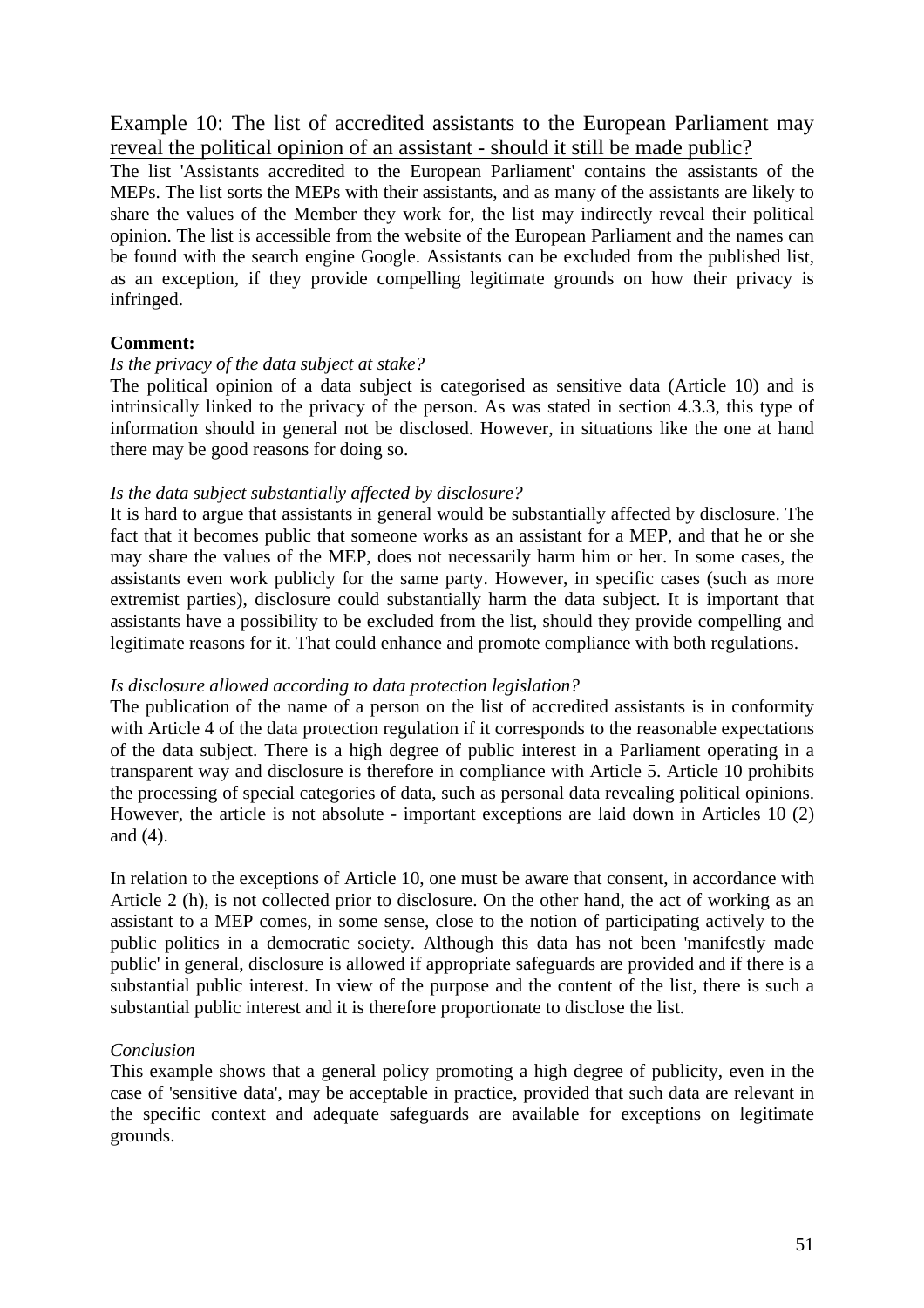### Example 11: Can a list of trainees at an institution be made public?

In the case of the list of people who accepted a traineeship at an institution (the example originates from the European Parliament), public access has been refused on the grounds that it would breach privacy. When signing the application form for a traineeship, the applicant declares that he or she has read the 'Internal rules governing traineeships and study visits in the secretariat of the European Parliament'. Article 6.6 of the Internal rules, which concerns the admission procedure, expressively states: 'the results of the selection procedure will not be published'.

#### **Comment:**

#### *Is the privacy of the data subject at stake and is the data subject substantially affected?*

In general, disclosure of information such as the names of people (who most often just finished university studies and) who have accepted a traineeship at a public body (such as a parliament) involves little privacy. In few cases would the data subject be harmed or substantially affected by disclosure. The applicants should therefore be given the possibility to opt-out on compelling and legitimate grounds.

#### *Is disclosure allowed according to data protection legislation?*

Although the names were collected for specific, explicit and legitimate purposes, in accordance with Article 4, it is in this case imperative to keep in mind that the candidates were given explicit information that their personal data would not be revealed. Disclosure would therefore run contrary to the reasonable expectations of the data subjects. In spite of the strong case for public access, notably for reasons of accountability according to Article 5, public access can not be granted under these circumstances.

#### *Conclusion:*

This is in effect a case in which public access could not be granted due to the drafting of the internal rules - despite the fact that the personal data concerned have little privacy implications in most cases. A proactive approach, in which the internal rules are amended so that the candidates are informed that if they accept a traineeship, their names will appear on a list which will be disclosed to the public (in combination with a possibility to opt-out on compelling and legitimate grounds) would be a much better solution.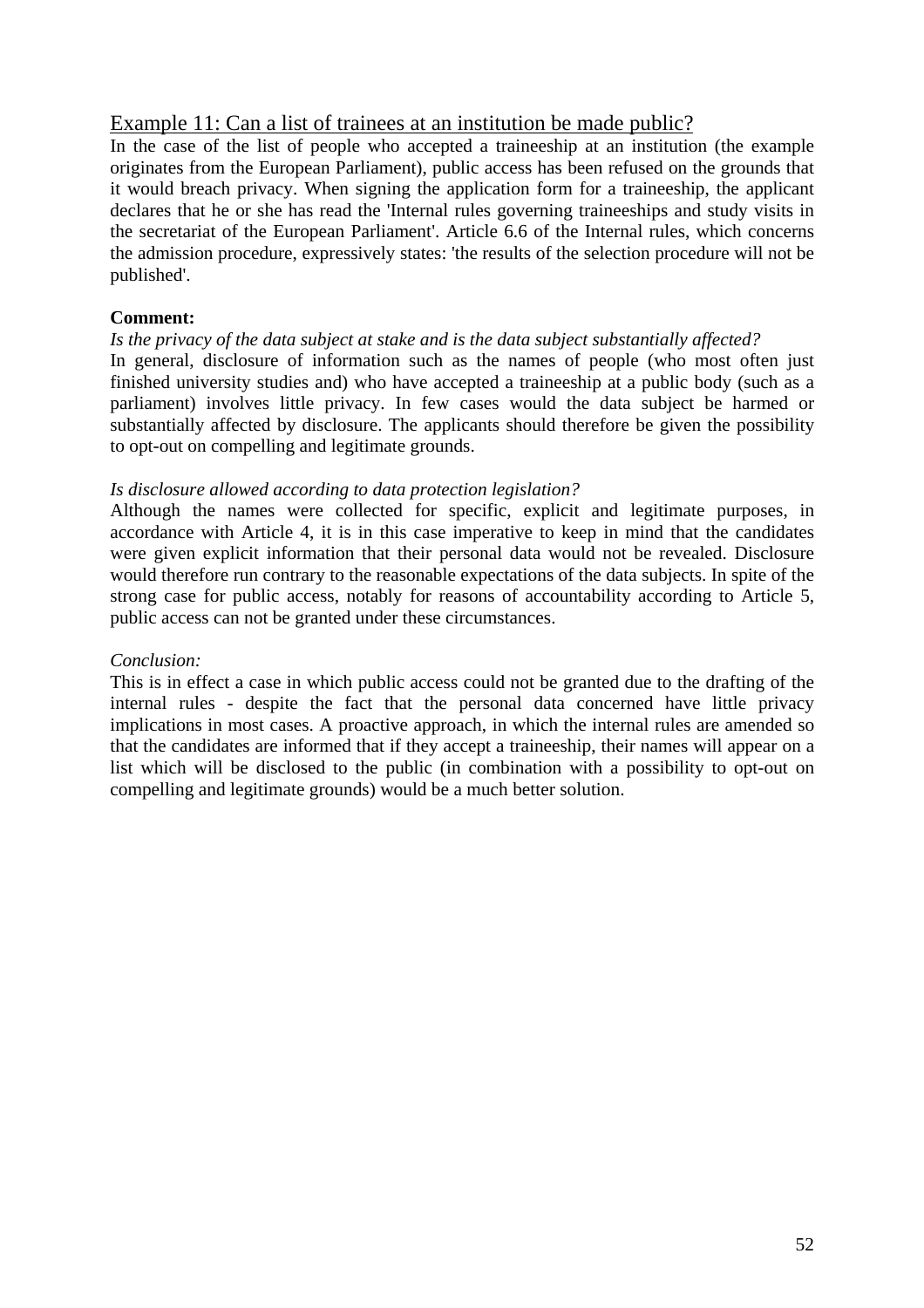## <span id="page-52-0"></span>**6. Check-list**

## **6.1. Introduction**

This check-list is a simplification of the contents of the previous chapters. The aim is to guide officials who deal with the question whether or not to disclose a specific document containing personal data. One should keep in mind that disclosure may necessitate a contact with other officials, such as the controller or the data protection officer, so that they are aware that the data are made public.

As was stated under heading 4.3.2: once it has been determined that a document falls within the scope of the public access regulation (or a similar legal instrument) [A], and no other provision prohibits access [B], that it contains personal data and that it is a third party asking for access to it [C], the decisive question is: does the exception of Article 4 (1) (b) apply?

The following three conditions were set up, all of which need to be fulfilled as to enable the 4 (1) b exception of the public access regulation to apply:

[D]. Is the privacy (and integrity) of the data subject at stake?

[E]. Is the data subject substantially affected by disclosure?

[F]. Is disclosure allowed according to data protection legislation?

## **6.2. Check-list**

[A] Applicability of the public access regulation?

1) Does the document fall within the scope of the public access regulation?

[Reg. 1049: Art. 1 (a), 2 (1) -2 (3), 3 (a)]

2) Does the document fall within the scope of other similar legislation, with the same type of exception related to privacy and integrity of the individual, such as the decision on access to documents established by the Court of Auditors?

Guiding elements: documents (any content whatever its medium) drawn up or received by an institution fall within the scope, which, also, covers all areas of activity of the EU.

[B] Do other provisions prohibit public access?

[Reg. 1049: Art.4 (1) (a), 4 (2) - 4 (5)]

Guiding elements: If the document concerns:

- − public security;
- − defence and military matters;
- − international relations;
- − the financial, monetary or economic policy of the Community or a Member State;
- − 'space to think';
- − court proceedings and legal advise;
- investigations and audits, etc.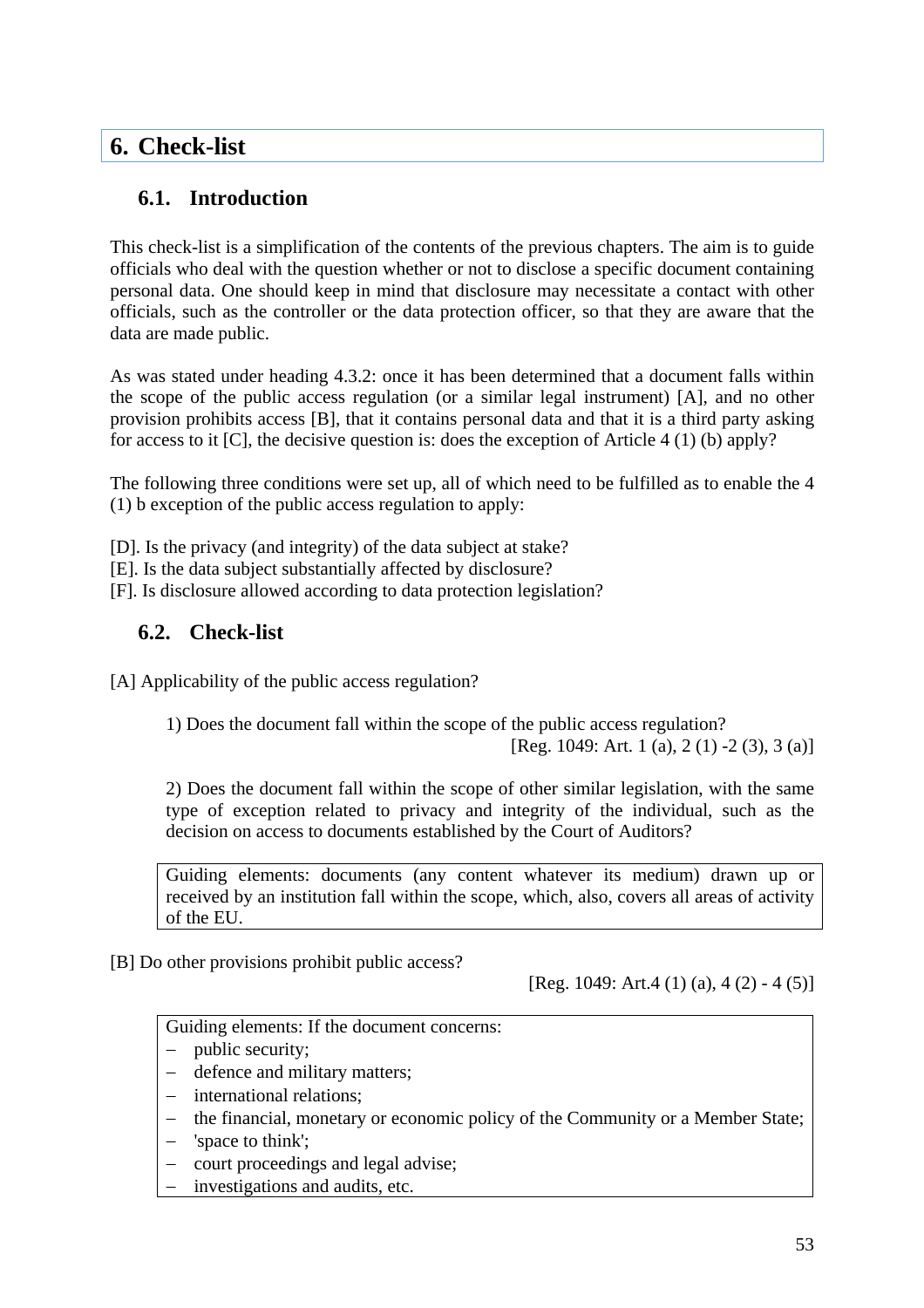disclosure may be hindered by other provisions.

[C] Does the document contain personal data? Who is asking for access to it?

1) Does the document contain personal data?

[Reg. 45: Art. 2 (a)]

Guiding element: Public access can naturally not be refused on the 4 (1) b grounds if the document contains no personal data.

2) Who is asking for the document?

[Reg. 45: Art. 2 (a), 2 (f/g), (8 - 9), 13, 17]

| The data subject? | [Reg. 45: Art. 2 (a)]     |
|-------------------|---------------------------|
| Third party?      | [Reg. 45: Art 2 $(f/g)$ ] |

Guiding elements:

- If the data subject asks for disclosure, access can not be refused on the  $4(1)$  b grounds as he or she will exercise the right to access to personal data (Article 13). In such cases, the data subject is likely to be in contact with the controller (not the official handling a request for public access). This is also the case with the right to notification to third parties (Article 17).
- The public access regulation is in general not applicable if the recipient is located outside the EU. But when access is granted in such cases, Article 9 of the data protection regulation will be applicable.

[D] Is the privacy (and integrity) of the data subject at stake?

[Reg. 45: Art. 2 (a); case law interpretation of privacy and integrity]

- What type of personal data is involved?
- In which context do the personal data appear?
- How were the personal data collected?

Guiding elements:

- The fact that a document contains personal data [Article 2 (a)] does not automatically invoke the 4 (1) b exception. Personal data must be distinguished from privacy.
- − Privacy concerns private, family and home life, physical and moral integrity, honour and reputation, avoidance of being placed in a false light, non-revelation of irrelevant and embarrassing facts, unauthorised publication of private photographs, protection against misuse of private communications, protection from disclosure of information given or received by the individual confidentially.
- The notion of private life does not exclude activities of a professional or business character.
- At the same time, public officials must be aware that their personal data may be of public interest for legitimate reasons such as accountability and transparency. The more public the function of an official is, the more the public can have a legitimate interest is to be informed about the official.
- The privacy notion does not always extend to people acting in a public capacity.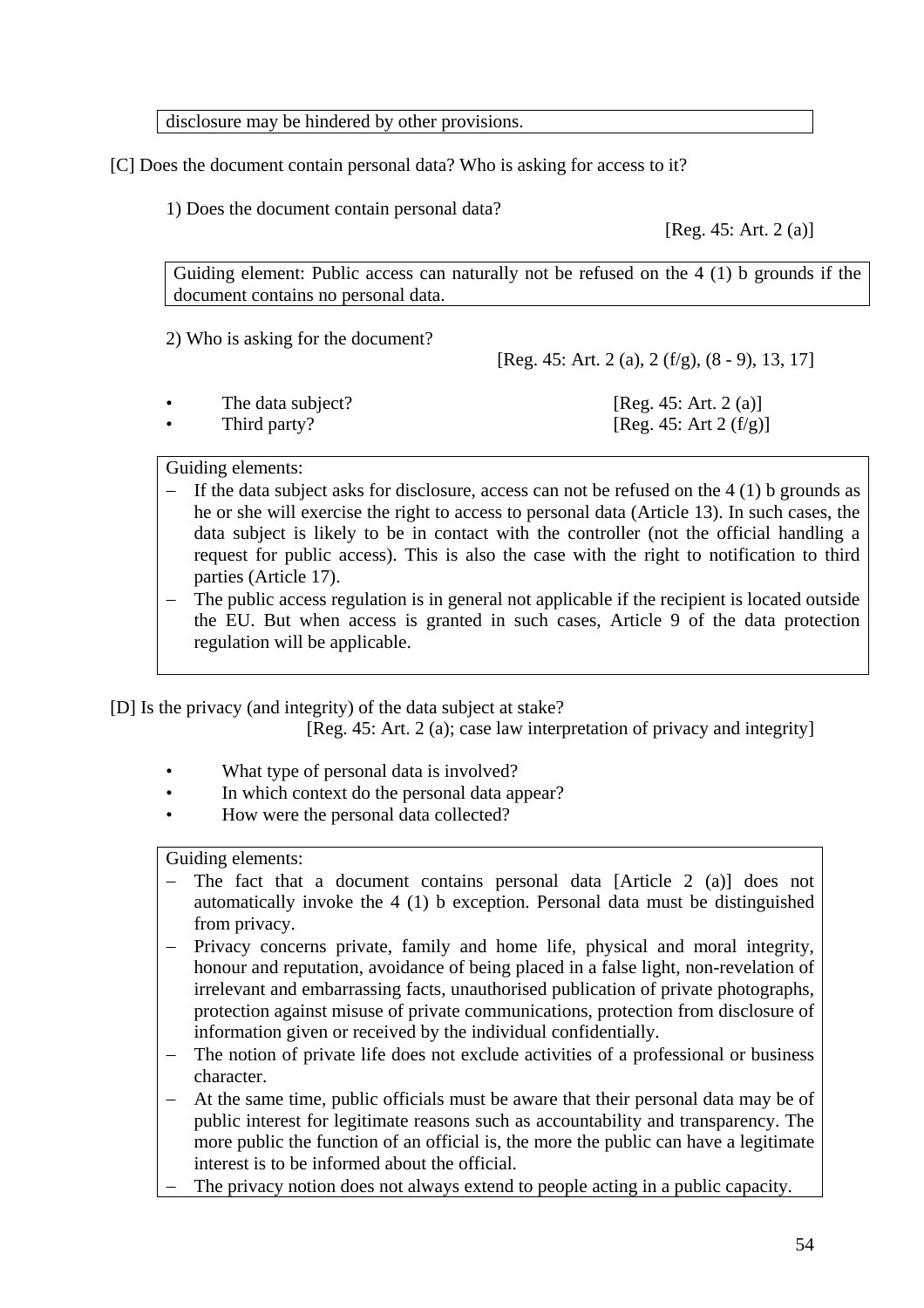[E] Is the data subject substantially affected by disclosure?

Guiding elements:

- − 'Substantially affect' implies that there is a degree of harm to a legitimate interest of the data subject.
- − This condition is more likely to be fulfilled should sensitive data be disclosed.
- − Disclosure, even of 'innocent' personal data, such as the address or the name of the data subject may, in certain cases, seriously affect him or her.
- − In particular cases, it is justified to contact the data subject and receive his or her opinion on what effects disclosure would have. The opinion of the data subject should be one part of the analysis; it can in no way substitute it.

[F] Is disclosure allowed according to data protection legislation?

Guiding elements:

- The primary source of legislation is the data protection regulation. In order to establish whether its principles are infringed, a number of key articles to be mentioned hereafter need to be analysed.
- − Importantly, exception 4 (1) b can only be invoked if the data protection regulation explicitly prohibits disclosure.
- − Two key considerations that need to be kept in mind when analysing whether the 4 (1) b exception should apply are: the principle of proportionality and the principle of the right to information.

1) Is the personal data processed in a way incompatible with the purposes for which they were collected?

 $[Reg. 45: Art. 4 (1) (a), (b)]$ 

- The purposes are determined at the time of collection.
- How could the data subject reasonably understand the purposes?

Guiding elements:

- − If the data subject was informed about the possibility of disclosure at the time of collection, the 4 (1) b exception is unlikely to be applicable. He can be informed by supporting documents (directly or indirectly referred to at the time of collection) laying down the possibility of granting public access to the personal data.
- If the data subject has been informed that his or her personal data will not be subject to public disclosure, the exception is likely to be applicable.

2) Would disclosure be necessary for the performance of a task carried out in the public interest on the basis of the EC Treaties or other legal instruments adopted on the basis thereof? Is it necessary for compliance with a legal obligation?

[Reg. 45: Art. 5 (a), 5 (b); EC Treaty 255; Reg. 1049]

Guiding elements:

Most of the institutions and bodies are legally obliged to grant the public access to documents.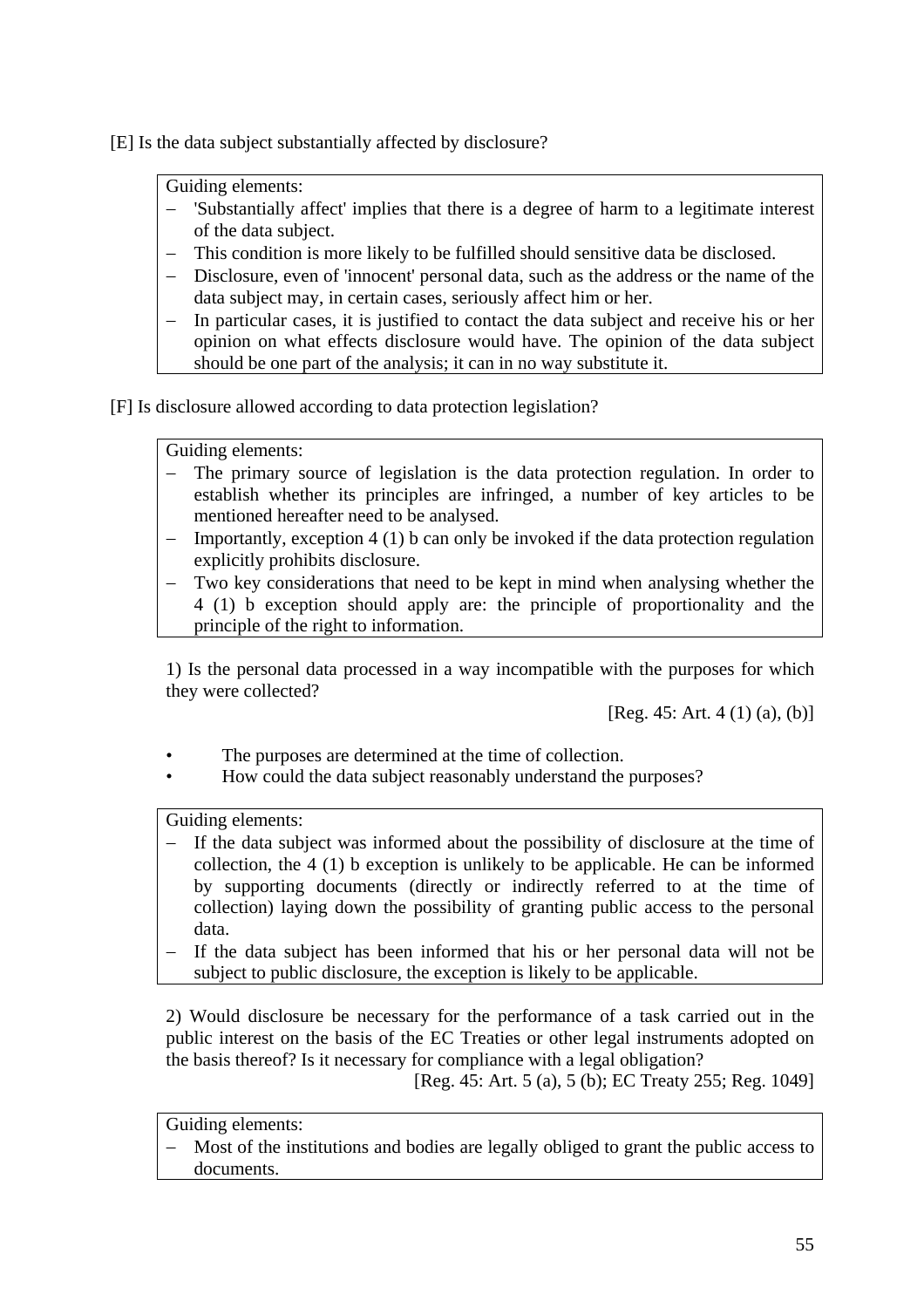- − 'Public interest' must be interpreted in the light of the importance that the European Council has attributed to transparency as well as to the principle of the right to information.
- − As a result, in most cases, when a decision has to be made on the access to certain public documents, both Article 5 (a) and 5 (b) of Regulation 45/2001 could be invoked, since disclosure would normally be deemed necessary in the public interest as well as to comply with a legal obligation. The distinction between the two grounds for granting public access is quite theoretical. A practical recommendation is to contact the data subject when there is reason to believe that his or her privacy is substantially affected, so as to get his or her opinion on the consequences of disclosure.

3) Has the data subject already unambiguously given consent for disclosure?

[Reg. 45: Art. 2 (h) and 5 (d); supporting documents]

- Was consent obtained implicitly or explicitly, in a way avoiding any ambiguity?
- Was consent obtained voluntarily and after adequate information?

Guiding elements:

- − The degree (and value) of consent needs to be evaluated on the basis of how it was obtained.
- − Informed consent can be obtained by a reference to a different document.
- If the data subject has given consent for disclosure, it can not be refused on the grounds of Article 4 (1) (b).

4) Are the personal data of a sensitive character?

[Reg. 45: Art. 10]

#### Guiding elements:

If the personal data concerns any of the following categories, Article 4 (1) (b) would prevent disclosure (unless any of the exceptions to Article 10 applies):

- − racial or ethnic origin;
- − political opinions;
- − religious or philosophical beliefs;
- − trade-union membership;
- health or sex life.

5) If the data are sensitive, would there be an exception to the prohibition of processing?

[Reg. 45: Art. 10 (2) and 10 (4); Reg. 1049]

- Has the data subject given an express consent?
- Has the personal data been manifestly made public by the data subject?

#### Guiding elements:

If the data subject has given consent, or if he or she has manifestly made public the personal data, then disclosure can not be hindered by reference to article 4 (1) (b).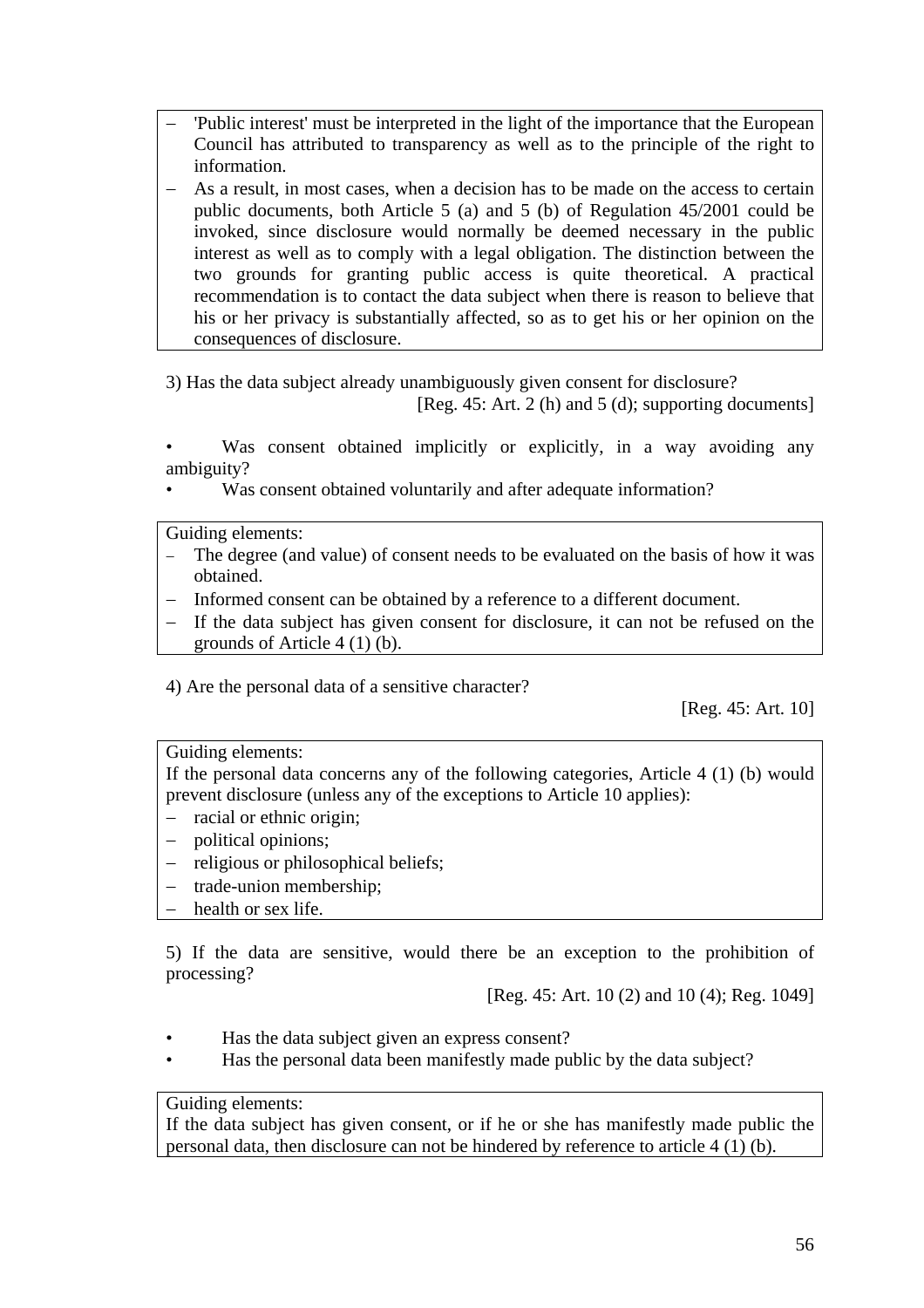6) Would disclosure infringe the rights of the data subject?

• Does the data subject need to be informed about the disclosure?

• Does the data subject have compelling legitimate grounds relating to his or her particular situation to object to disclosure by virtue of the 'public interest'?

#### Guiding elements:

In order to be able to comply with the rights of the data subject, the controller may need to be informed about disclosure.

7) To what extent is disclosure of the personal data a proportionate measure? The final step is the proportionality test. The following (non-exhaustive) list of questions provides guidance:

What kind of harm would disclosure lead to?

Guiding elements:

- − It is important to concentrate on the actual harm that disclosure would do to the data subject. All aspects of Article 4 (1) b must be part of the analysis.
- The data subject needs to be substantially affected for disclosure to become a disproportionate measure. The situation of the data subject and the potential consequences of public disclosure for him or her must be taken into account.
- In no case should disclosure have as a result that a private person is deprived of, or unduly restricted in his fundamental right to data protection.
- Will the information be published, or 'only' handed over to the applicant?

#### Guiding element:

The strain on the privacy of the data subject is naturally less, should the document 'only' be handed over to the applicant, and not made public on, for instance, the website of the institution.

8) If it is disproportionate to disclose the full version of the document, would partial access be a solution?

Guiding elements:

- − Partial access or anonymisation is an exception to the general rule of full access.
- − Partial access is a practical solution if the harm to the privacy of the data subject is substantial and if the personal data in question is not the primary source of interest for the public. The aim is to reduce the privacy harm to an acceptable level.
- Partial access is given by solely deleting the elements of the text that cause the substantial harm.
- − If the administrative work related to the granting of partial access would be of an unreasonable amount, the applicant for the document shall be contacted in order to find a solution. The 15 day delay can also be extended if needed..